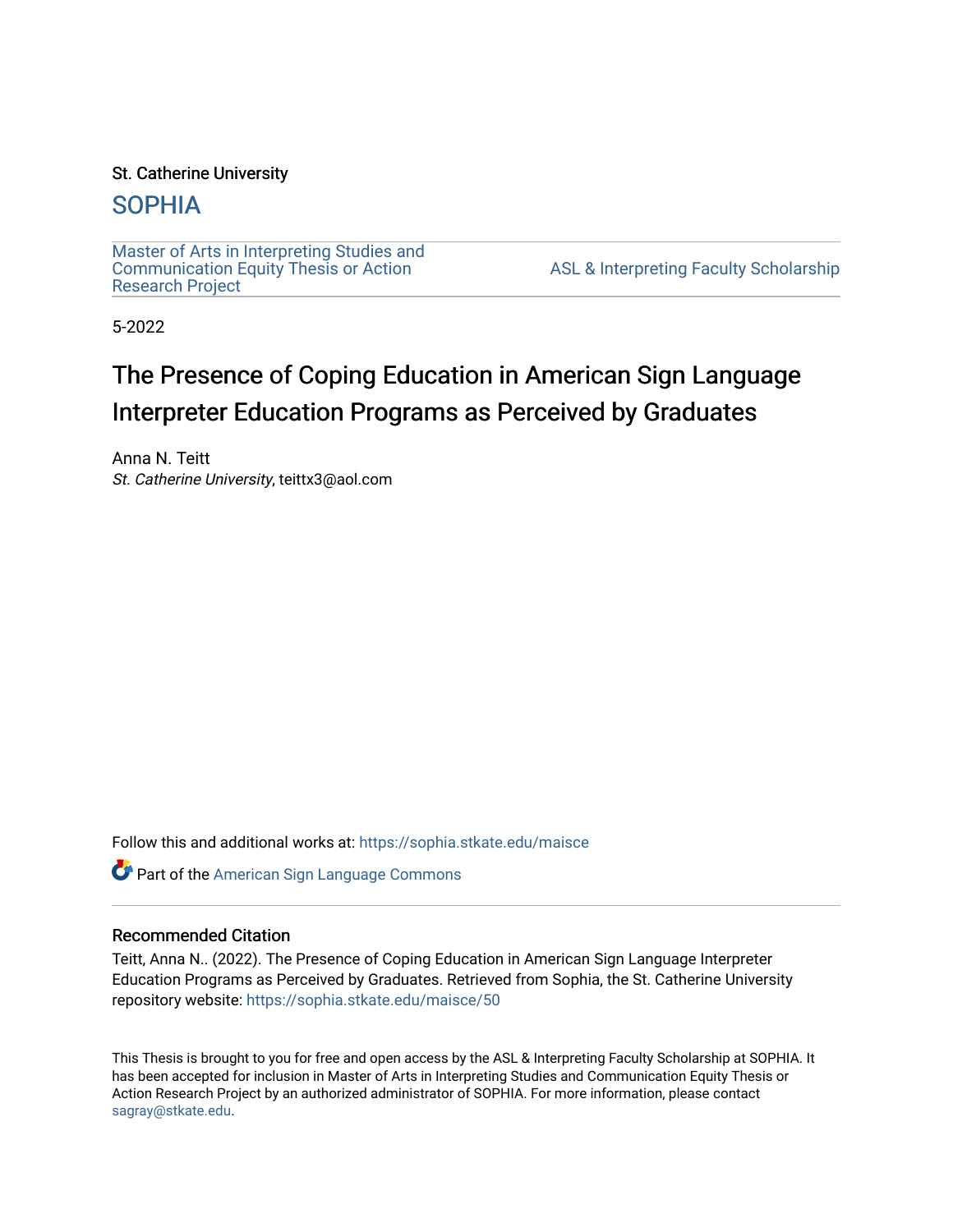# **The Presence of Coping Education in American Sign Language Interpreter Education Programs as Perceived by Graduates**

By

Anna N. Teitt

A Thesis Submitted in Partial Fulfilment of the

Requirements for the Degree of

**Master of Arts in Interpreting Studies**

**And Communication Equity**

**St. Catherine University**

**St. Paul, Minnesota**

MAISCE Faculty Advisor: Justin Small, Ed. D.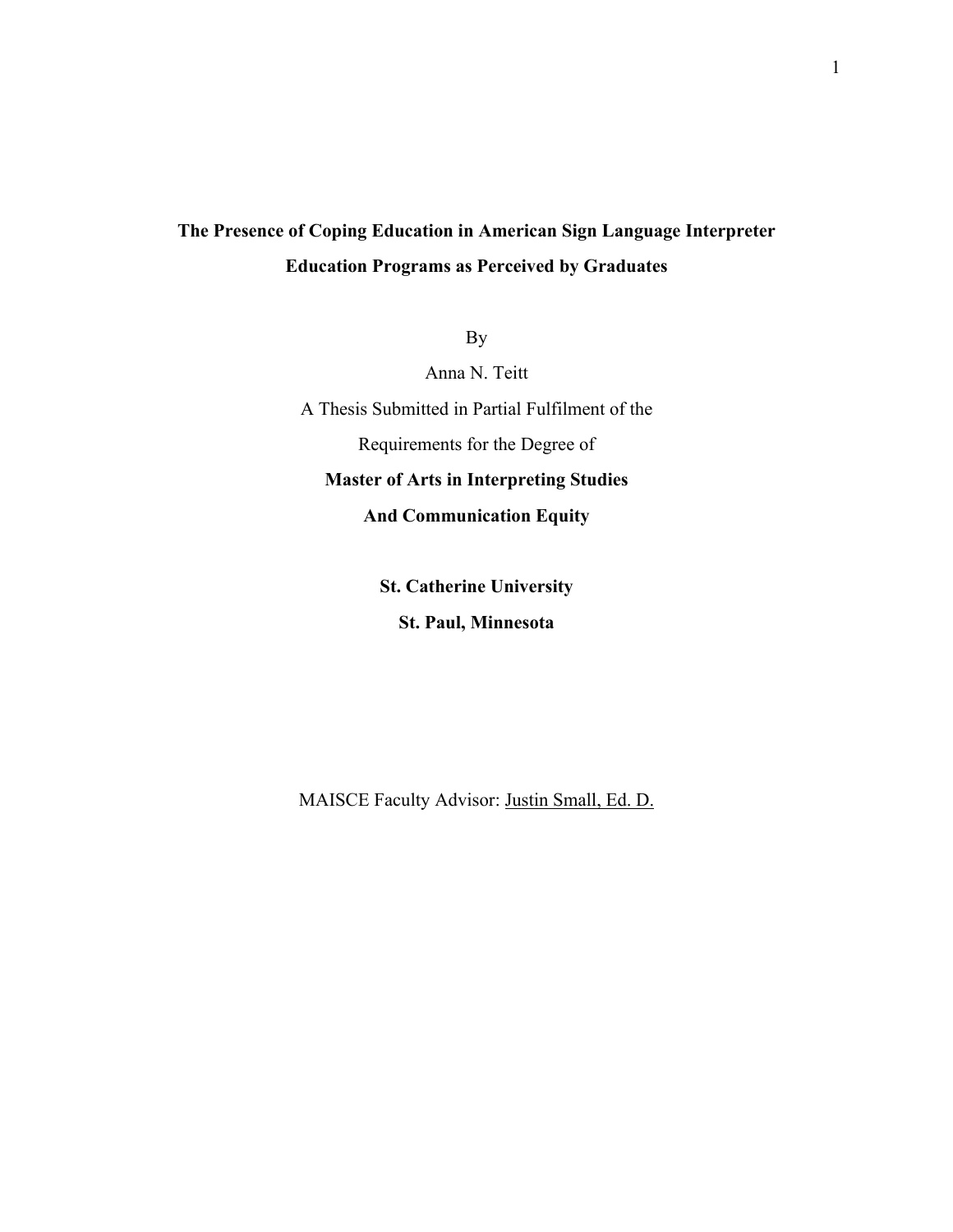© Copyright by Anna Teitt May 2022 All rights reserved.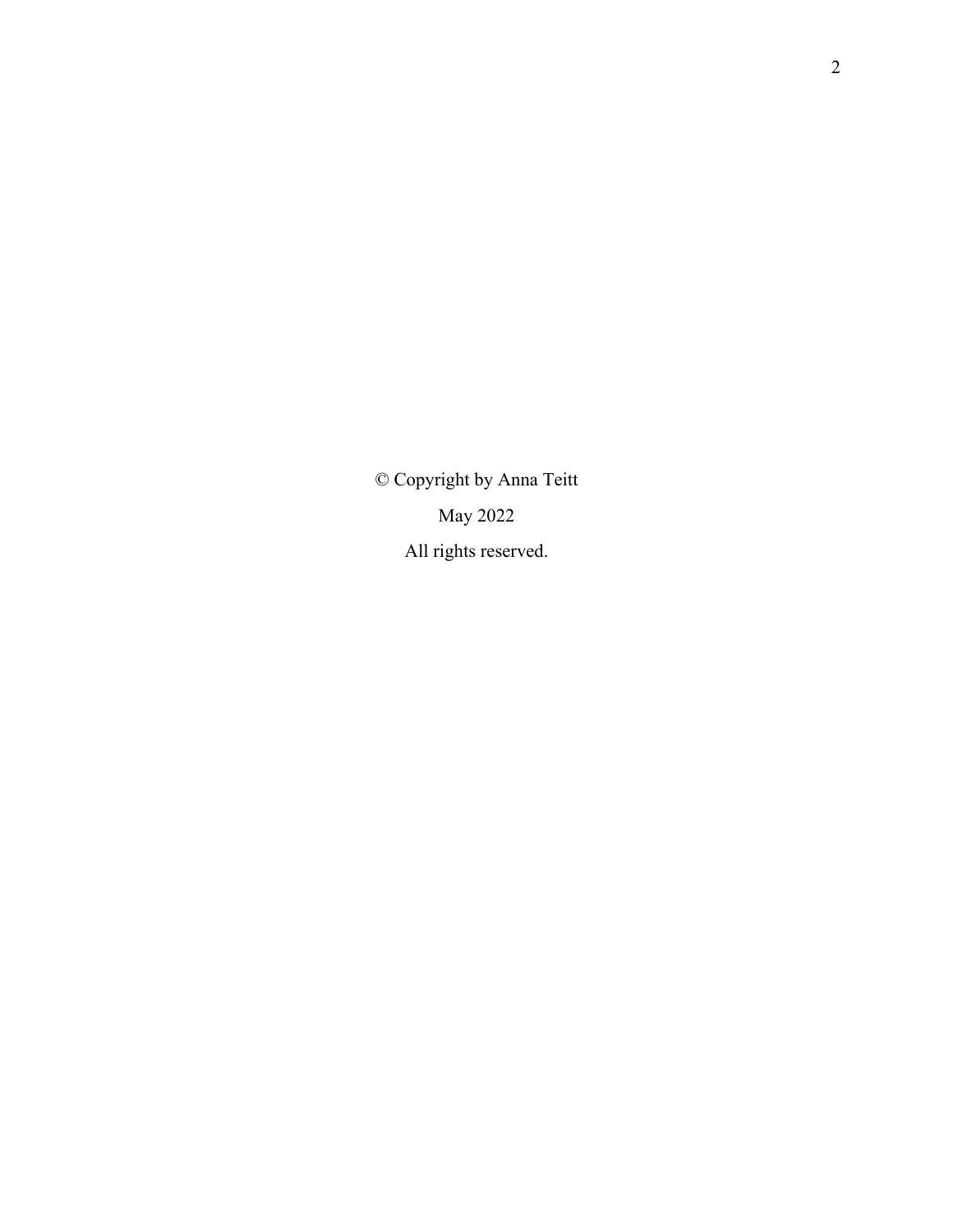#### **Acknowledgments**

To my incredible parents: thank you so so much for believing in me and my ability to do this. Without your unwavering support, patience, and love, I would not have been successful. (I also could not have succeeded without your willingness to read countless drafts…thank you.) Thank you for respecting my space and giving me the freedom to do my thing while I worked on this. I could not have asked for better cheerleaders.

To Emma: My constant confidant, forever venting partner, and forever and a day best friend. The hours spent together in the office, working in tandem on graduate school assignments, will forever be some of my favorite memories of us. I could not have done this without you, point-blank. Mom and Dad may have been dedicated, patient, and loving, but you were right there with them. You knew when to give me tough love and when to validate my ranting self.

To Ariel and my C5 homies: We freaking did it. We are here. We are done. We have been through so much, shared so many peaks and valleys throughout our time here with this program, but we survived. I will forever be grateful to each and every one of you for your time, kindness, and willingness to help me grow and teach me new things every day. Our group chats and text messages quite literally were the highlight of my day sometimes. Our support and commitment to helping and guiding one another will never be forgotten or taken advantage of.

To my Research Team: Thank you, thank you, thank you for your support through this journey. The late-night emails, the stressed-out Zoom meetings, and the stress of finding a research advisor all led me here. I won't say there weren't some moments I wanted to give up…but nonetheless, I made it, with your help and support.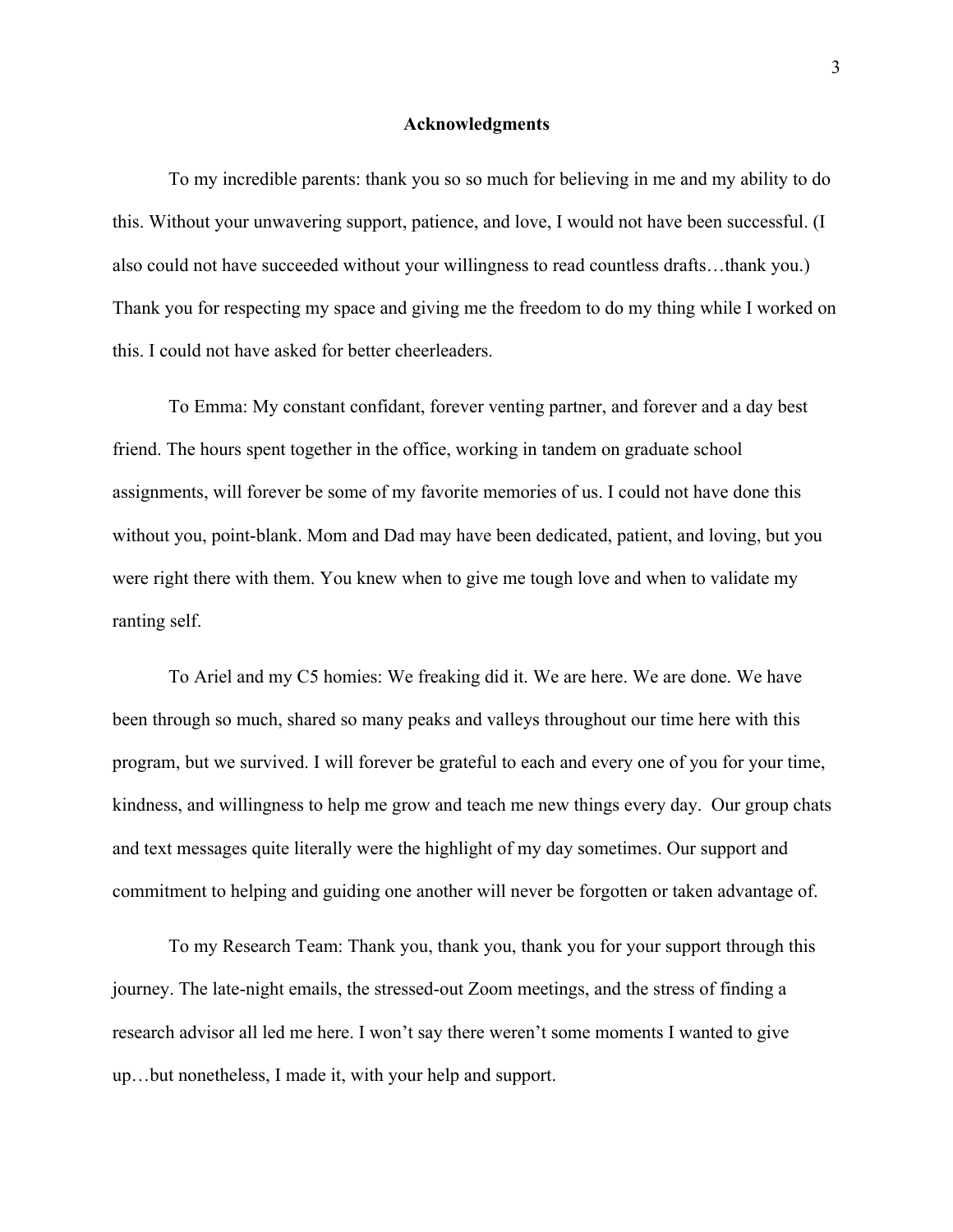To the other faculty: Though our time working together was short, I will never forget the grace and care with which you taught. I learned so much in your courses and will continue to grow as an interpreter, student, and human as a result. It is with great pleasure that I acknowledge you here, as my graduate school experience would not have been the same without you.

The MAISCE program challenged me in ways I never expected. When I was accepted, I had goals and plans, and they were quickly replaced with newer and better plans. The ways in which my thought processes have been challenged and my privileges examined will forever help me be a better human and someday guide others to be better humans too. The vulnerability and open-mindedness necessary for this program are by no means for the faint of heart, but it is essential and positive personal growth work. While the courses are ending and the classmates are dispersing, I am forever changed. Lastly, this research has become my baby. I am so passionate about what I've found, and I hope to continue this work (maybe in a less strenuous capacity!) for years to come.

"Anything that's human is mentionable, and anything that is mentionable can be more manageable. When we can talk about our feelings, they become less overwhelming, less upsetting, and less scary. The people we trust with that important talk can help us know that we are not alone." – Fred Rogers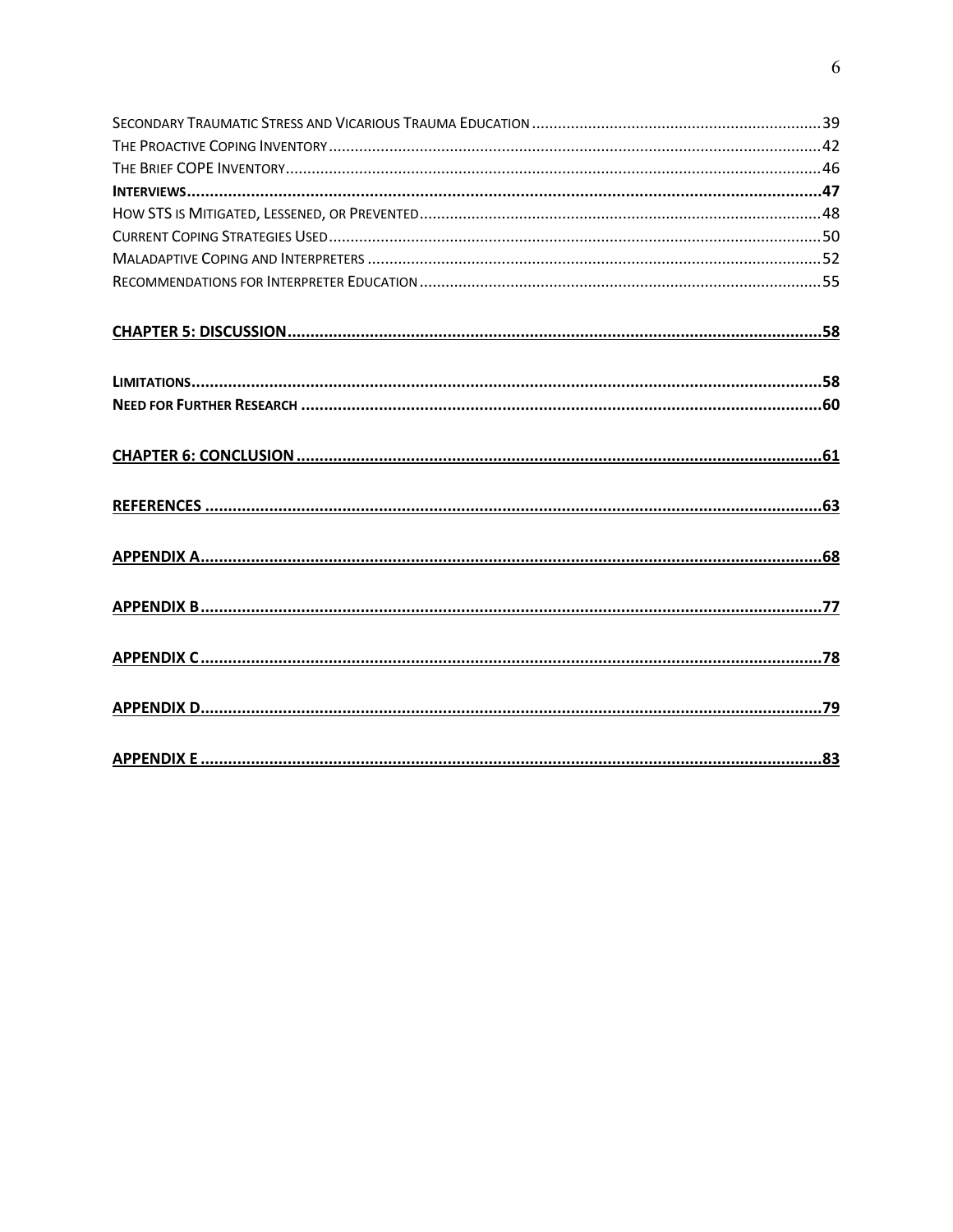#### **Abstract**

This study investigated whether coping strategies were part of the curriculum in various American Sign Language interpreter education programs (ASL IEPs). The researcher conducted a national survey and ten interviews with participants to assess their current coping strategies, where they had been learned, and whether their IEPs had prepared them to cope with the possibility of secondary traumatic stress (STS) and vicarious trauma (VT). The researcher utilized literature regarding risks of STS and VT in several settings for interpreters to position the gap of literature regarding coping strategies interpreters use. This study focused on graduates of IEPs because IEPs provide an appropriate environment in which to learn coping strategies. The study has found that interpreters are not being prepared with the skills to cope with STS or VT, and that graduates' perceptions of the demand-control schema as a coping strategy do not align with its emphasis in interpreter education.

*Keywords:* secondary traumatic stress, STS, vicarious trauma, VT, demand-control schema, DCS, coping, coping education, coping strategies, coping mechanisms, interpreter, ASL interpreter, interpreter education, ASL interpreter education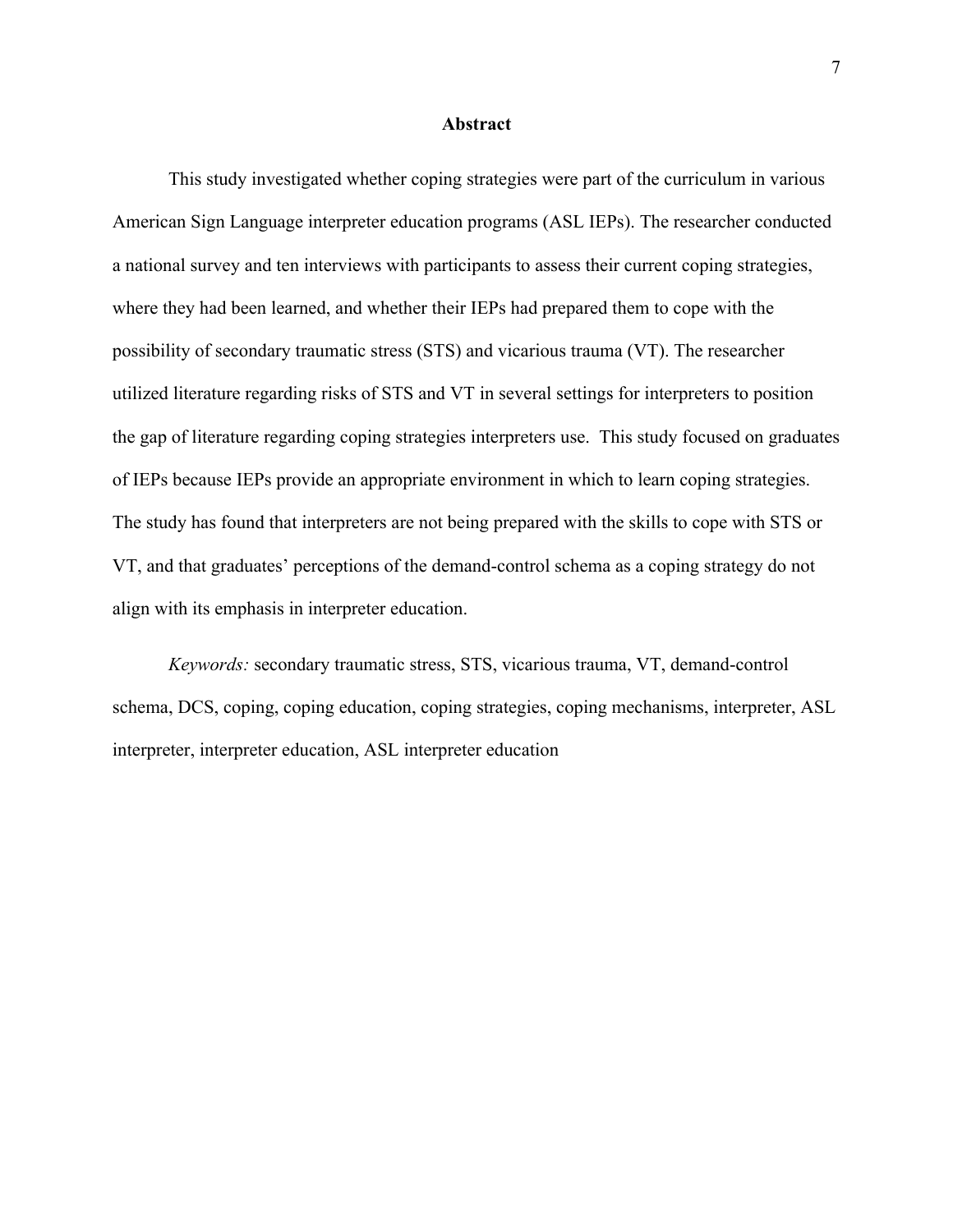#### **Chapter 1: Introduction**

Throughout the COVID-19 pandemic, numerous American Sign Language interpreter colleagues have been experiencing early signs of burnout. Of course, a pandemic can cause anyone in any field to experience symptoms of burnout, but for these interpreter colleagues of mine, it was more than just the pandemic that was causing it. As communication facilitators, American Sign Language (ASL) interpreters are exposed to intimate details of the lives of deaf and hard-of-hearing people. As the pandemic began and escalated, interpreters were privy to the nuances of what mask mandates and stay-at-home orders meant for the deaf community. Over and over, deaf people shared their stories of being refused service because the waitress wouldn't write, and masks made it impossible to lipread. There are stories of deaf people being denied their one guest at a doctor's appointment because the interpreter counted as their guest instead of a spouse or family member. Countless other examples of oppressive behavior occurred as the pandemic heightened, and ASL interpreters not only observed it, but sometimes interpreted it. Interpreters were responsible for communicating the changes and challenges – that a spouse had to wait in the car or that they had misunderstood instructions because someone wearing a mask refused to communicate in an accessible way. It was and still is traumatic for deaf consumers, but it was traumatic for the interpreter(s) too.

The increase in instances of traumatic or oppressive interpreting scenarios was a recipe for exhaustion. Coworkers and friends in the field were all tired, miserable, and completely burnt out. Their burnout made the researcher wonder what they could do to support their colleagues through these feelings. When starting to research coping strategies and ways to repair burnout casually, the researcher noticed that, to date, there was no research about what coping strategies ASL interpreters were using. The more research reviewed, the more noticeable the gap in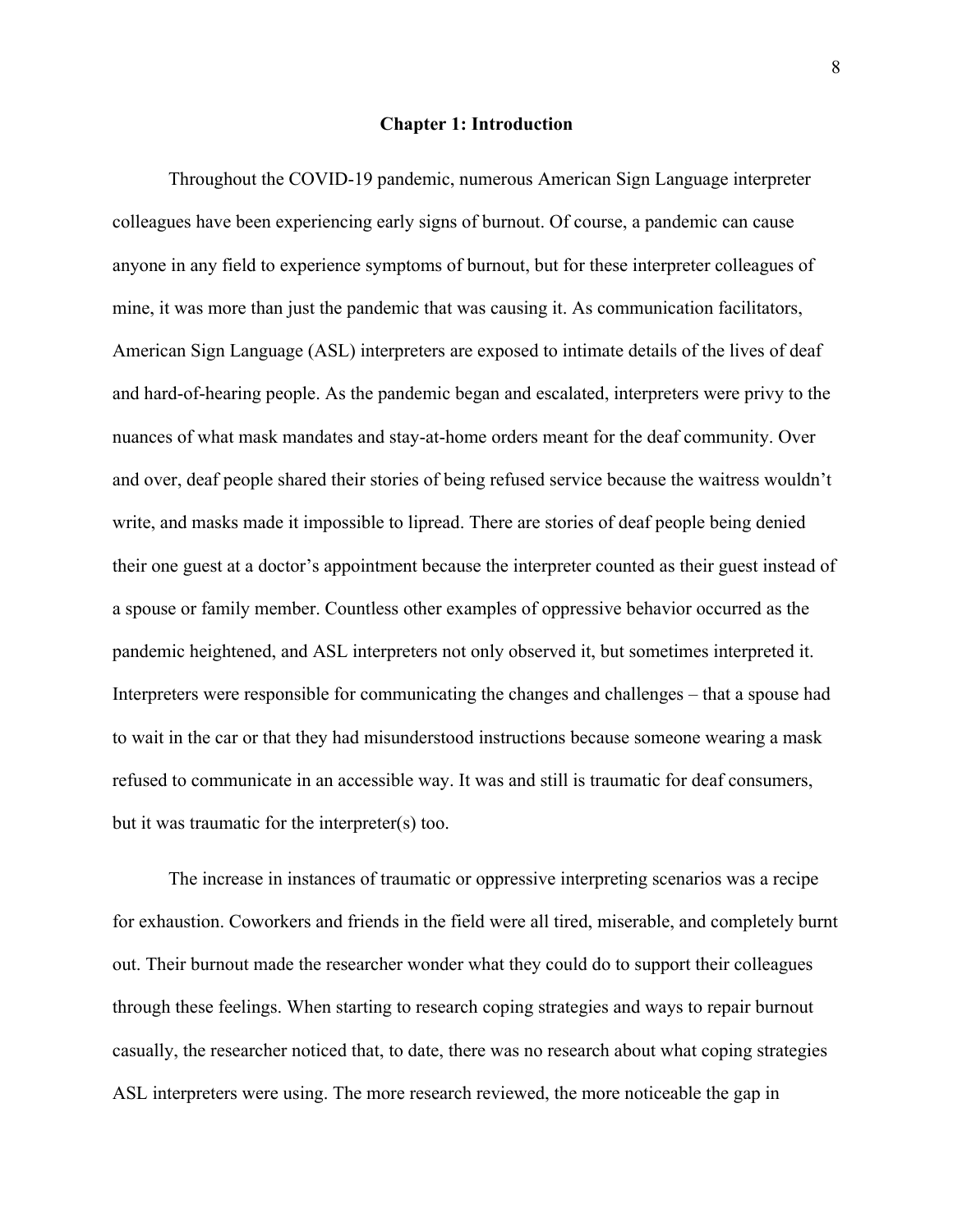literature regarding what tools interpreter education programs (IEPs) provided their graduates with for coping. There was an abundance of research regarding the risks of secondary and vicarious trauma, especially related to mental health and legal interpreting, but nothing discussed how ASL interpreters were managing feelings in relation to experiencing trauma. It was then that the researcher decided to fill in that gap with this research.

Because the COVID-19 pandemic is an anomaly from the average career of an ASL interpreter and is still ongoing, the author elected to research more broadly whether IEPs included content about coping strategies in their curriculums. While the motivation for this research was born from the COVID-19 pandemic, there will be no further discussion of it in this publication, and none of the survey or interview questions are related to the pandemic. The COVID-19 pandemic caused an uptick in ASL interpreter burnout; however, it is not the sole cause of ASL interpreter burnout. Burnout frequently occurs due to secondary or vicarious trauma experienced by the ASL interpreter. To prevent or reduce burnout in the field, it is crucial to mitigate secondary or vicarious trauma of ASL interpreters, so they do not reach a point of burning out. At the conclusion of this publication, recommendations will be provided for IEPs regarding coping education based on the findings.

#### **Secondary and Vicarious Trauma**

ASL interpreters are exposed to intimate details of the lives of the people they serve, including the deaf or hard of hearing consumer and the hearing consumer. Sometimes, those details include experiences and retellings of trauma or oppression. When the ASL interpreter is responsible for communicating stories of trauma or must interpret an act of oppression, typically in first-person language, they may begin feeling as though they experienced the trauma(s) or oppression themselves. Feeling as though they experienced the trauma or oppression can cause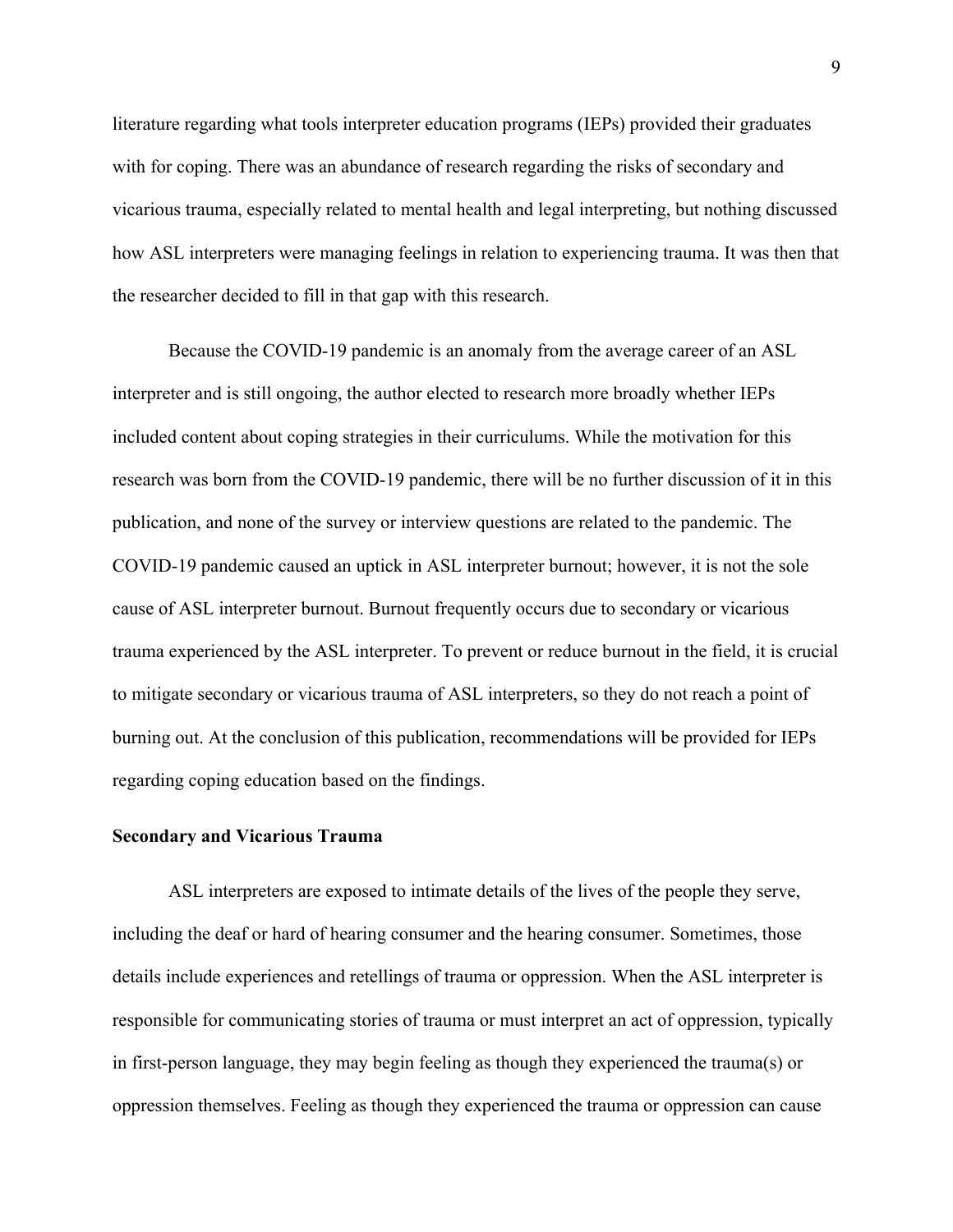the ASL interpreter to become distressed and impact their ability to successfully complete job tasks due to distraction. To combat distress and allow ASL interpreters to remain successful while avoiding secondary trauma, they should utilize coping strategies. This study aims to investigate the perceived presence of education related to coping strategies, coping skills, and secondary traumatic stress and vicarious trauma during interpreter education programs through three research questions. The researcher aims to answer: 1) what percentage of participants were informed of the possibility of secondary traumatic stress and in how much detail? 2) how are interpreters' experiences of secondary traumatic stress mitigated, lessened, or prevented by the coping mechanisms provided by their interpreter education programs? And finally, 3) what coping mechanisms are interpreter education program graduates currently using to prevent or mitigate secondary traumatic stress, and where did they learn them? The researcher has conducted a national survey and several interviews with graduates of ASL IEPs throughout the United States to investigate this phenomenon.

# **The Role of the Interpreter**

According to the National Deaf Center on Postsecondary Outcomes (2019), ASL interpreters are responsible for facilitating communication "between a visual communicator and an auditory communicator" using a high level of fluency in multiple languages, satisfying the mutual needs of both communicators in an interaction (p. 2). An interpreter may use several modalities, including ASL interpreting, transliteration, tactile interpreting, oral transliteration, or cued speech transliteration. The ASL interpreter chooses a modality that matches the preferences and modality used by the visual communicator. Given the range of modalities an ASL interpreter can use, learning the language alone is not enough. ASL interpreters must also understand, manage, and utilize the competencies of at least one modality to be qualified. Sometimes hearing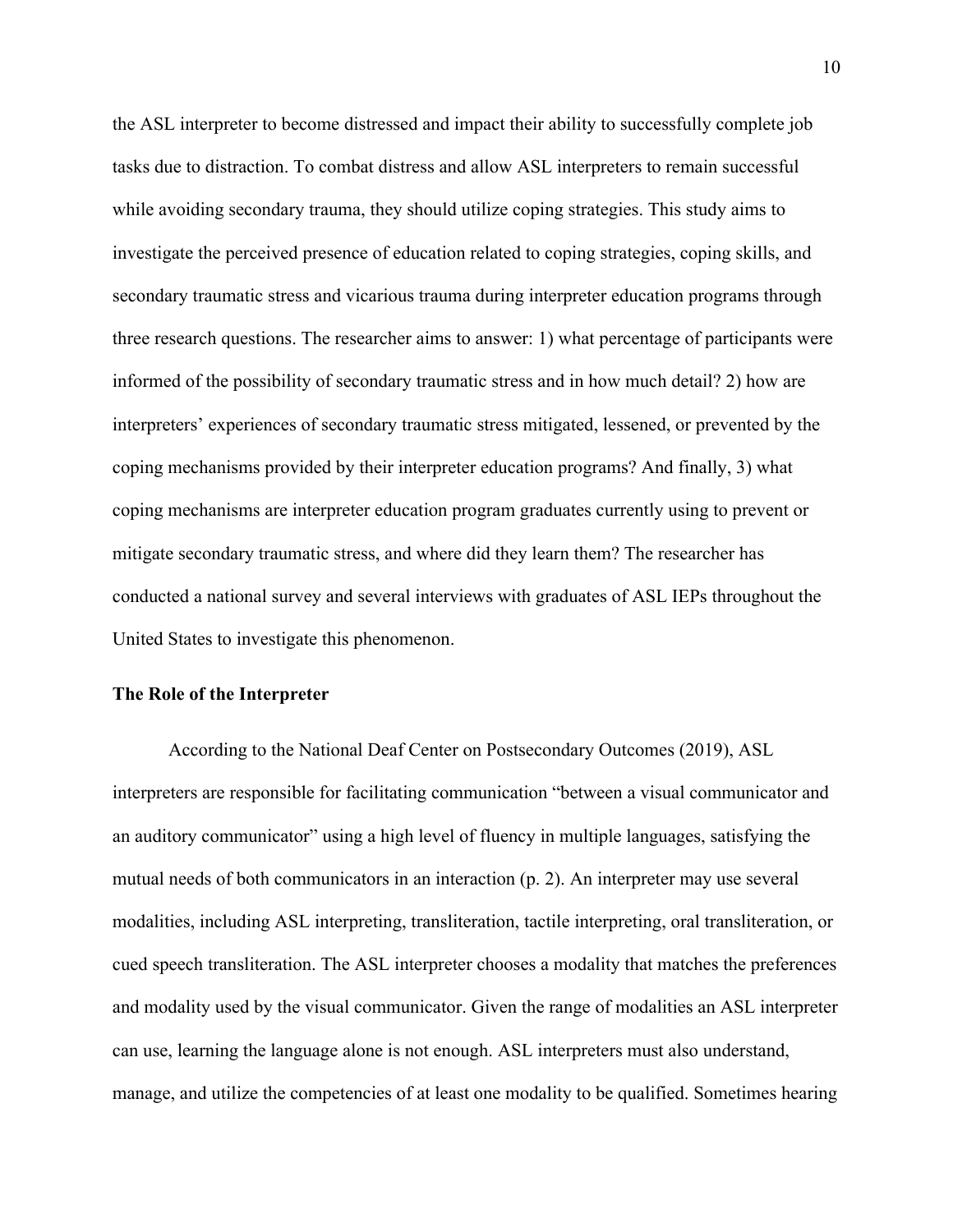children of deaf adults (CODAs) naturally learn these skills through interactions between their parent or guardian (a visual communicator) and the public, such as store clerks and office receptionists (usually auditory communicators). Not all interpreters are CODAs, meaning other interpreters likely learned ASL as a second or additional language. IEPs provide a rich environment for non-heritage signers to learn the language and the interpreting theory or skills necessary to become successful interpreters. Heritage users of sign languages are referred to as heritage signers. Heritage signers have used sign language since birth or an early age, typically due to having a deaf family member. Non-heritage signers are non-native language learners of sign language and thus are more likely to attend an IEP to learn the language, culture, and theory necessary.

# **Deaf Community**

Throughout this publication, there will be references to deaf people and the Deaf community. It is commonly accepted among the interpreting, IEP, and hearing loss communities that a capital D on Deaf refers to members of the Deaf culture (Padden and Humphries, 1988). To be a fully entrenched member of the Deaf culture, one must satisfy specific criteria, including having a degree of hearing loss, using ASL as a primary method of communication, viewing deafness not as a disability but as a benefit (referred to as Deaf gain (Bauman & Murray, 2014)), and having relationships with other members of Deaf culture. People who have a certain level of hearing loss but do not identify with the other facets of Deaf culture are referred to as deaf using a lowercase d. Depending on the degree of hearing loss, those who identify as hard of hearing may also satisfy the same criteria as the lowercase d deaf community. Because anyone can utilize the services of an interpreter (see the various modalities above), this study will be using lowercase d deaf throughout the paper. Using lowercase d deaf encompasses those people who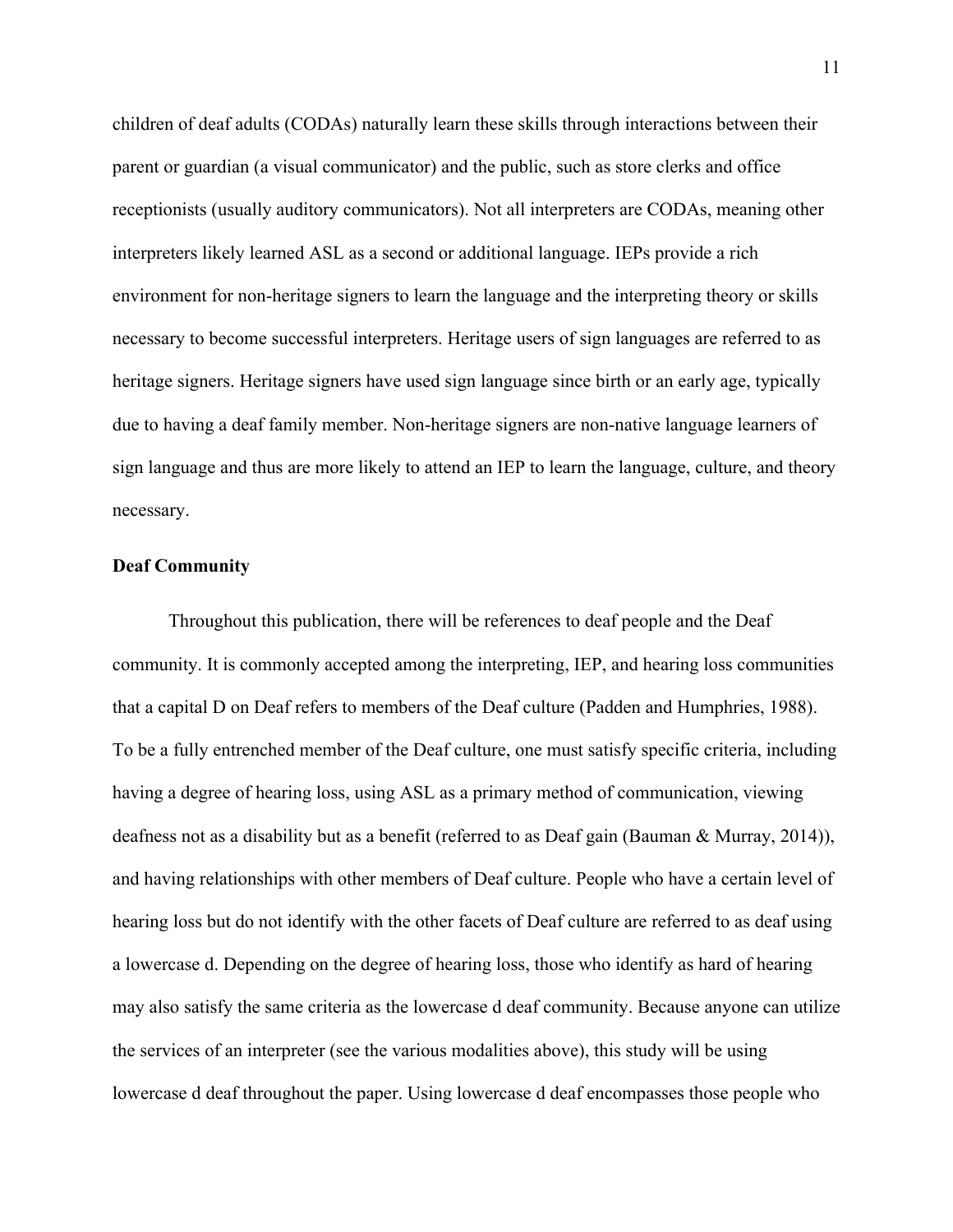have a hearing loss that identify with Deaf culture, those that do not identify with Deaf culture, those who are hard of hearing, and those who rely primarily on assistive listening devices (such as hearing aids and cochlear implants) to hear instead of relying mainly on ASL. The phrase visual communicator will also be used to reference anyone who uses ASL, regardless of their cultural identity.

Auditory communicators, who not only speak but can hear to listen, will be referred to as hearing people or members of the hearing community. Please note that some deaf and hard-ofhearing people prefer to speak when communicating with other hearing people. Thus, auditory communicators and hearing people must satisfy both criteria (speaking and listening). The phrase nondeaf is not a commonly accepted term and therefore will not be used. Note that hearing people does not exclusively refer to those who speak English, as there are ASL interpreters who work between more than just English and ASL. Thus, the auditory communicator in an interaction may use another language, including but not limited to Spanish, French, Portuguese, Creoles, or Russian. As hearing people, hearing interpreters will never be fully assimilated into the Deaf culture due to a lack of hearing loss. The Deaf community is uniquely theirs, and hearing people, including interpreters and CODAs, may toe the line but not become fully immersed members.

Due to the differences between Deaf culture and the hearing world, interpreters must learn about the Deaf community and Deaf culture. Part of the role of a communication facilitator is cultural mediation between the two communicators. CODAs and heritage signers learn the cultural mores and values through their lived experience. Non-heritage language learners should be exposed to Deaf culture education during their IEPs.

#### **Challenges of Learning the Language and Skills Simultaneously**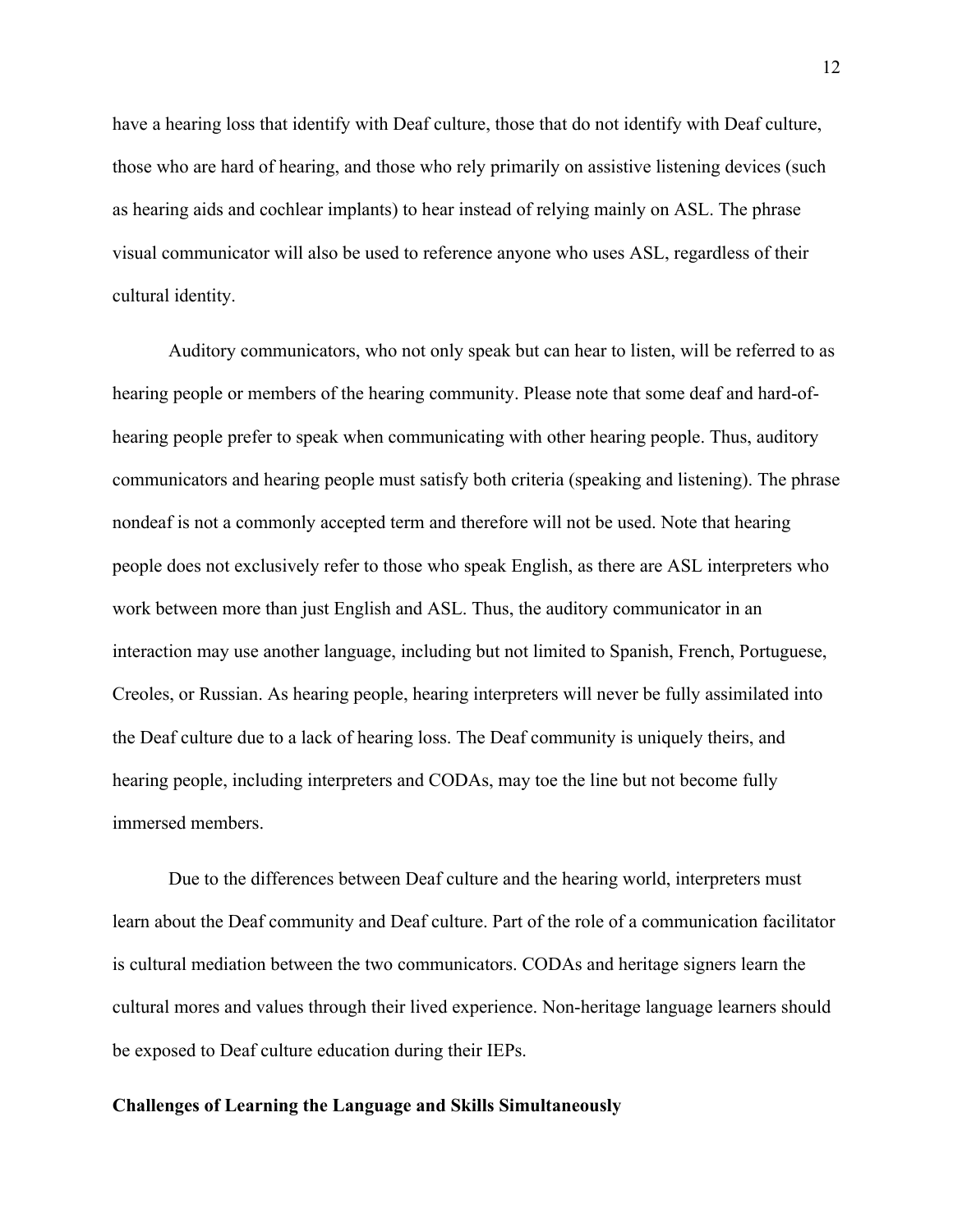Throughout the coursework, IEPs teach their students the language at the same time they are learning about interpreting skills. This presents a challenge, as it is difficult to practice interpreting theory and skills before becoming fully fluent in another language. IEPs can be found at several higher education institutions and can range in completion time from two-year programs resulting in an associate degree to four-year programs resulting in a bachelor's degree. It is accepted that becoming fully fluent in a language requires approximately 700 hours of practice (with an additional two years required for interpreter-level fluency) (Lapiak, n. d.). Considering that IEPs extend a maximum of four years and students are learning interpreting skills simultaneously, students' language development may suffer. The opposite may also be true: students' interpreting skills may suffer when focusing on language acquisition. However, interpreting theory, skills, and the language are not the only things IEPs need to include in their curriculum.

IEPs are also responsible for educating their students about ethical decision-making, the code of professional conduct, and about Deaf culture. Many IEPs utilize the Demand-Control Schema (DCS) when teaching their students about ethical decision-making. One aspect of the DCS is that interpreters, or during IEPs, students, determine what controls (mitigating factors) they have to resolve or prevent various demands (requirements) before, during, and after assignments. According to several interview participants, IEPs focus heavily on the before and after assignment controls, more so than the during assignment controls. To summarize, IEP curriculum must contain several concepts to create successful interpreters, but one aspect of interpreter education is lacking – during-assignment controls.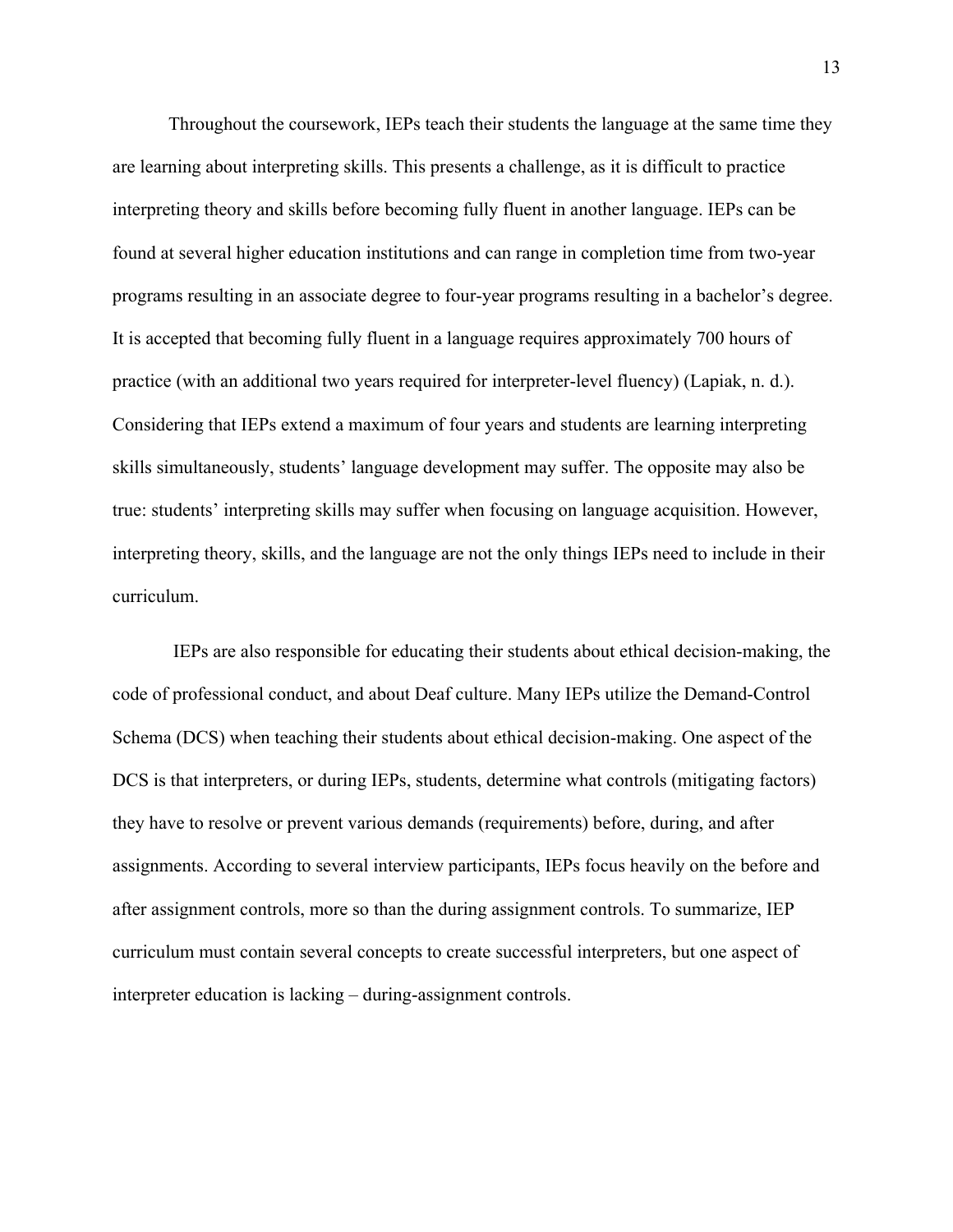#### **Chapter 2: Literature Review**

American Sign Language interpreters are frequently exposed to a variety of settings in which a deaf consumer may be actively experiencing or relaying an experience of trauma. When deaf people are discussing their trauma, the interpreter is responsible for relaying the message, typically speaking in the first person. In some cases, witnessing a traumatic event, an experience or relaying the message regarding the trauma in first-person language causes interpreters to feel as though they experienced the trauma(s) themselves. When the interpreter begins to feel they have been distressed by their work situations, they may start to experience secondary traumatic stress, vicarious trauma, or compassion fatigue. Secondary traumatic stress (STS) is defined as "trauma-related stress reactions and symptoms resulting from exposure to another individual's traumatic experiences, rather than from exposure directly to a traumatic event. Secondary trauma can occur…among all professionals who provide services to those who have experienced trauma" (Substance Abuse and Mental Health Services Administration [SAMHSA], 2014, p. xviii). Vicarious trauma is an adverse change in one's perception of the self or self-worth that results from indirect exposure to the trauma of a client (Lai et al., 2015). Compassion fatigue is the projection of clients' trauma onto oneself in response to empathetic engagement and exposure to clients' trauma, causing symptoms such as distress, hopelessness, apathy, and withdrawal (Zafirah et al., 2020). These three terms are often used interchangeably, but the term secondary traumatic stress will be used to encompass them all for this research.

STS is frequently associated with mental and behavioral health clinicians, potentially leading to the belief that interpreters working in such settings are the most at risk. However, the experience of STS is not limited to mental health interpreting, as trauma can occur or be discussed in any setting, such as medical and educational environments. Trauma experienced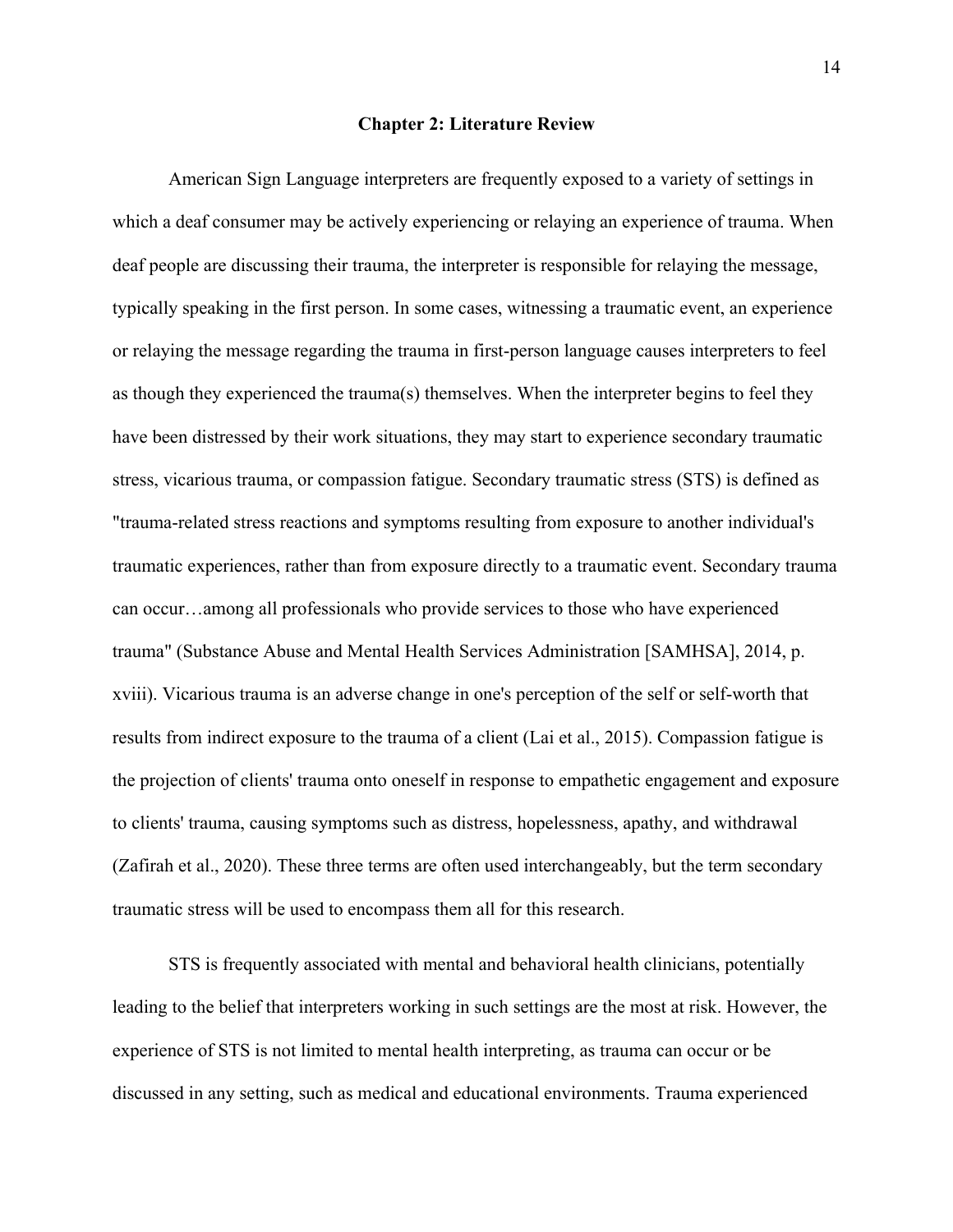directly and indirectly has many impacts on one's mind and body. In many instances, a traumatized person will react initially and then recover quickly with adequate social and psychological support. However, if one does not have sufficient support, they may feel emotional dysregulation or numbing, sleep disturbances, intrusive thoughts or flashbacks, hallucinations or delusions, an inclination to self-harm, or gastrointestinal, dermatological, urological, or substance abuse disorders (SAMHSA, 2014).

#### **Reasons for Current Review**

Many researchers have investigated the impact of consumers' trauma on ASL interpreters in mental health settings (see Daly & Chovaz, 2020; Knodel, 2018; Zafirah et al., 2020). These investigations have not begun to explore other areas in which interpreters can be exposed to clients' trauma. In addition to a lack of exploration into different settings where ASL interpreters can be exposed to their clients' trauma, there is a dearth of discussion about the coping mechanisms ASL interpreters use to manage the exposure and the feelings induced as a result of the exposure. Knodel (2018) discussed how ASL interpreters cope focusing exclusively on mental health interpreters, thus limiting the discussion of coping to a single subfield of interpreting. Because there has been little to no research on this topic thus far, it is impossible to know whether ASL interpreters are successfully coping with trauma exposure in other environments and what tools they are using to address this challenge.

To continuously meet the deaf consumers' needs most effectively, ASL interpreters should be aware of their risk for STS. They should develop techniques to cope with STS feelings before accepting assignments in case they arise. This study will investigate whether ASL interpreters have the means to cope, how they obtained them, what they are, and if they can recall the means to cope when needed. Thus, this study aims to gauge the preparedness of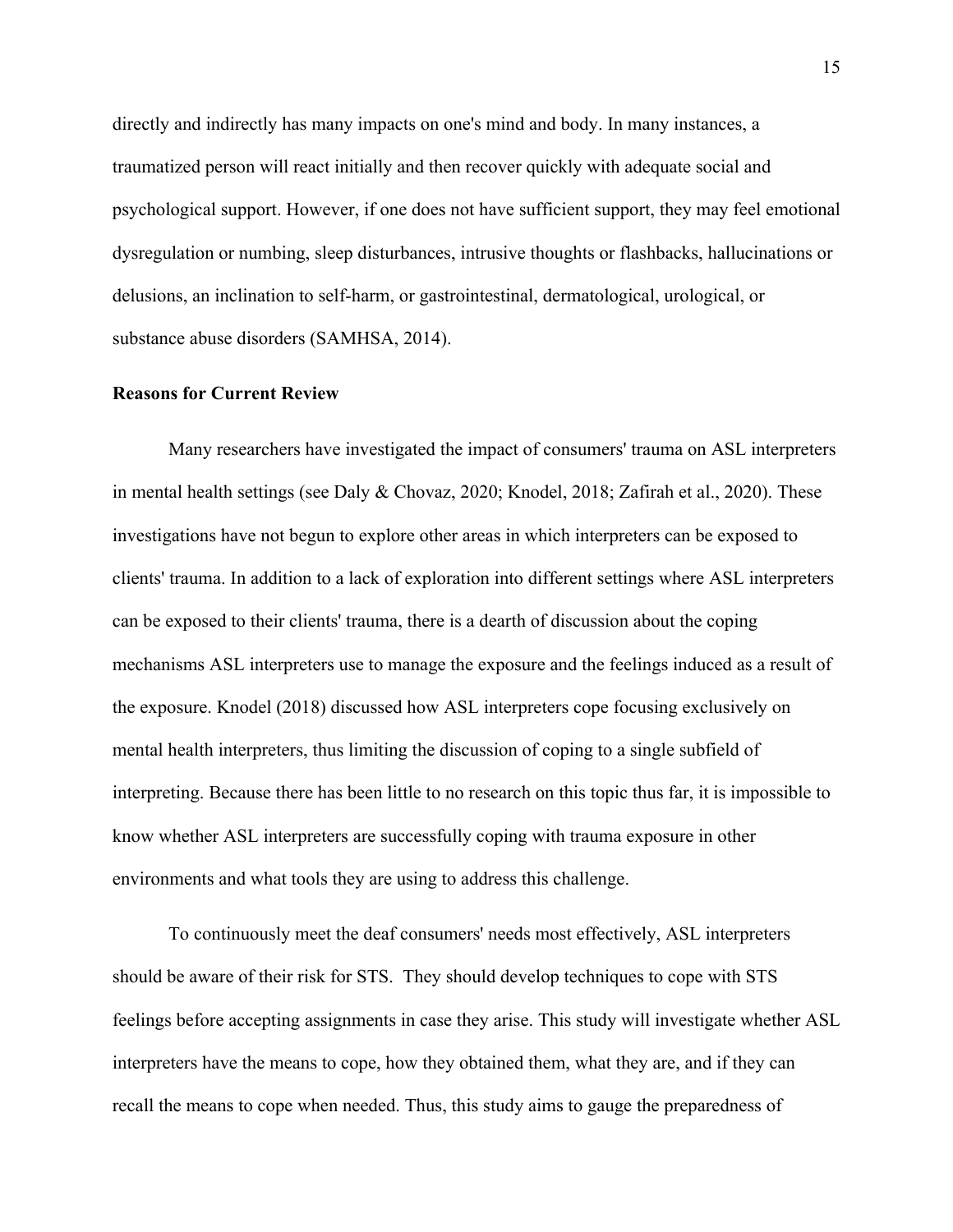interpreter education program (IEP) graduates to address STS resulting from interpreting work and assess their preparedness to address STS using coping strategies taught during IEPs, if any.

# **Variety of Environments in Which STS Can Occur**

There are various environments in which an interpreter can be indirectly exposed to the traumatic experiences of deaf people. The most common perception is that ASL interpreters working in mental health settings have a higher risk of STS because they are more likely to interpret stories of trauma (Knodel, 2018). The risk increases when the interpreter works with children in mental health settings (Zafirah et al., 2020) as many interpreters feel a higher degree of empathy for children than they do for adults. STS may also occur when an interpreter relays a deaf person's negative self-talk or descriptions of their emotional state due to the use of firstperson language such as "I" and "me." Take an interpreter who has an alcohol or substance abuse disorder as an example. If this interpreter accepts an assignment that involves interpreting a deaf person's experience with the same condition, the risk of STS is higher due to triggers associated with their own experiences. If the deaf person's substance use problem is due to childhood trauma and the interpreter suffered the same condition for the same reason, that increases the risk for STS. Mental health settings are not the only setting with increased risk of STS for ASL interpreters. One possible cause of STS is witnessing oppressive behavior or acts of violence against a deaf person, which can happen in any setting at any time. Deaf people are a marginalized community; therefore, these acts of oppression or violence are unfortunately common. The use of a language other than English and their collectivist values are factors that set deaf individuals apart which can lead to their marginalization. To illustrate a situation where a deaf person experiences oppression or acts of violence, the interpreter working with a deaf student in a mainstream-educational environment witnesses firsthand when a teacher declines to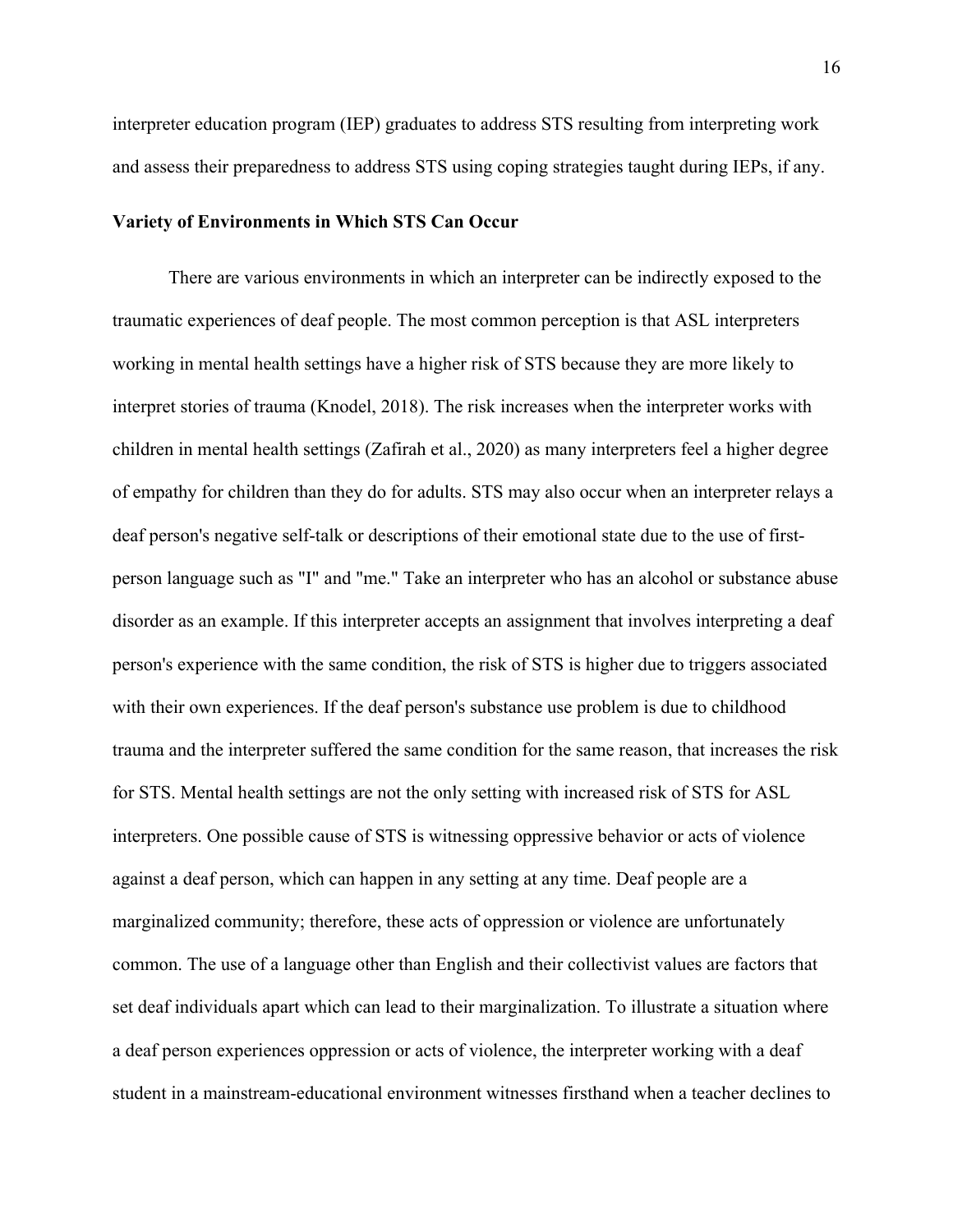provide captions for a video in which spoken English is being used, or requests that the deaf person speaks instead of signing to the interpreter. In such cases, these are traumatic experiences for the deaf person, and as a result, the interpreter may suffer STS. Additionally, mental health influences all aspects of one's life, which can create tense or traumatic situations when the deaf person is triggered in the presence of the interpreter. ASL interpreters are acutely aware of the nuances of the deaf world, meaning they feel strong empathy when they see someone oppress a deaf person due to their perceptions of the ethics and boundaries in the Deaf culture. When humans feel too much empathy, we may experience emotional contagion (Moody, 2021), leading to STS.

# **Definitions**

# *Secondary Traumatic Stress*

Recalling the definition of STS from above (SAMHSA, 2014), it is also important to note additional definitions used in the literature reviewed. Thompson et al.'s (2014) research regarding predictors for mental health clinicians to experience STS led Daly and Chovaz (2020) to define STS as "the prolonged anxiety experienced by an individual witnessing or listening to trauma experienced by others" (p. 354). When examining both definitions, it is clear that the stress reactions and symptoms discussed by SAMHSA (2014) may present in the form of anxiety (Daly & Chovaz, 2020). Anxiety is expressed in several ways, including racing heartbeat, irritability, restlessness, edginess, fatigue, muscle tension, and difficulty sleeping or concentrating (The National Institute on Mental Health, 2018). From Cordes and Dougherty (1993) and Maslach and Jackson (1981), Darroch and Dempsey (2016, pp. 167-168) conclude that further symptoms or stress reactions that may occur as a result of STS, include "emotional exhaustion, cynicism, diminished perceived personal accomplishment, and depersonalization;" to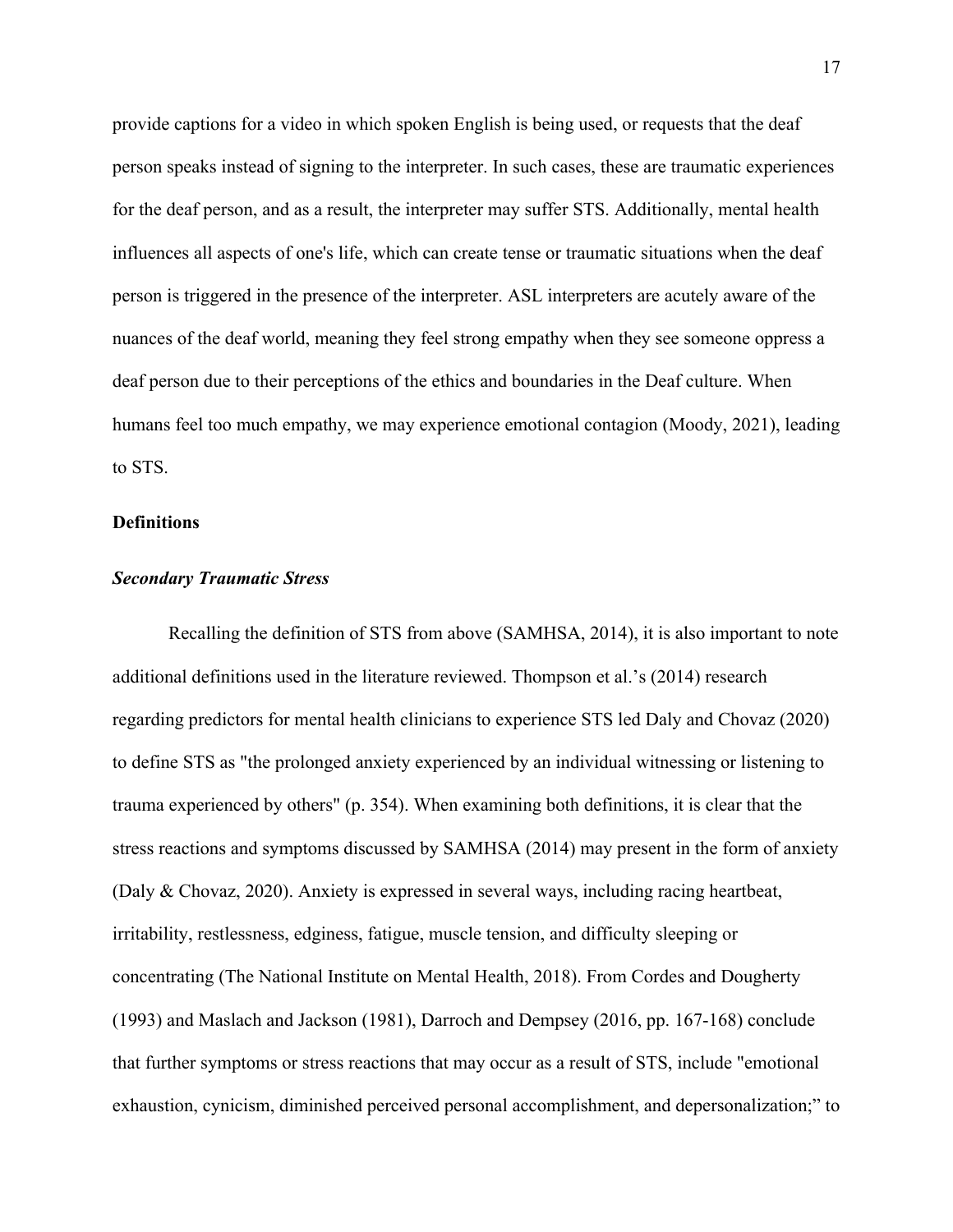complement Pearlman and Saakvitne's (1995) "disturbance of the individual's cognitive frame of reference/identity, as well as their psychological needs, beliefs about self, internal imagery, and interpersonal relationships." When all these symptoms are considered in the context of working as an interpreter, they may be disruptive and intrusive to the work environment as the interpreter struggles to remain focused on the task at hand, doubts themselves, or struggles to establish interpersonal relationships with clients. For example, when a connection cannot be established with a client, the interpretation will suffer because there will be a lack of trust. When an assignment lacks trust, there is an increase in mistakes in the interpretation, negatively influencing the outcome of the interpreted event. Similarly, if the interpreter cannot maintain their focus, they may miss vital information, and if they doubt themselves, the interpreted message may not have the same emotional impact as the source message due to hedging or miscues.

# *Coping Strategies*

Assuming that interpreters will not be exposed to or experience trauma, including STS, during their careers creates a gap in the education of interpreters about coping. Comparatively, throughout literature, authors investigating the coping skills used by interpreters have noted that prior to beginning their professional careers, mental health practitioners are trained to prepare them for any consequences they may experience as a result of their profession (Daly & Chovaz, 2020, Knodel, 2018). Training includes teaching coping skills that can be used to mitigate or prevent negative consequences of the work. The American Psychological Association (n.d.) defines coping strategies as "an action, a series of actions, or a thought process used in meeting a stressful or unpleasant situation or in modifying one's reaction to such a situation…typically involve[ing] a conscious and direct approach to problems" (para. 1). Coping strategies have been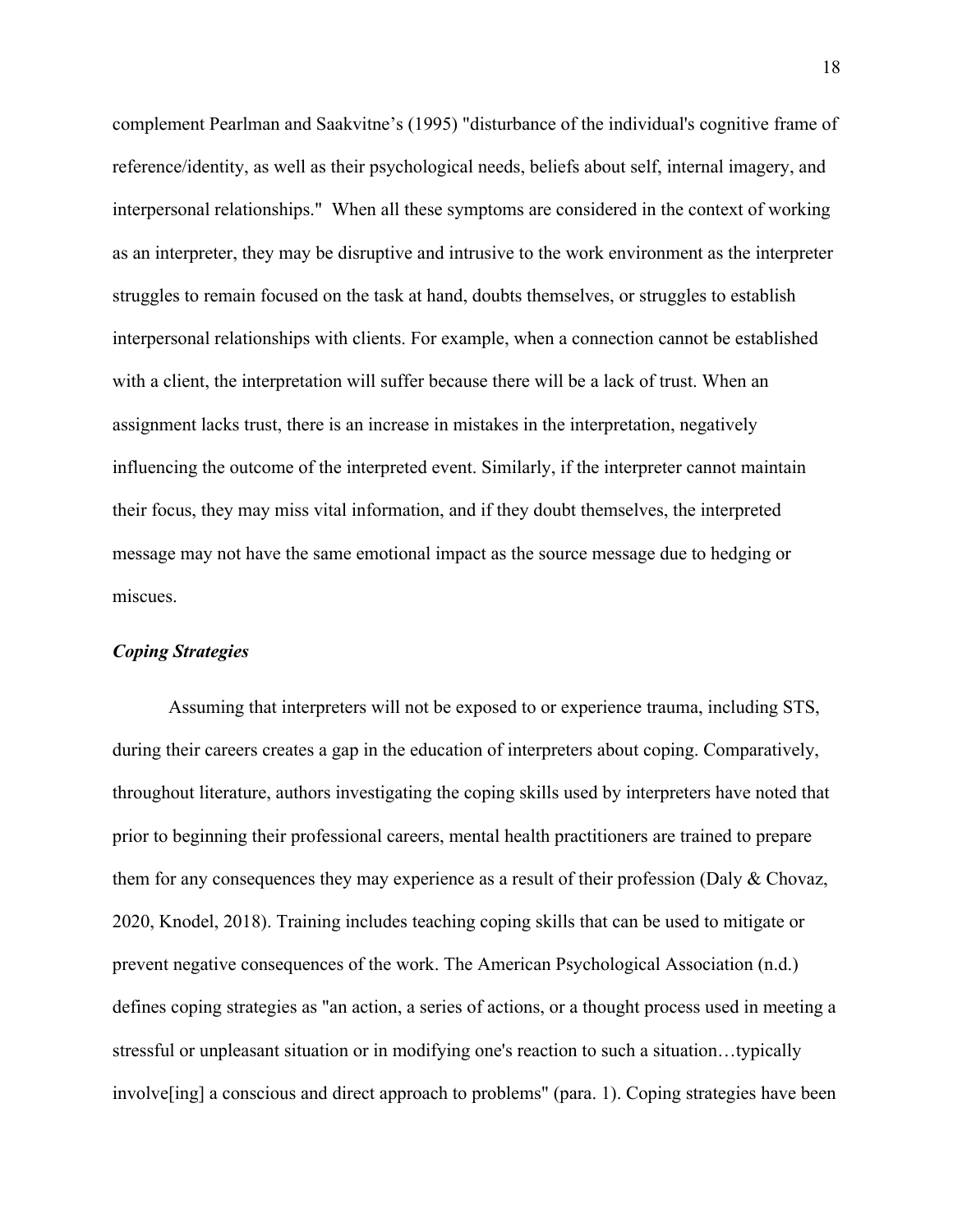proven to aid in the prevention and management of STS and other mental health issues, which lends them to being beneficial for ASL interpreters as well. In fact, when ASL interpreters do not have coping strategies as a means of mitigation, they are "'at increased risk for developing symptoms of emotional exhaustion'" (Schwenke, 2012, p. 49; as cited by Knodel, 2018, pp. 7-8). Like anxiety, emotional exhaustion may look like changes in mood, irritability, difficulty sleeping or concentrating, forgetfulness, racing heartbeat, or changes in appetite. Emotional exhaustion, however, may increase pessimism or cynicism, a lack of motivation, headaches, weight changes, and impacts on work such as increased absences, missed deadlines, and lack of enthusiasm or commitment to the organization (Leonard, 2018).

#### *Demand-Control Schema*

The demand-control schema (DCS) is described as "a job analysis method useful in studies of occupational stress and reduction of stress-related illness, injury, and burnout" (Dean & Pollard, 2001, p. 1). Karasek and Theorell (1990) initially described the demand-control schema. Dean and Pollard (2001) applied it to the work of ASL interpreters. Daly and Chovaz (2020) use the demand-control schema to describe the process that ASL interpreters may go through when faced with traumatic interpreting assignments, witnessing the oppression of deaf people, or becoming overwhelmed with the requirements of an assignment. The DCS utilizes the concepts of "demands" and "controls" to describe influences on an interaction such as lighting, location temperature, jargon, relationships with others involved, and mental distractions, and things that mitigate those influences such as layering clothing, looking terminology up in advance, or meditating to clear the mind. In the context of the DCS with sign language interpreters, demands are job requirements that influence the interpreter, such as the job environment and the precise task needing to be performed. There are four categories of demands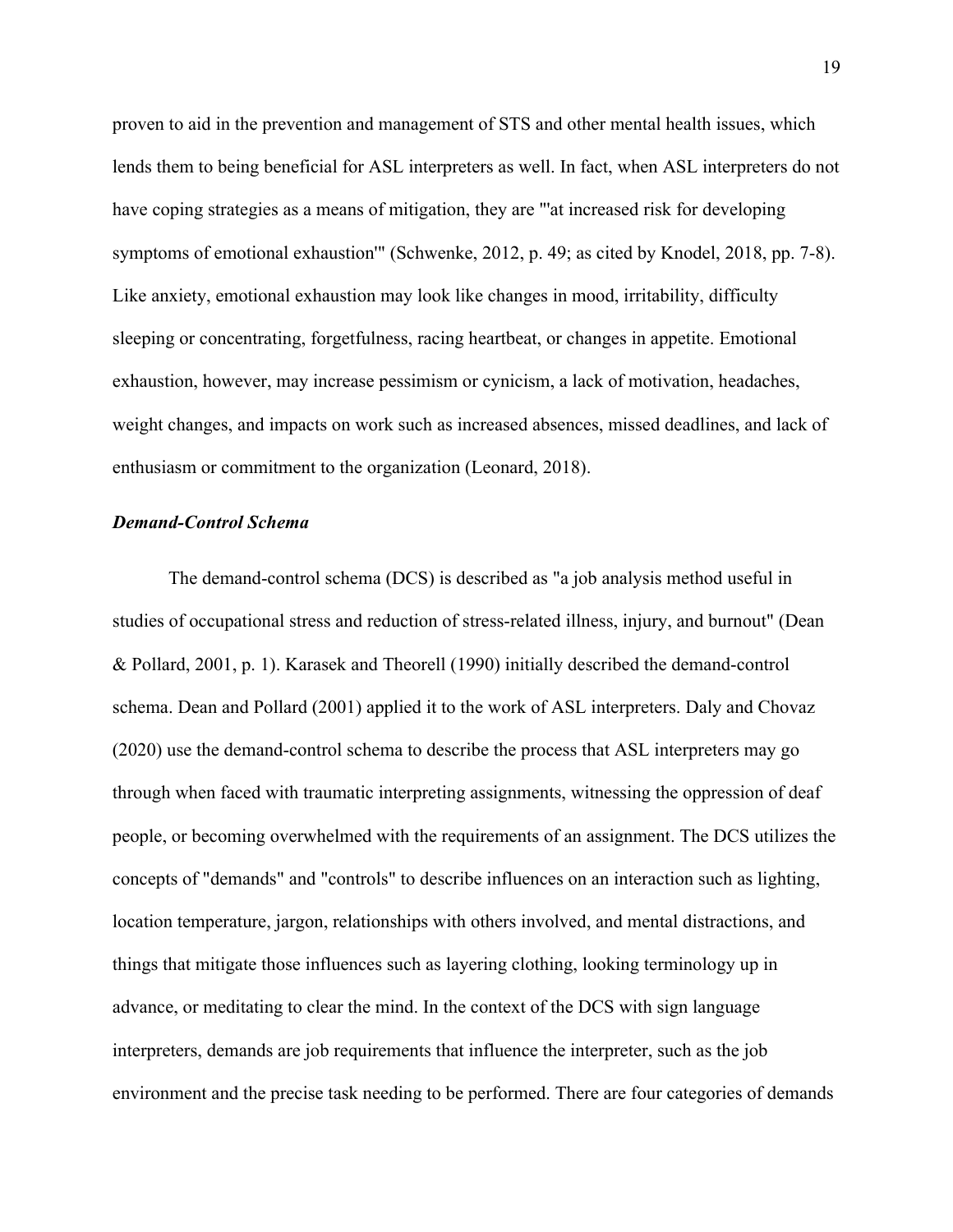for interpreters: environmental, paralinguistic, interpersonal, and intrapersonal demands (Dean and Pollard, 2013). Environmental demands are things influencing an interpreted interaction that are part of the surroundings or the specific interpreting context, including scents in the room, distracting background noise, the location of the assignment, jargon, sign choice, and grammatical structure used. Paralinguistic demands are influences that change an interpreter's approach to an interpreted event such as the positioning of the signer, positioning of the speaker, issues with amplification, and accents (signed or verbal). Interpersonal demands come from relationships between the interlocutors in an interpreted event (both deaf and hearing). These relationships include that between the interpreter and consumers, and that between consumers such as boss to employee, teacher to student, and other power structures. Relationships may include hostility, trust issues, or weak boundaries. Intrapersonal demands come from within the interpreter, including hunger, headaches, or distractions that carry over from home life.

Control, then, is used to describe the degree of power an interpreter has in accommodating the demands. Controls can include decision-making skills, resources for various job tasks, and changes to the environment of the assignment (Dean & Pollard, 2001). The assessment of a job's demands and controls creates a framework frequently used in IEPs to discuss which assignments an emerging interpreter should or should not accept. The DCS is also used to evaluate ethical scenarios in IEPs, a heavy focus in the curriculum due to their inclusion on the certification examination. While the primary job task for interpreting is facilitating communication between parties who do not use the same language, the approach an interpreter uses may change based on an assignment's environmental and linguistic demands, thus requiring the interpreter to access multiple controls.

#### **The Importance of Coping**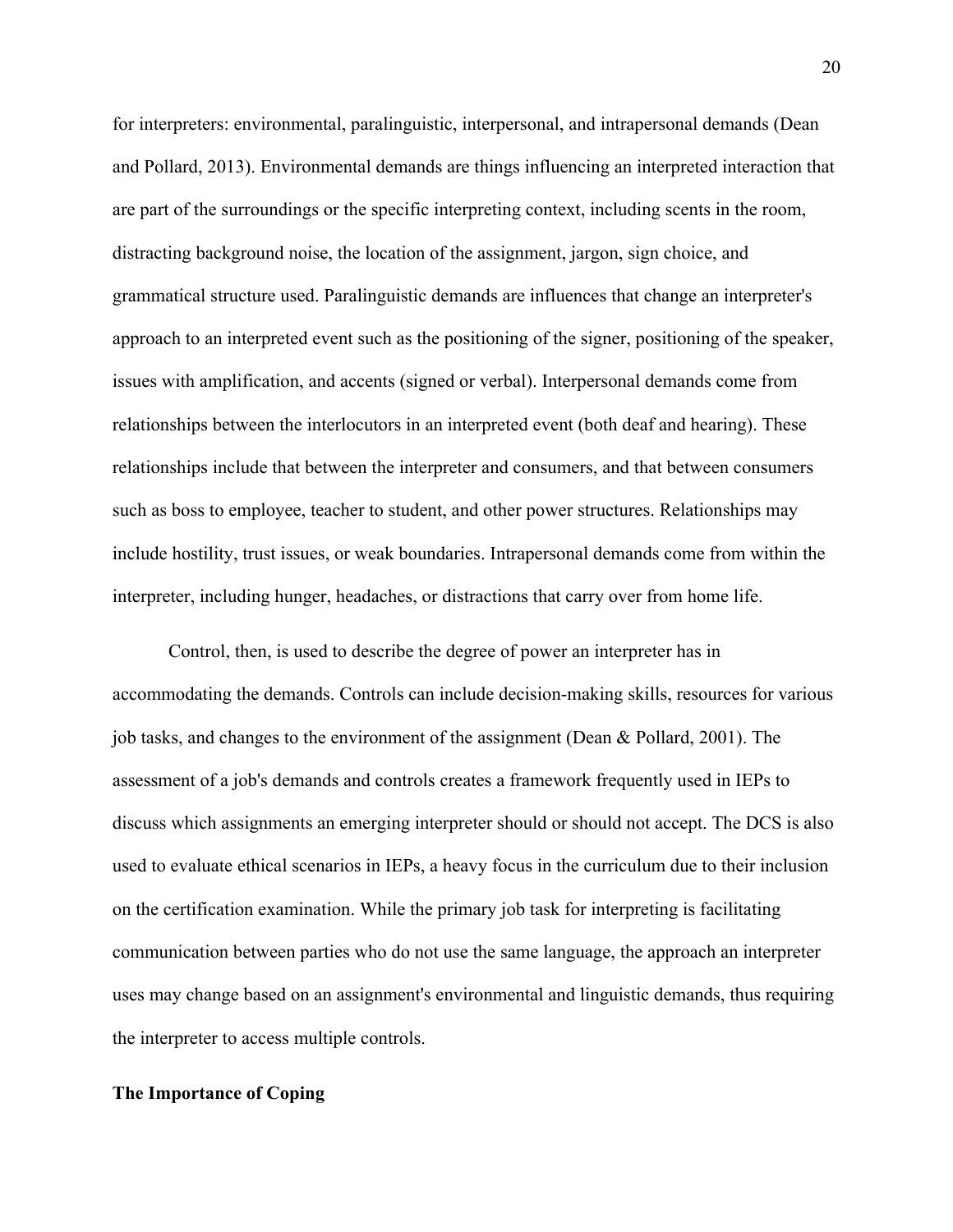# *Coping using the Demand-Control Schema*

One of the pillars of the demand-control schema (DCS) is that not all assignments that have high levels of demands are inherently stressful or negative; instead, the stressfulness of an appointment with high demands is determined by the controls available to the person experiencing demands – in this case, the interpreter (Karosek & Theorell, 1990). There are many assignments that an interpreter could perceive as having high levels of demands without knowing the details, such as court interpreting, medical interpreting in the emergency room or oncology unit, and interpreting for the signing of legal documents such as wills and power of attorney forms. How stressful they are is determined by the interpreter's controls. If, for example an interpreter has considerable experience with the terminology used in court, wills, or power of attorney forms, they have more linguistic controls making the assignment less stressful than it would be for an interpreter unfamiliar with that terminology. The interpreter's experience with the jargon provides them with more controls, reducing the stress of the environment.

ASL interpreters are often taught controls for environmental and linguistic demands simultaneously while learning the language, culture, and processes associated with being a sign language interpreter. Some interpersonal controls are introduced when learning about the cultural differences and barriers that may require mediation during the interpreting process. However, intrapersonal controls are often something ASL interpreters learn on their own, as they are difficult to naturally incorporate into the language learning, cultural exposure, or processes of interpreter education. Intrapersonal controls such as eating before an assignment, having headache medicine on hand, or compartmentalizing, would be relied upon most in the prevention and mitigation of STS, as they are the controls intended to manage the demands occurring inside the interpreter's mind or body. Intrapersonal demands appear frequently enough to be included in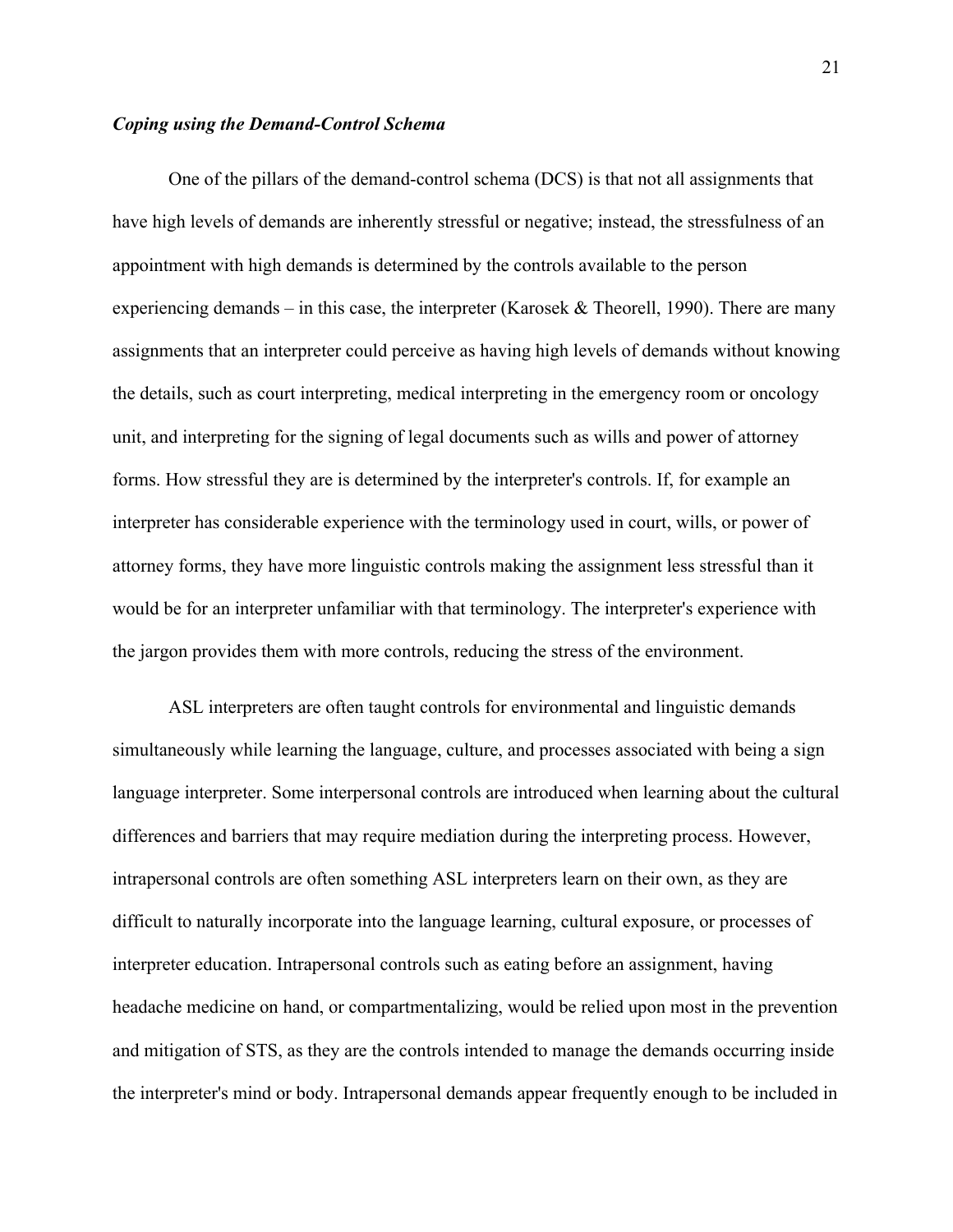the DCS framework related to ASL interpreters, which means that their subsequent controls are also critical to the development of interpreters. Given that the American Psychological Association (n.d.) includes thought processes as a reaction to stressful situations in their definition of coping strategy, it follows that coping strategies can be intrapersonal controls.

# *Self-Care*

If a lack of coping strategies can increase one's risk of emotional exhaustion (a symptom of STS; Darroch & Dempsey, 2016), then coping skills are paramount in preventing and managing STS. The definition of coping strategies from the American Psychological Association lends itself to Owens-King's (2019) definition of self-care, "behaviors and activities that may guard against…STS" (p. 40). The author emphasizes that some self-care activities can worsen the effects of STS, such as taking time alone to meditate or reflect, which becomes a time of ruminating on the traumatic content. For the current study's focus, self-care activities that may help prevent STS will be discussed. According to Crezee et al. (2015), "an interpreter who is aware of potential stressors has already taken a step toward needed self-care" (p. 75).

According to research conducted by Owens-King (2019), mental health professionals who regularly participate in self-care are more likely to be satisfied with their job and thus are less likely to experience STS. They suggest that, based on chronic stress theory, several factors may contribute to the stress that causes STS. These factors increasing stress include one's workplace environment and duties, the magnitude of work with traumatized populations, and job satisfaction, while self-care is one method of remedying those contributors. Crezee et al. (2015) describes various techniques of self-care that can be used as coping strategies for ASL interpreters. These include time and workload management, rest, healthy diet, exercise, mindfulness, and meditation, interpreting in the third person instead of using first-person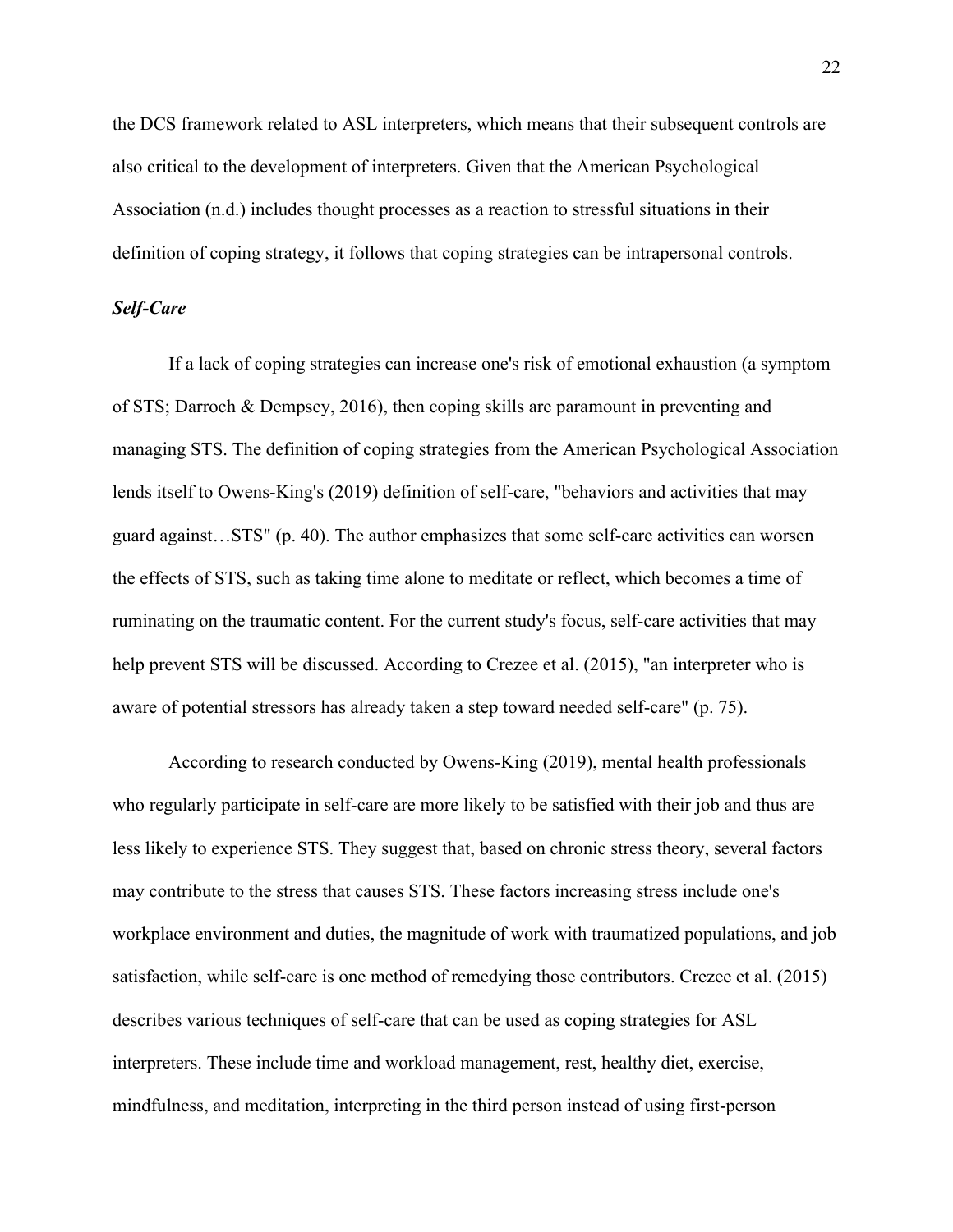language, and counseling or debriefing. These self-care techniques are proven useful based on the literature synthesized by Crezee et al. (2015); however, the methods require practice and education to use them for maximum benefit. One recommendation is for interpreter educators to introduce self-care coping strategies to students throughout their IEPs. "Educators should emphasize the importance of engaging in preventative self-care…Students must be guided to make use of their own support systems and provisions" (Crezee et al., 2015, pp. 79-80). Some institutions are taking steps to become trauma-informed organizations, indicating that awareness of risks for STS and coping skills is an essential aspect of managing and preventing STS.

# *Organizational Aids*

Sprang, Lei, and Bush (2021) investigated institutional awareness of STS's effects on employees' experiences of STS. They noted a heavy focus on individual steps or actions to reduce STS symptoms and stressors, though a gap regarding how an organization may be worsening or aiding in that symptom and stress escalation instead of how an organization could support its employees. Sprang et al. (2021) identified that institutions operating as traumainformed organizations tend to have fewer employees experiencing STS or burnout. They completed research that involved training selected members of the organization in traumainformed practices, which the members then returned to their companies and implemented. These organizations' STS levels were reassessed after a few weeks of implementation. The authors learned that the practices implemented reduce employee burnout and STS. Drawing upon the conclusion that the more trauma-informed an organization is, the less STS and burnout their employees will experience (Sprang et al., 2021). The trauma-informed practice approach can be applied to the interpreting field as well.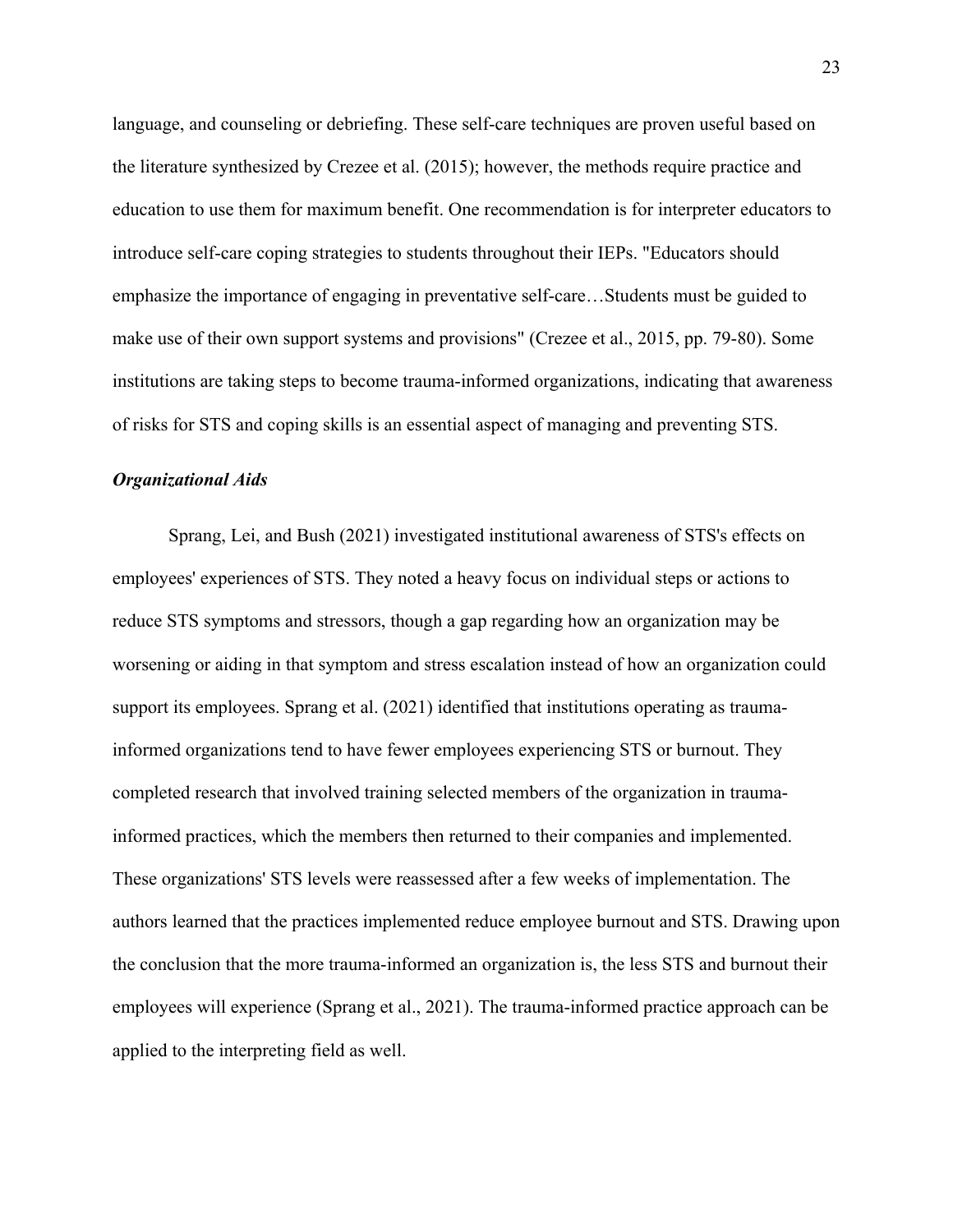When students attend IEPs, they anticipate learning everything necessary to be prepared for a professional career. If we were to apply the same trauma-informed practice approach to IEPs, they may provide the means to aid graduates in preventing STS. The trauma-informed approach could be applied not only to IEPs but also to national organizations supporting interpreter education such as the Conference of Interpreter Trainers (CIT), the Registry of Interpreters for the Deaf (RID), the National Association of Black Interpreters (NAOBI), Mano a Mano (a trilingual interpreter association), and the Commission on Collegiate Interpreter Education (CCIE).

# *Commission on Collegiate Interpreter Education (CCIE)*

The Commission on Collegiate Interpreter Education (CCIE) is a board made up of deaf people, interpreter educators, interpreter researchers, professional associations, and IEP administrators who work together to elevate and advance the field of interpreters by standardizing the education programs. As a group, they collect and review applications from college IEPs, conduct site visits, and determine if the IEP satisfies the required standards. The board is also responsible for determining and maintaining the criteria for the curriculum and operations of IEPs wishing to obtain accreditation. They determine several standards that institutions must meet before being awarded accreditation. These standards include (1) program quality: missions, goals, philosophy, and governance, (2) institutional commitment and resources, (3) providing students with current, accurate information and academic advisement, (4) qualified and culturally appropriate faculty members, (5) program quality: curriculum and teaching-learning practices, (6) curriculum: knowledge competencies, (7) curriculum: skills competencies, (8) curriculum: interpreting field experience, (9) assessment of outcomes, assessments, and evaluation, and (10) a commitment to improvement, planning, and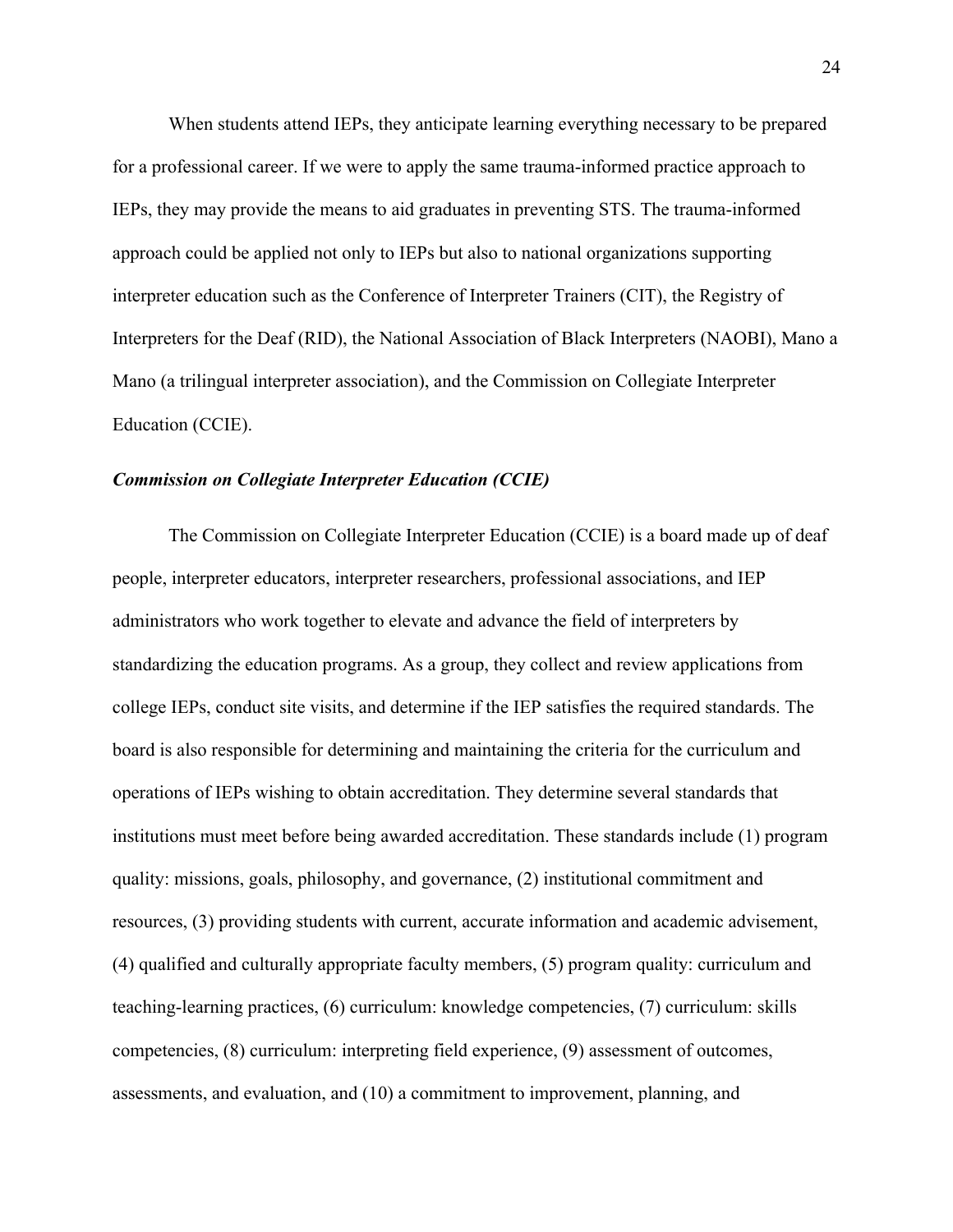sustainability (CCIE, 2019). In standards number five through eight, CCIE outlines the elements that IEP curricula must include to achieve accreditation.

Currently, the standards outline elements such as ASL and English proficiency, interpretation and translation theory, a specific number of hours of field experience – observing, discussing, and actively interpreting, and lessons regarding cultural competence and diversity that must be included in the curriculum. To date, these standards have not mentioned STS, vicarious trauma, burnout, stress, coping, or emotion regulation as aspects of the curriculum. The gaps in CCIE's standards indicate a lack of trauma-informed practice, which may inadvertently harm the graduates of accredited programs

# **Current Lack of Research**

# *Limited Study of Sign Language Interpreters*

In collecting literature to review in support of this research study, there was a limited amount of published writing on coping strategies for ASL interpreters. The research includes interpreters' experiences of STS. Studies (Lai & Costello, 2021; Lai et al., 2015) do not discuss in any depth what coping skills ASL interpreters utilize when experiencing STS. The flagship study of STS in ASL interpreters is also outdated, discussing the risks of over-empathizing with the deaf consumer (Harvey, 2003). The few articles that graze coping skills for interpreters focus on spoken language interpreters or mental health clinicians (Bercier & Maynard, 2015; Mehus & Becher, 2016) or a specific subfield of sign language interpreting (Harvey, 2003; Bontempo & Malcolm, 2012; Knodel, 2018; Daly & Chovaz, 2020; Zafirah et al., 2020). The aforementioned article discusses spoken language interpreters who work with populations seeking refuge or asylum in a non-native country. Articles written about sign language interpreters (Bontempo &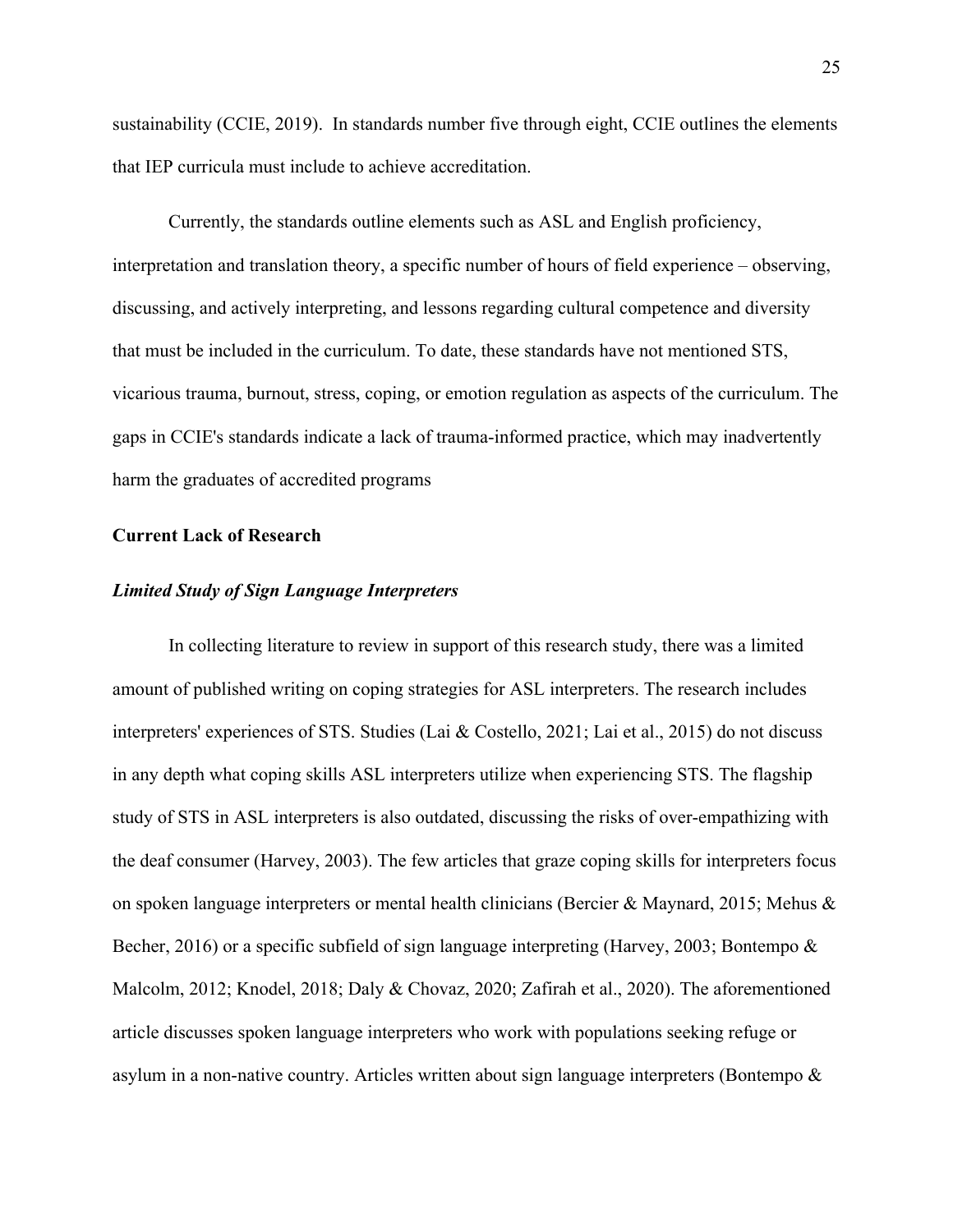Malcolm, 2012; Knodel, 2018; Daly & Chovaz, 2020; Zafirah et al., 2020) focus on subfields of interpreting including mental health, physical health, educational, or settings working with children among others.

To illustrate the focus on subfields of interpreting research, take Knodel (2018) and Zafirah et al. (2020), who discuss coping mechanisms used by ASL interpreters in the mental health setting. Knodel's (2018) work focuses strictly on the coping strategies used by ASL interpreters when working with adults in the mental health environment. Zafirah et al. (2020) focus on the experiences of ASL interpreters working with children in mental health settings who are experiencing STS as a result of that work. They broach coping mechanisms used by ASL interpreters in that environment that may be unique to working with children, but it is not a focus of the study. Bontempo and Malcolm (2012) focus on preventing STS for ASL interpreters working in healthcare settings and describe several coping mechanisms, a few of which are specific to healthcare interpreting work. Mehus and Becher (2016) studied the impact of STS on spoken language interpreters but failed to mention coping strategies used by these interpreters. Most research discussing coping with STS or any of its related concepts (vicarious trauma, compassion fatigue, burnout) focuses on the field of mental health professionals leaving a gap in research regarding the phenomenon in other areas.

Bercier and Maynard (2015) investigated the interventions – which, based on the examples provided, also qualify as coping strategies – used by mental health professionals to prevent STS into individual and organizational interventions. Their listed interventions included therapy, debriefing, supervision, workshops, supportive organizational culture, and programs or services designed explicitly for STS. Likewise, Crezee et al. (2015) and Knodel (2018) mention counseling, debriefing, and supervision as possible self-care strategies for ASL interpreters to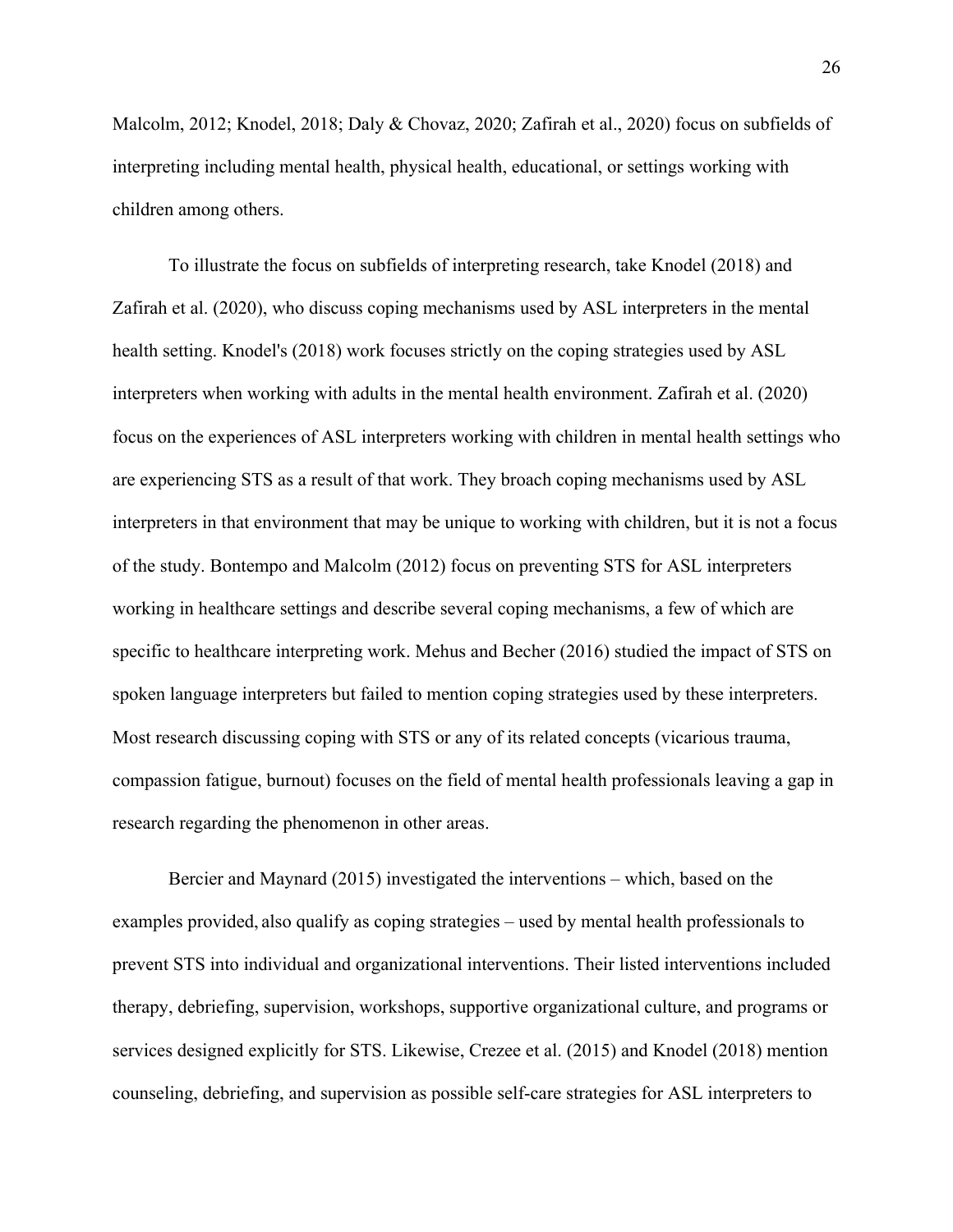use. Sprang et al. (2021) discuss the importance of organizational culture in trauma-informed organizations. Darroch and Dempsey (2016) discuss further education as essential tools for ASL interpreters, such as workshops and niche training programs.

# *Coping in Interpreter Education*

While publications such as Darroch and Dempsey (2016), Knodel (2018), Crezee et al. (2015) and Bercier and Maynard (2015) list some coping strategies, there is a noted a scarcity of research regarding the inclusion of coping curriculum in interpreter education, specifically in IEP programs. Furthermore, the literature returns to the example of mental health professionals who have received training to combat STS as part of their education, a requirement of the accreditation body for counseling and related programs. Daly and Chovaz (2020) note, "past research on STS has largely overlooked its effects on SLIs [sign language interpreters]" (p. 354). Additionally, there seems to be a lack of awareness and education in IEPs. In their study, Knodel (2018) found that

several participants noted that the topic of vicarious trauma was touched upon in their interpreter education courses, but, as one participant phrased it, "It was not extensive as it should have been." This is consistent with the literature regarding a lack of in-depth training related to self-care for interpreters (p. 17)

As evidenced by these studies and analyses, there is currently minimal research regarding coping skills within the education of ASL interpreters. There is also a trend that coping skills in interpreting have thus far been referred to as self-care in the literature, a misleading term, which may prevent a complete understanding of the depth of the issue. Several publications (Daly & Chovaz, 2020; Darroch & Dempsey, 2016; Knodel, 2018; Mehus & Becher, 2016; Zafirah et al., 2020) also mention Dean and Pollard's (2001) demand-control schema as a form of coping strategy but fail to expand on other coping mechanisms that can be used as controls in the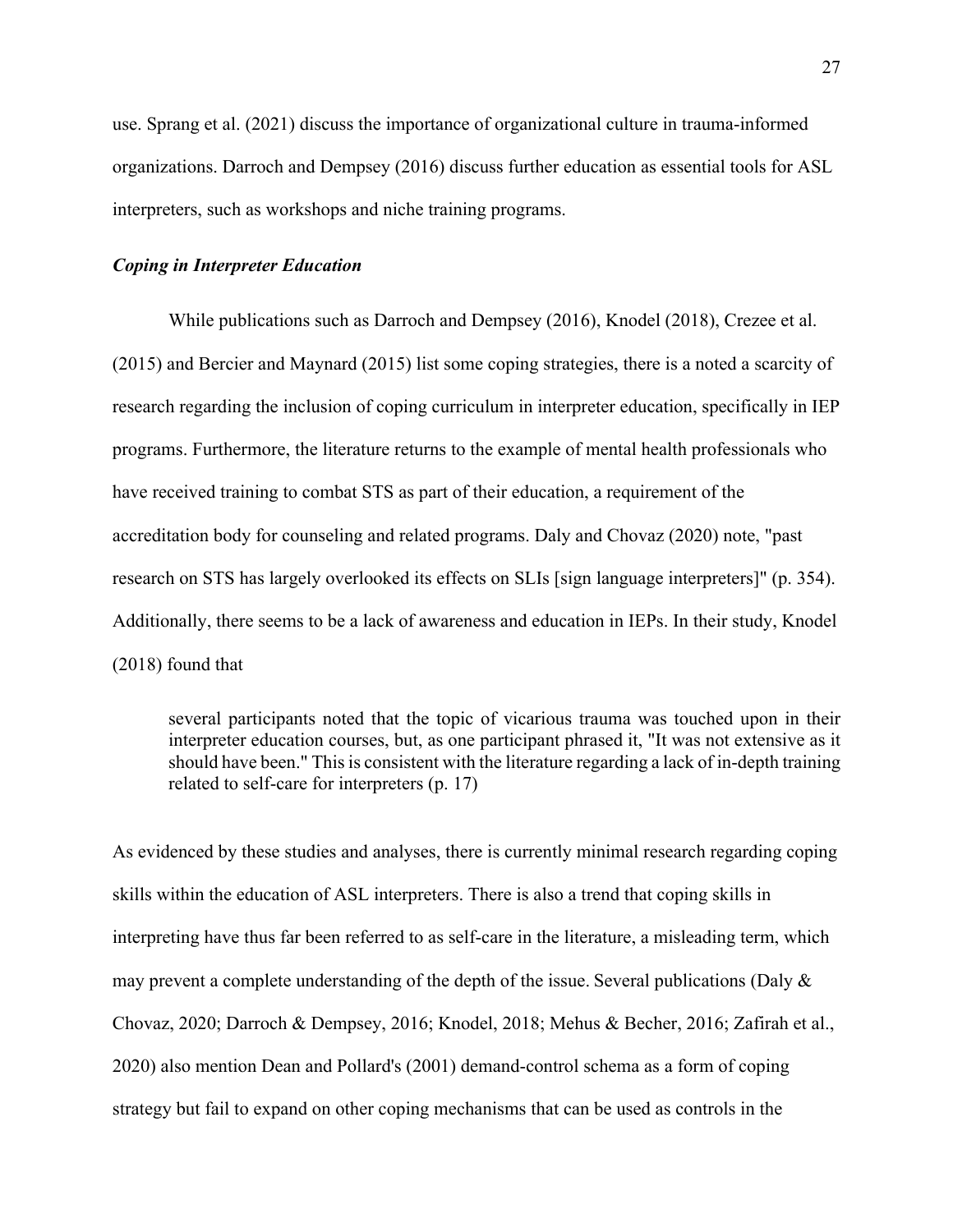demand-control schema. This study aims to draw conclusions that can best advise recommendations for additions to the curriculum of IEPs referencing STS and coping strategies.

# *Need for Reports of Coping Education*

Crezee et al. (2015) notes that "the field lacks – but needs – reports of actual self-care programs in interpreter education" (p. 77). Based on the literature reviewed, this sentiment can be taken further to show that reports of coping education programs, not just self-care programs, in interpreter education are needed. IEPs are a pipeline into the interpreting field, as many hearing ASL interpreters are not heritage language users and thus likely attend IEPs, offering an environment to learn coping strategies for the mitigation or prevention of STS.

The National Registry of Interpreters for the Deaf (RID) is the organization in charge of the only national certification available for ASL interpreters, indicating it has the largest membership of ASL interpreters in the country. Of the 10,557 hearing interpreter members, only 1,361 identified themselves as having deaf parent(s) (RID, 2019). While RID does not provide data on the number of ASL interpreters who have deaf siblings or other family members that are not parents, it can still be inferred that most hearing ASL interpreters are second language learners. Thus, the role IEPs have is increasing, making graduates of that environment appropriate candidates to evaluate coping education in IEPs.

It is important to note, based on the searches for literature included here, there is limited data regarding the education of diverse interpreter populations concerning education about coping and STS. Global majority populations such as Black, Indigenous, and People of Color (BIPOC) communities are understudied in this context in America. There is a correlation between racial minorities and higher rates of STS, as a history of personal trauma increases one's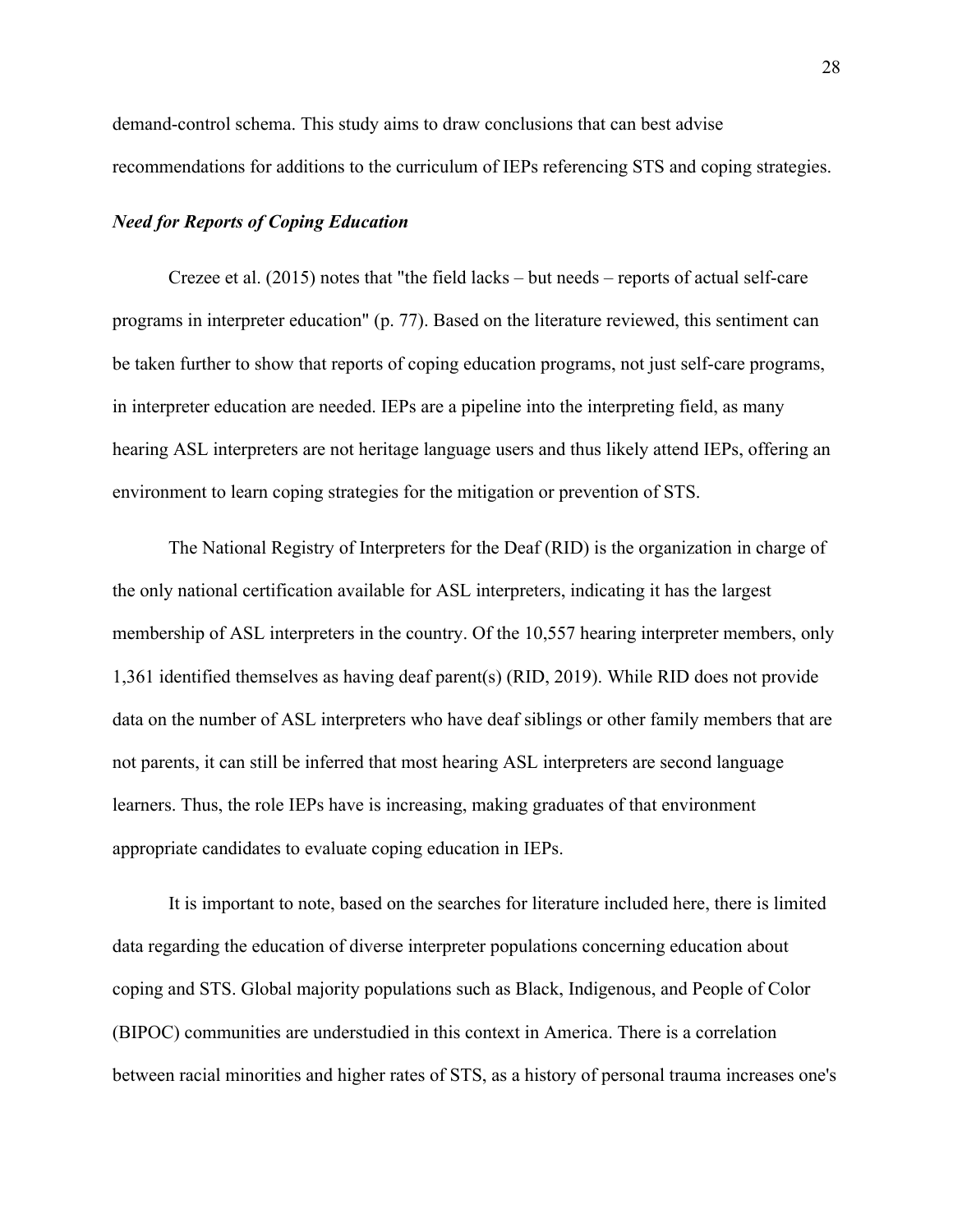risk of STS (SAMHSA, 2014). Global majority populations in America often have traumatic experiences of their own, increasing their risk of developing STS due to witnessing or retelling a deaf consumer's trauma.

# **Conclusion**

STS presents a valid and genuine risk to ASL interpreters, regardless of the environments in which they work. In most interpreting settings, the risk for STS has not been investigated to its full breadth. The limitations of the current literature on STS in ASL interpreters have potentially influenced the perceptions of the severity of STS in ASL interpreters. The misconceptions associated with STS and ASL interpreters have led to a dearth of research on the coping skills ASL interpreters are taught during their formalized interpreter education. This study aims to investigate the presence of coping education in interpreter education as perceived by graduates of IEPs to provide insight to fill the gap created by the current literature and identify the coping skills that IEP graduates may have learned and their perceptions of those skills. As the literature has described, these skills may include the DCS and self-care. Finally, the data collected will advise recommendations for IEPs regarding coping education and its inclusion in the curriculum.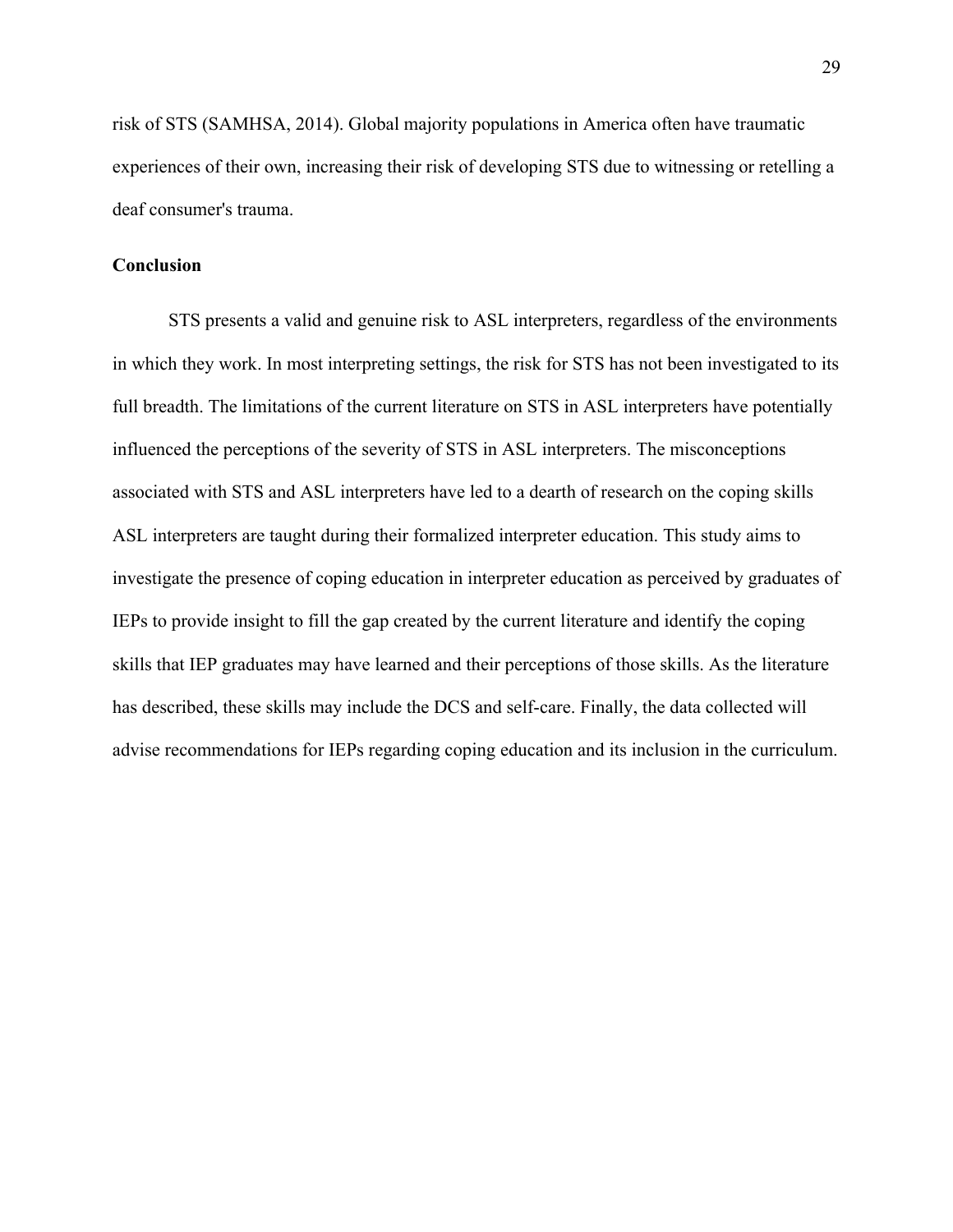#### **Chapter 3: Methodology**

This research study was conducted using a mixed methods approach that included both a survey and a series of interviews. The survey (appendix A) contained both open and closed ended questions that asked for measured responses and personal experience or opinion responses. The interviews consisted of a Zoom video meeting during which the interviewees were asked twelve questions. Some interviewees were not asked all twelve questions as their previous responses dictated whether they were asked some questions. The mixed methods approach was used due to the phenomenological nature of the subject of the study. It was important to collect a combination of statistical data and empirical data to identify patterns and themes derived from a variety of experiences.

#### **Participants**

Participants consisted of currently working ASL interpreters in the United States who had graduated from an IEP between  $2017$  and  $2021$  – five graduating classes from the year of this publication. The limit of five years served to increase the likelihood of participants recalling accurately the coping education received during their IEPs. The requirement that they be currently working as an ASL interpreter served to standardize, to the extent possible, participants' work experience. All participants were required to be eighteen years of age or older. The study was not limited to participants who have completed bachelor's degree programs and thus included a mix of associate degree holders, bachelor's degree holders, and even some master's degree holders. Recruitment was conducted online nationally in the United States. Participants were required to be working as an ASL interpreter but were not limited to a specific setting or modality, targeting a range of settings where participants work including K-12 education, post-secondary education, video relay service (VRS), medical, and community.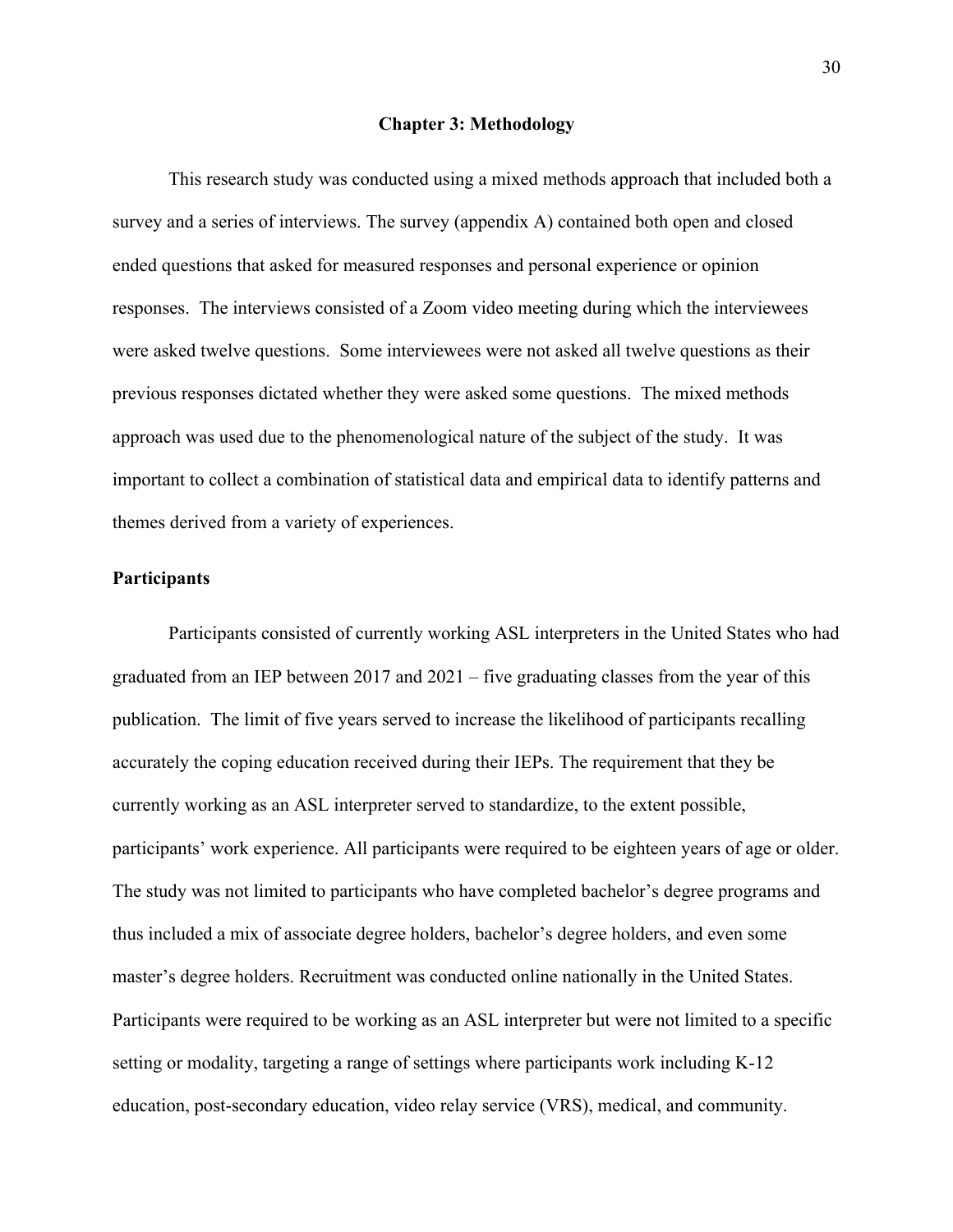Eighty-one people began the survey and forty-eight completed all fifty-two questions. The survey respondents targeted were of various ages, gender identities, races, or ethnicities. Exactly ten people were interviewed. An additional six people responded as willing to be interviewed, but one was disqualified from the interview portion and the other five failed to respond to attempts for contact to schedule the interview. Due to the author's personal experience with the IEP at Bloomsburg University of Pennsylvania, they did not feel they could adequately report unbiased facts from interviews with other graduates of the same program. The lone participant to be disqualified from the interviews was a fellow Bloomsburg graduate. Of the interviewees, nine identified as female, using she/her pronouns, and one identified as male, using he/him pronouns. While the exact ages of interviewees were not collected, they all completed the survey and therefore are within the same range as the survey participants.

## **Recruitment**

Participants were all recruited virtually. There are several Facebook groups for ASL interpreters that are used by many members of the profession. The researcher utilized these groups to recruit participants. The national Registry of Interpreters for the Deaf (RID) also emails their members a monthly newsletter of which the author applied to be featured in. A message (appendix B) in the *Discover Interpreting!, BLeGIT\* Queer Member Section of RID Interpreters, Sign language Community of Maryland & DC, and Best Practices in Educational Interpreting* Facebook groups. These groups were chosen for their broad range of connections and the exposure to a national network as well as a more local to the author network. There is a high concentration of interpreters in Washington D.C. due to the large deaf community there because of Gallaudet University. The postings were each accompanied by an image (appendix C). Recruitment materials were posted to each Facebook group three times over the course of six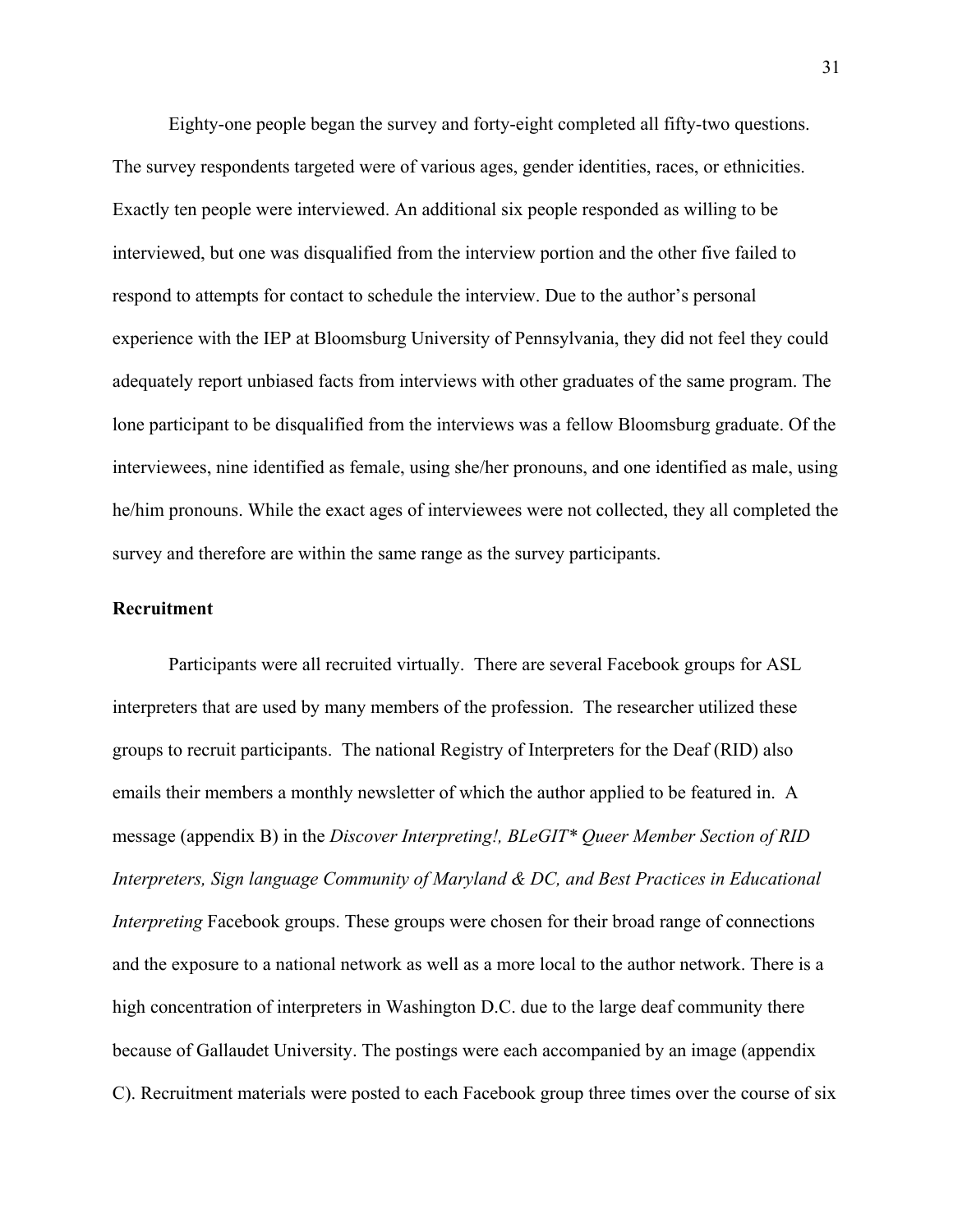weeks from January  $9<sup>th</sup>$ , 2022, to February 21<sup>st</sup>, 2022. Given that the recruitment material was posted on Facebook, it is possible that the survey link was shared beyond the scope of the above listed groups.

Participants for the interviews were recruited directly from those who completed the survey. The last question of the survey asked if the taker was willing to participate in the interview portion. If the respondent selected yes, they were rerouted from the end of the anonymous survey to a separate survey asking for personal contact information to set up an interview. The personal contact information form contained three questions (shown in appendix A): what is your name and your pronouns, what is your contact information (with subpoints for phone number, email address, and whether it was acceptable to text them), and which exact IEP did you attend? This information was requested to accurately refer to participants in future communications using correct pronouns and to contact them using more than one method if necessary. The author did not intend to text any interviewee unless absolutely necessary which only occurred once.

Questions were asked as to what IEP each potential interviewee attended to eliminate potential participants who attended the same IEP that the author graduated from. When planning and preparing this research, the author did not feel as though they could analyze data from a fellow graduate of the same program without bias. In the survey it did not apply because the survey was anonymous and did not ask questions that alluded to the precise school a respondent attended. In the interviews it was more likely that the interviewee would mention their specific school, so the author needed to separate themself from the data by not interviewing anyone that also graduated from Bloomsburg. The author applied to be featured in the newsletter from RID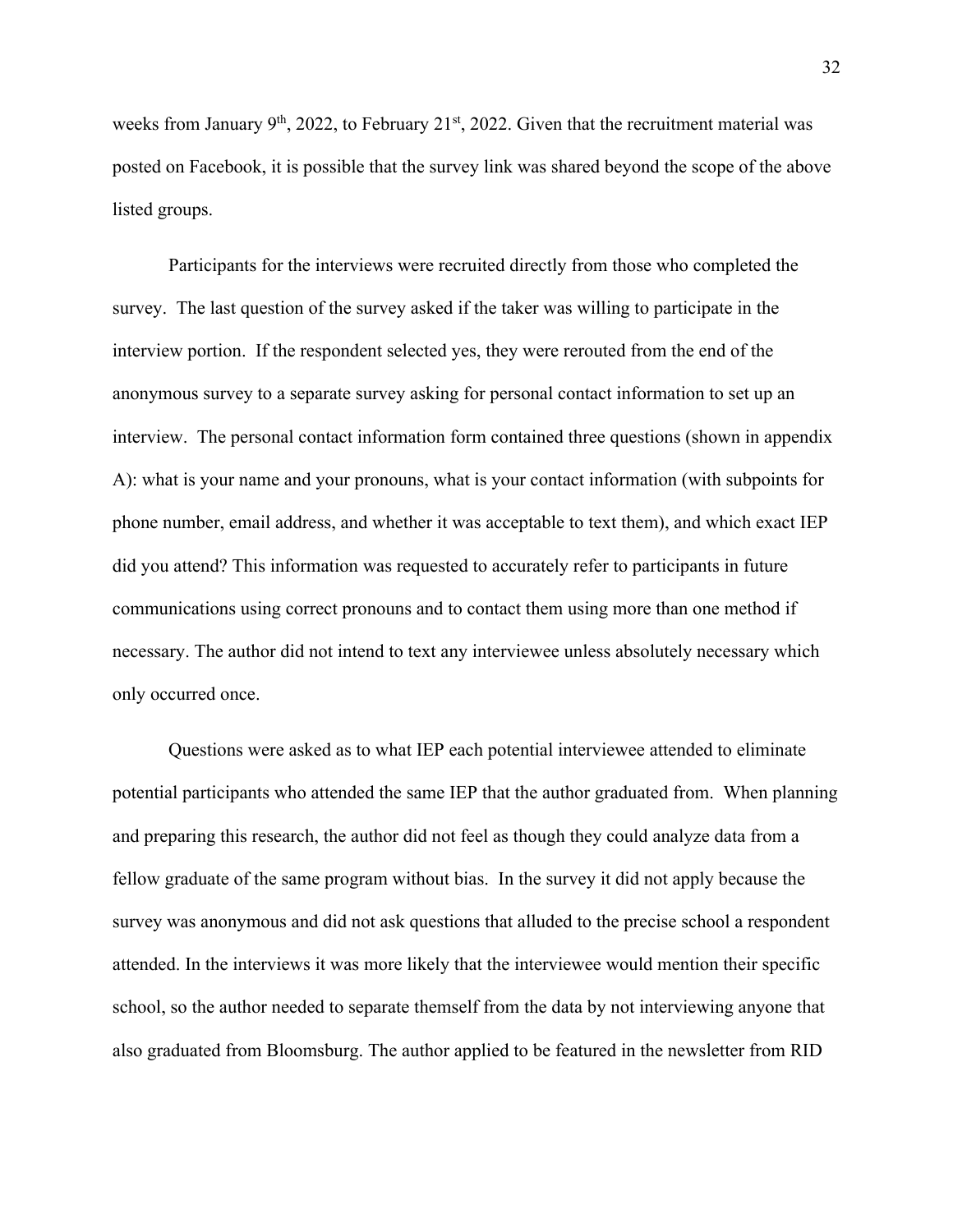in January 2022, but to date, the recruitment material was not chosen to appear in their publication materials. The survey was closed in the last week of February to begin data analysis.

#### **Survey Development**

The survey (appendix A) contained a total of fifty-two questions and contained both open and closed response type questions. Question one was a notation that the participant had read, understood, and agreed to participate in the study. Questions two, three, and four related to demographic information such as age, gender identity, and ethnic identity. Questions five through eight gathered demographic information about the participants' IEP (where it was located, how many years of coursework) and completed the eligibility requirements, verifying participants completed an IEP and had graduated no more than five years prior to 2022. Questions nine through twenty-one delved into the participants experience with secondary traumatic stress, vicarious trauma, and coping skills in their IEPs. The questions aimed to gather data related to the frequency with which coping skills were discussed, whether their IEP had discussed the demand-control schema as a coping strategy, whether participants understood the meaning of STS and VT, whether they were coping and if so, how, and finally what settings they worked in most frequently.

Questions twenty-two through thirty-two contained a selection of questions from the reflective coping scale, the instrumental support seeking scale, and the avoidance coping scale subsections of the Proactive Coping Inventory. These subsections of the Proactive Coping Inventory (PCI) were included because they covered aspects of coping that were not discussed in the Brief COPE Inventory (BCOPE) from the Science of Behavior Change which made up questions thirty-three through fifty-one of the survey. These coping skill inventories were included to measure the success interpreters were having in coping with negative feelings or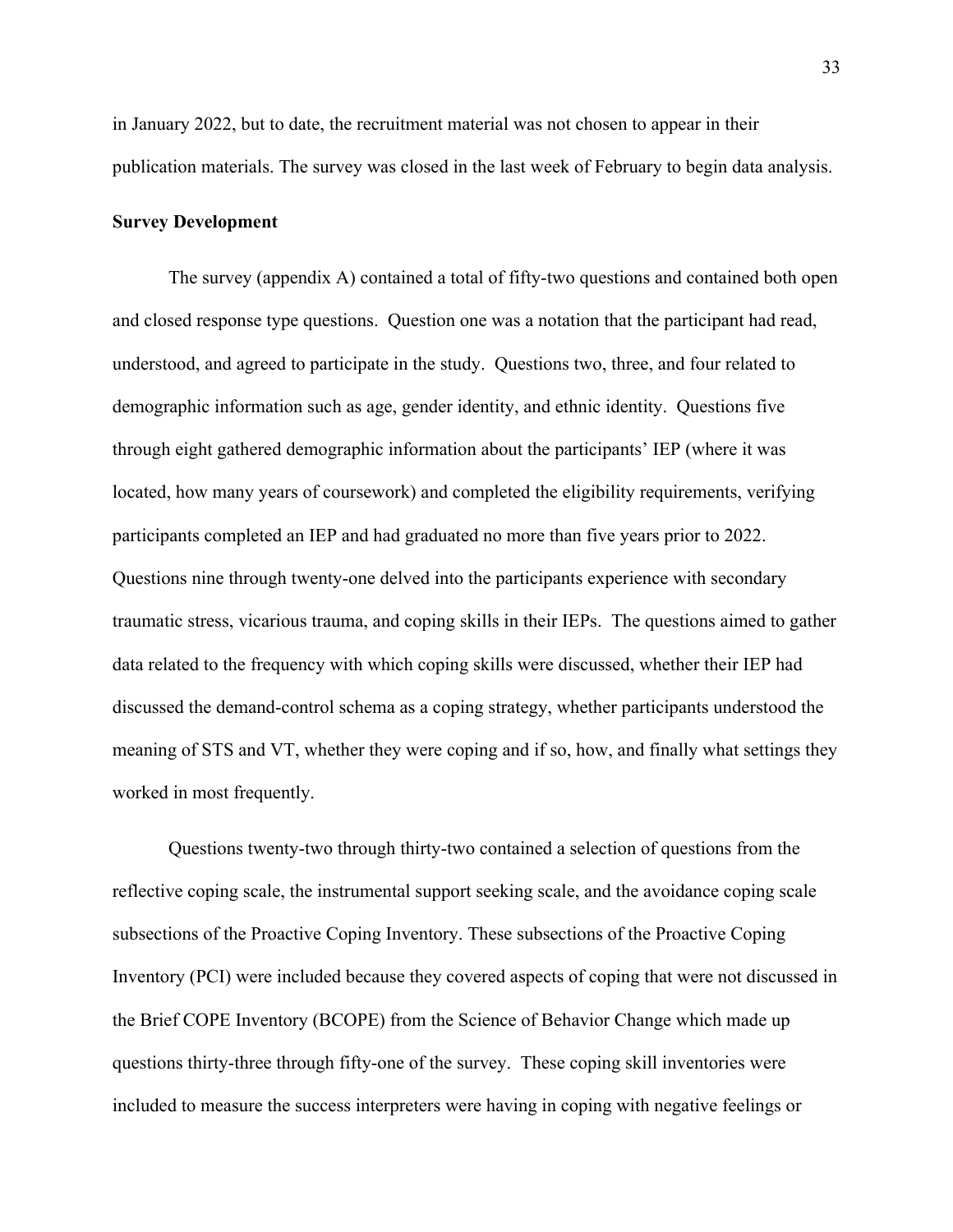feelings of STS or VT that arose from their work. Both the PCI (Greenglass et al., 1999) and the BCOPEI (Carver, 1997) have been tested and validated by their creators and several other researchers, so the author felt comfortable using these assessments. Both the PCI and BCOPE are available open resources on the internet, thus allowing the author permission to utilize them in this research.

Question fifty-two of the survey asked whether respondents were willing to participate in the interview portion of the study. If a respondent selected yes, they were taken to a different survey to collect personal contact information. The personal contact information survey was separate so that responses to the first fifty-one questions of the survey would remain anonymous. Both surveys were distributed through Qualtrics XM experience management software.

#### **Interview Procedure**

Upon receiving notice that someone was willing to participate in the interview portion, the researcher sent an email explaining that they were the primary investigator of the study, asking if the respondent was still interested in participating, and if so, what availability of theirs matched the author's which was included in the message. If a message was sent and an undeliverable error message was received, a text message was sent to the person instead (if they said texting was acceptable). There was only one potential interviewee whose email address was mistyped and thus bounced back undelivered. For that one potential interviewee, a text was sent (as they had indicated was acceptable) and the corrected email address was obtained. The other potential participants either responded to the email or did not respond at all. If an email was sent, did not receive an undeliverable error message, but did not get a response, another email was not sent nor was a text. Delivered but unanswered emails were interpreted as respondents who were no longer interested. Once the interviewee and the researcher had confirmed a date and time for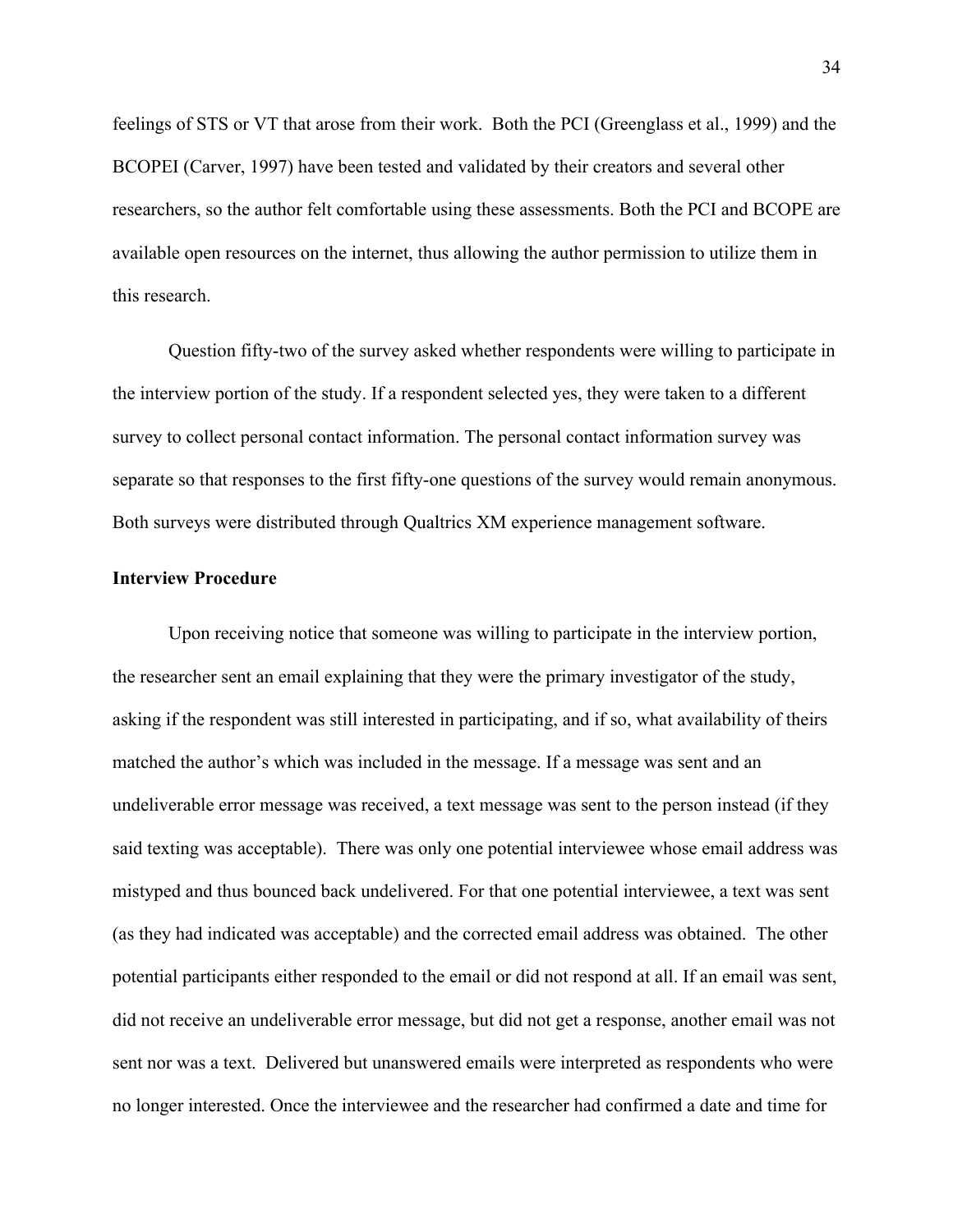the interview the researcher sent the interview informed consent document (appendix D) to be signed and returned at or before the interview. A Zoom meeting was then scheduled for each interviewee as well as an email containing the invitation scheduled to be sent the day before the interview.

The interviews were conducted via Zoom video conferencing platform. Most lasted approximately twenty minutes, with a few extending to thirty to forty minutes. No interview reached the anticipated length of one hour. The interviewees were asked twelve questions developed to answer the research questions (appendix E). Some of the questions were contingent upon the interviewee's previous responses, thus, not every interviewee was asked all twelve questions. The interviews were intended to expand upon the responses in the surveys and contained questions about the interviewees' experiences with learning coping strategies, using coping strategies, being exposed to trauma in the workplace, and what they wish had been done differently in their respective IEPs. Notes were made about each interview as well as a recording to refer to later for data analysis. Also noted were what settings each interviewee worked in most often to see what could be concluded from that coupled with their experiences of interpreting traumatic material.

#### **Data Analysis**

To analyze the survey data, the researcher utilized Qualtrics's internal data analysis tools and Microsoft Excel. In Qualtrics, graphics that represented the data were created, the automatic average calculator was used, and percentages were determined to represent portions of the survey pool's responses to closed-ended survey items. Any quantitative data that was contained in an open-ended response type question was downloaded to Microsoft Excel for ease of calculations. This included averaging the ages of participants, the year they graduated, and how many years of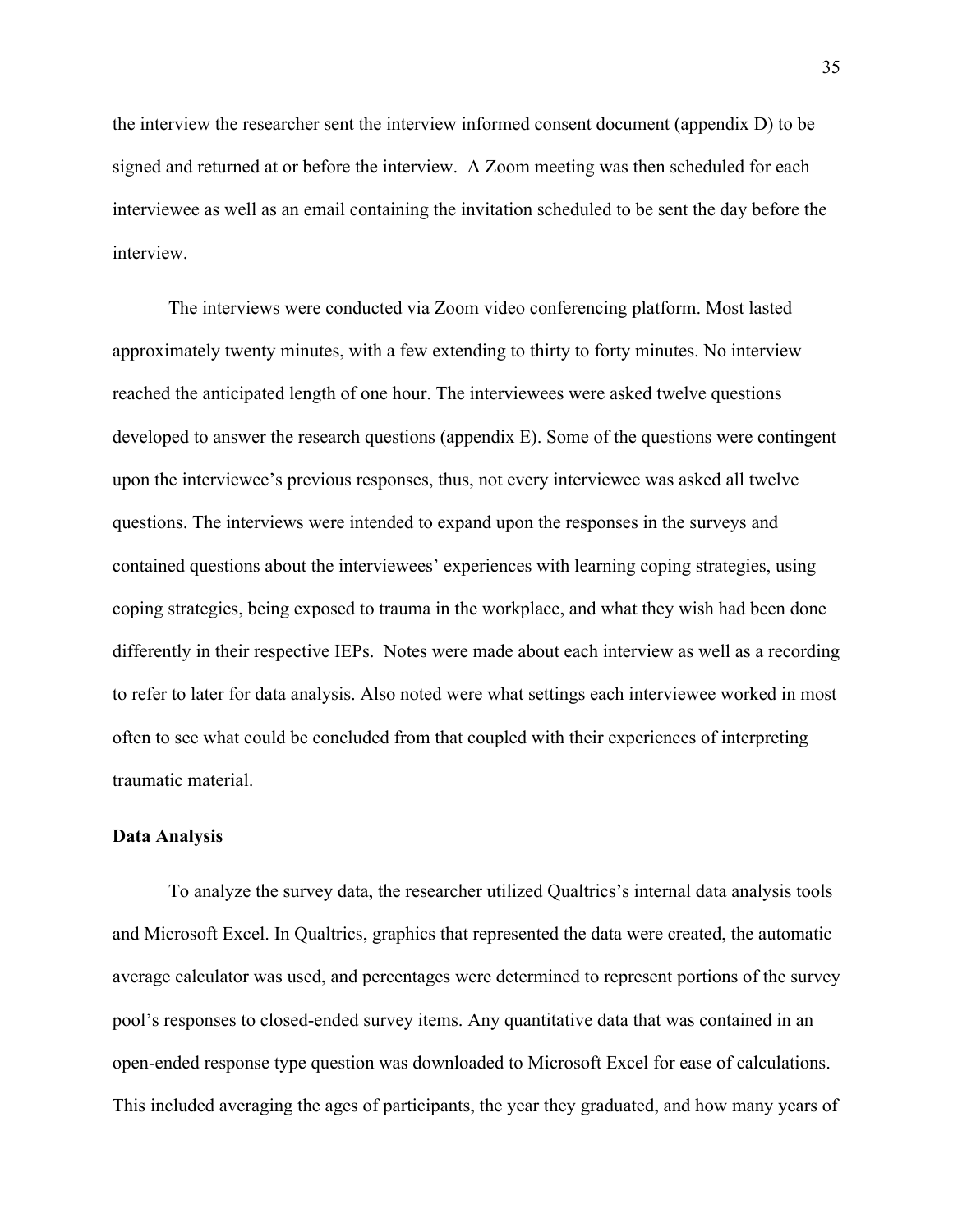coursework their IEPs required. For open-ended qualitative survey items, the responses were exported to a Qualtrics Report in Microsoft Word, where the researcher was able to order the responses A-Z. This allowed the researcher to see common themes among responses that started with the same letter or mentioned the same words or phrases. To analyze the interview data, the author first needed to verify and edit the transcripts. While reviewing the transcripts, themes in the responses were identified. For further analysis the author printed the deidentified notes on each interview, highlighted and color-coded evidence of the themes on the sheet, cut each piece of evidence into its own slip and then gathered all the evidence for each theme from all the interviewees. Once all the evidence for each theme had been gathered, the researcher glued all of the slips onto a common sheet for easier reference along with notation of which participant made the comment(s) used as evidence.

### **Data Storage**

All documents and data containing identifiable information relating to this study were stored in the online software Box Document Storage and were marked "locked" in that software. Locking the documents and data in Box allowed only the researcher to access the information contained. Each participant had a deidentified folder that contained their interview recording, transcript, notes, and informed consent documents. Box Document Storage was only accessed from the primary investigator's private, password protected, laptop computer in their home using their protected home wireless network. Any documentation (that was not printed) of the analysis of the data was also kept there. The key containing the names and locations detailing which participant was associated with which number was password encrypted and stored on the same private, password protected, personal laptop. All printed material used for interview data analysis was deidentified before being printed, thus there was no risk of identities being revealed.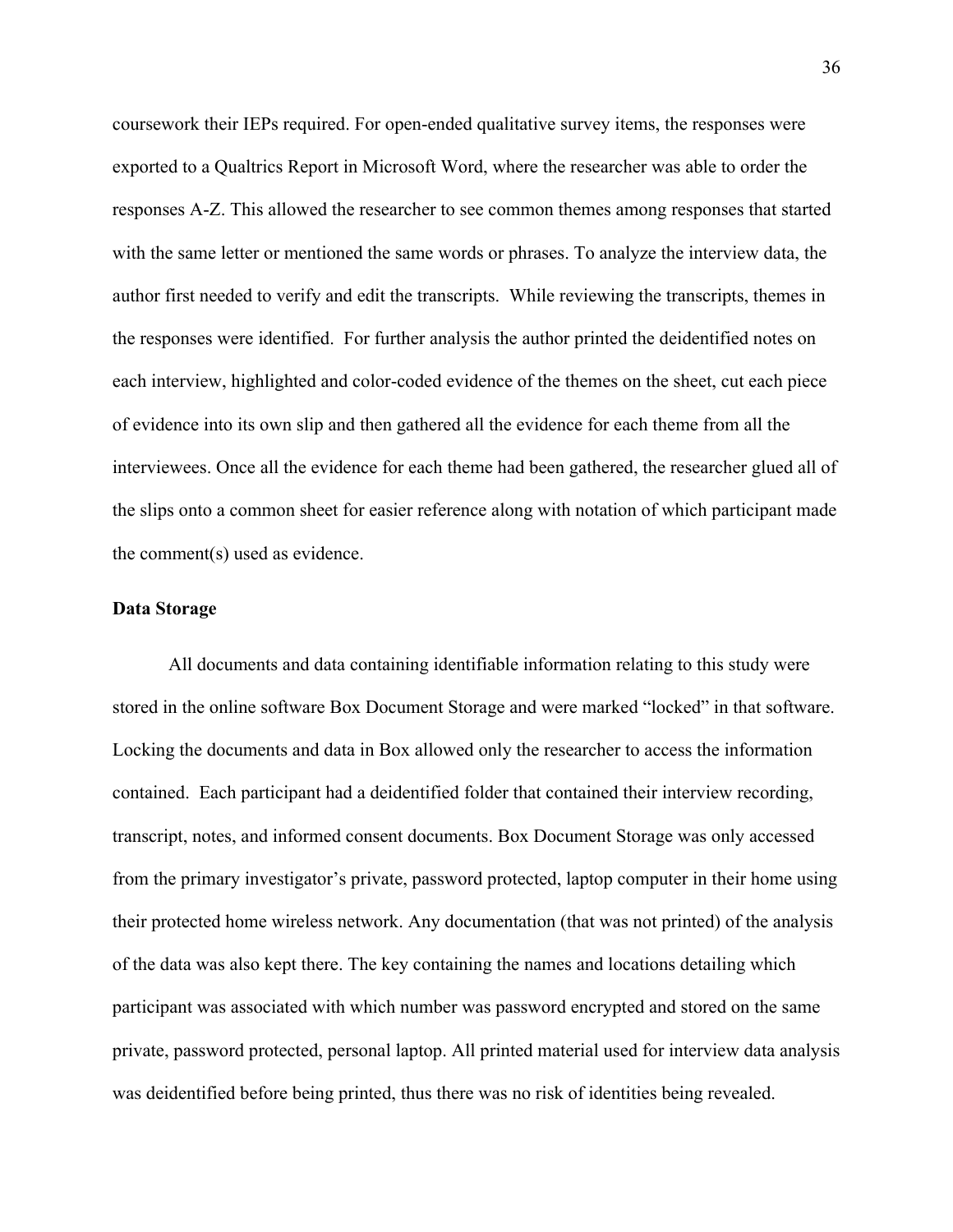There was no identifiable information contained in the anonymous survey data. The data was stored in Qualtrics until it was downloaded to Microsoft Excel or Word for analysis. Upon downloading the data to the Microsoft software, the researcher password protected the spreadsheet and documents so that they were only accessible to the researcher in an abundance of caution<sup>1</sup>. The personal contact information collected by the second survey was stored in Qualtrics as well, protected by their safety and security measures as well as the security measures of the Google Chrome browser the author used to access the Qualtrics site.

<sup>&</sup>lt;sup>1</sup> It is an abundance of caution because the responses to the survey were already anonymous, thus there was no risk of identifiable information leaking, but the researcher opted to password protect the documents anyway.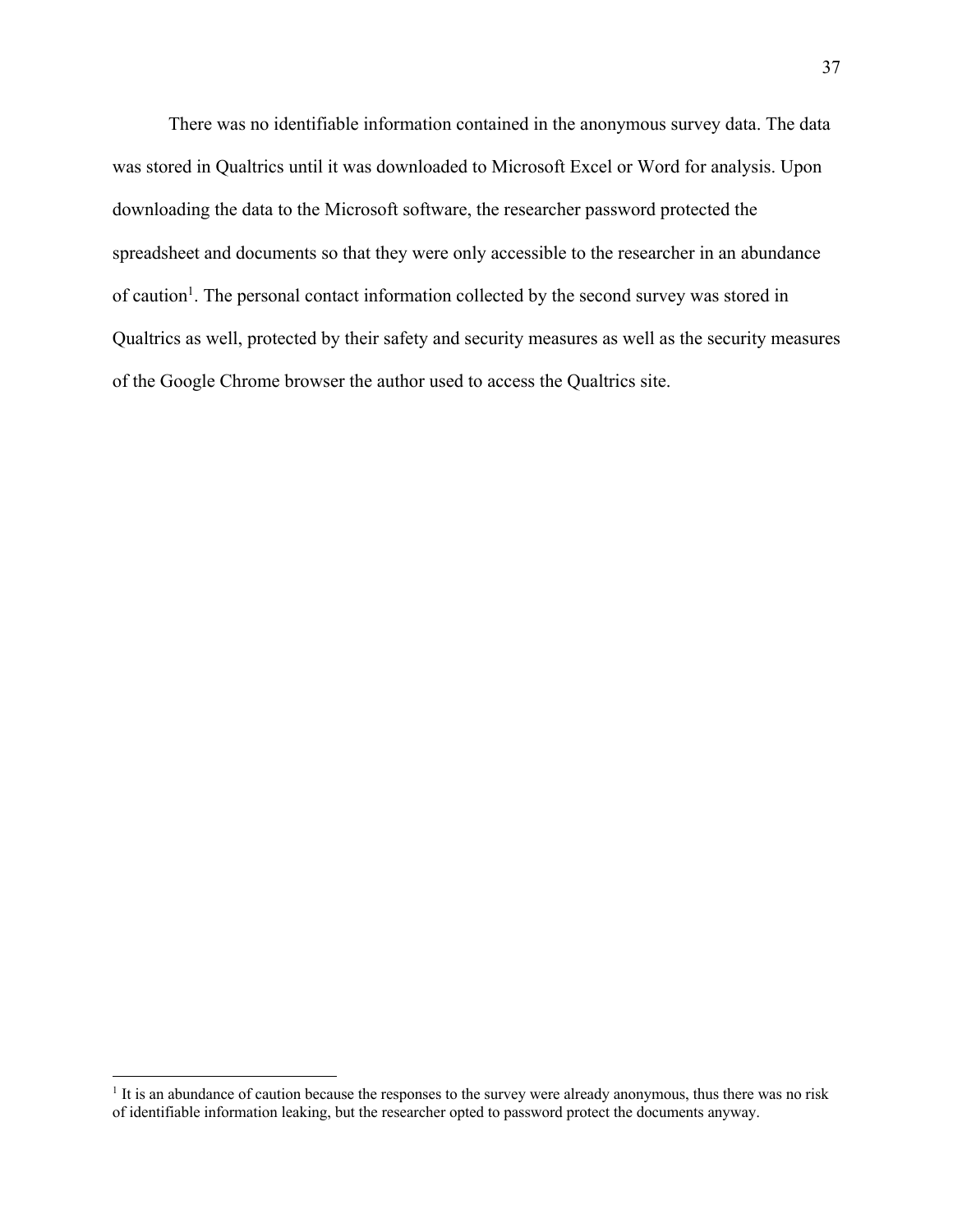#### **Chapter 4: Results**

This study produced results from two separate approaches to data collection. The survey results will be discussed first, followed by the results of the interviews with selected participants. The survey portion included questions from the Proactive Coping Inventory's Reflective Coping Scale, Instrumental Support Seeking Scale, and Avoidance Coping Scale (Greenglass et al., 1999), and Carver's (1997) Brief COPE Inventory (derived from the original Coping Orientation to Problems Experienced Inventory [COPE], Carver et al., 1989). The discussion will follow.

## **Survey**

Eighty-three people began the survey, but only 75% met all participation requirements, and only 49 participants completed the entire survey  $(N=49)$ . Of the 83 that started the survey, one is a transgender man, one is a transgender woman, five identified as non-binary, one identified as genderfluid, one identified as genderqueer, five are men, and 69 are women. These quantities reflect the field as the author knows it, with a majority being female and there being a few queer or male interpreters. Participants varied in ethnicity as well, including one African American (self-identified from Black, African, and African American options), two Latinx/Hispanic/Spanish, one Mexican American, one Puerto Rican, two American Indian or Alaskan Natives (specifically one Navajo), one Black and Caucasian mixed person, and 75 Caucasian people. For the age of participants, the youngest was 22, and the eldest was 69, with an average age of 28, though most of the upper age range could not completely participate because they graduated more than five years ago from 2022. All the participants lived in the United States. However, there was a high concentration of participants from the East Coast, likely because residents of the East Coast were more likely to see the recruitment posts because the author lives on the East Coast, thus sharing a time zone.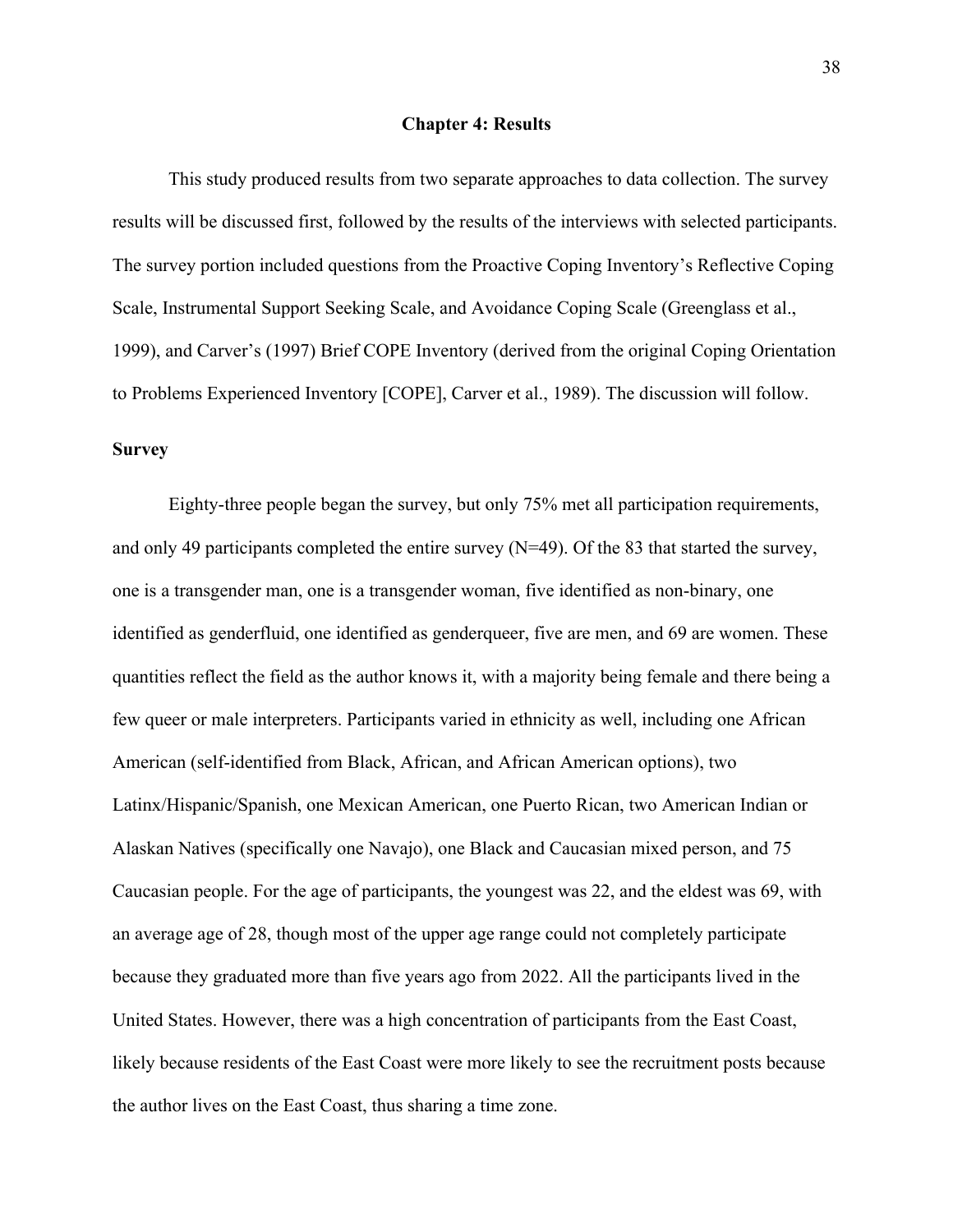As mentioned above, all participants must have graduated from an IEP in the United States. Of 76 participants who responded to the question asking where their program was (after affirming they had attended and completed one), 28 attended programs on the East Coast, 27 attended programs in the Midwest, seven on the West Coast, six in the South, four in the Pacific Northwest, and four in the Central United States. Each program has a different coursework requirement; 42.11% of participants completed four years of specialized IEP coursework, 25% completed two years of IEP coursework and two years of general education, 21.05% completed two years, and 6.58% completed three years. The remaining 5.26% included two and a half years, three years at community college and five years at a four-year institution, the passing of the Educational Interpreter Performance Assessment (EIPA) as a graduation determinant, and one participant who completed four years for a bachelor's degree and two years for a master's degree. Participants worked in a variety of settings, including 30.16% in K-12 education, 16.67% in post-secondary education, 13.49% in medical, 13.49% in business/workforce settings, 7.14% as a designated interpreter, 0.79% in legal settings, and 18.25% in other locations such as videorelay service (VRS), religious scenes, performance, mental health, human services, non-profits, and other community settings.

#### *Secondary Traumatic Stress and Vicarious Trauma Education*

Following the demographic information, participants were asked a series of questions regarding secondary traumatic stress, vicarious trauma, the demand-control schema, and their IEPs. When asked to provide a quantifier for what their IEPs taught about vicarious trauma, 50.91% of respondents selected "it was mentioned in a few courses but not often" ( $N=55$ ; n=28<sup>2</sup>)

<sup>&</sup>lt;sup>2</sup> Where N is the total number of respondents and n is the number of respondents who select each response.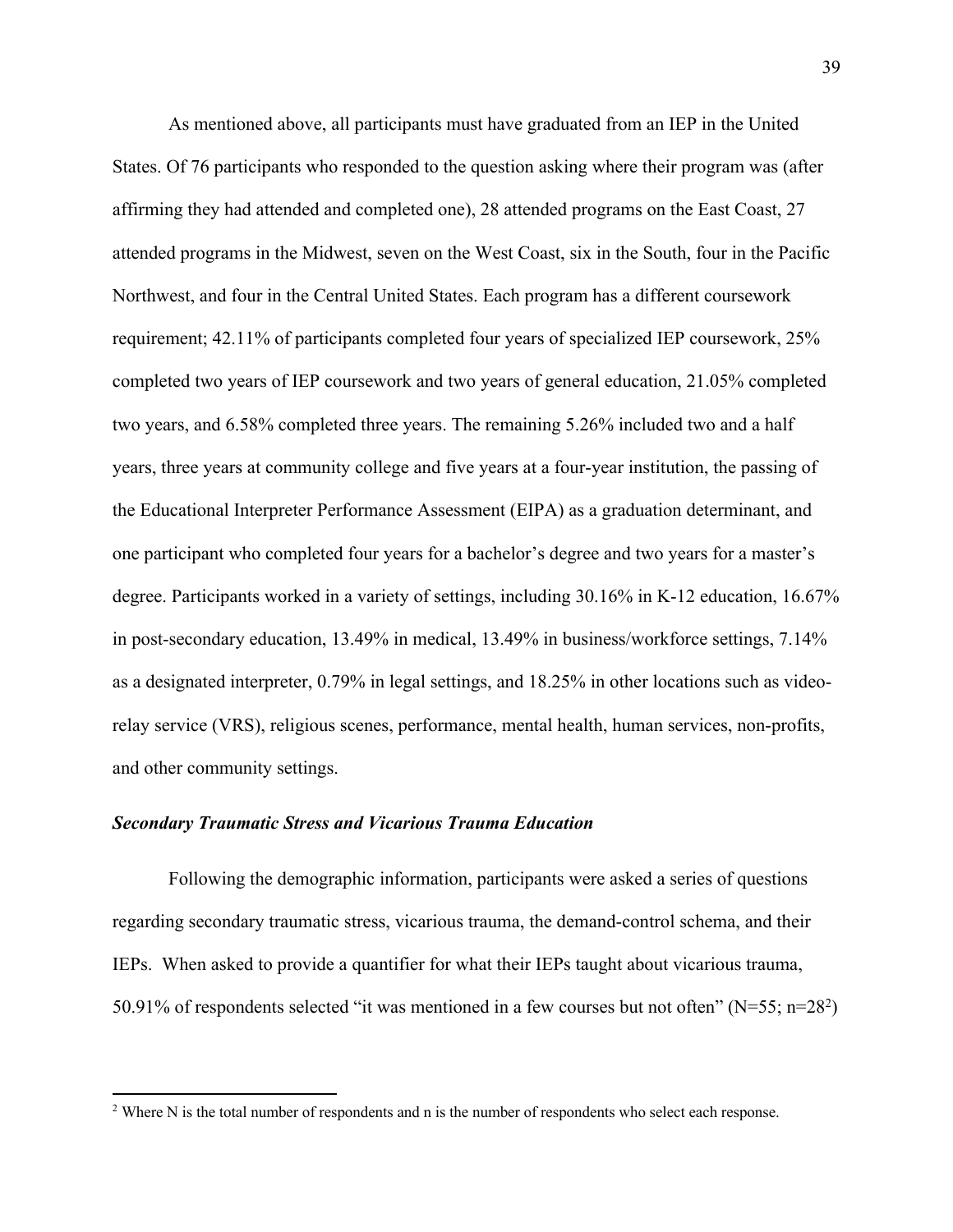and 12.73% selected "it was not part of the curriculum"  $(n=7)$ . When the verbiage was changed, however, and participants were asked to do the same for secondary traumatic stress, 75.47% of respondents selected "it was not part of the curriculum" ( $N= 53$ ;  $n=40$ ) while 13.21% selected "it was mentioned in a few courses but not often" (n=7). Only six participants selected "it was discussed theoretically" or "it was discussed in-depth, and we were taught how to handle it" for secondary traumatic stress. In comparison, twenty participants selected those responses for vicarious trauma.

When asked if their IEPs taught them how to manage feelings of secondary traumatic stress or vicarious trauma, 35.19% selected "no" (N=54; n=19), 31.48% selected "they may have, but I don't recall" (n=17), 24.07% selected "yes" (n=13), and 9.26% selected "they did, but I have not found the skills useful"  $(n=5)$ . Respondents were then asked if the demand-control schema (DCS) was taught during their IEP and whether they viewed it as a coping mechanism. Of the 49 respondents who shared their familiarity with the DCS, 83.67% were taught it ( $n=41$ ), 10.2% selected "mentioned but not elaborated on"  $(n=5)$  and 4.08% were not taught it  $(n=2)$ . 48.98% of respondents stated the DCS is perceived as a coping mechanism "in some instances"  $(n=24)$  while 18.37% said they do not perceive it as a coping mechanism  $(n=9)$ , and 26.53% stated that they perceive DCS as a coping mechanism (n=13) (see Figure 1).

### **Figure 1**

*Responses to the question: Do you perceive the Demand-Control Schema as a coping mechanism?*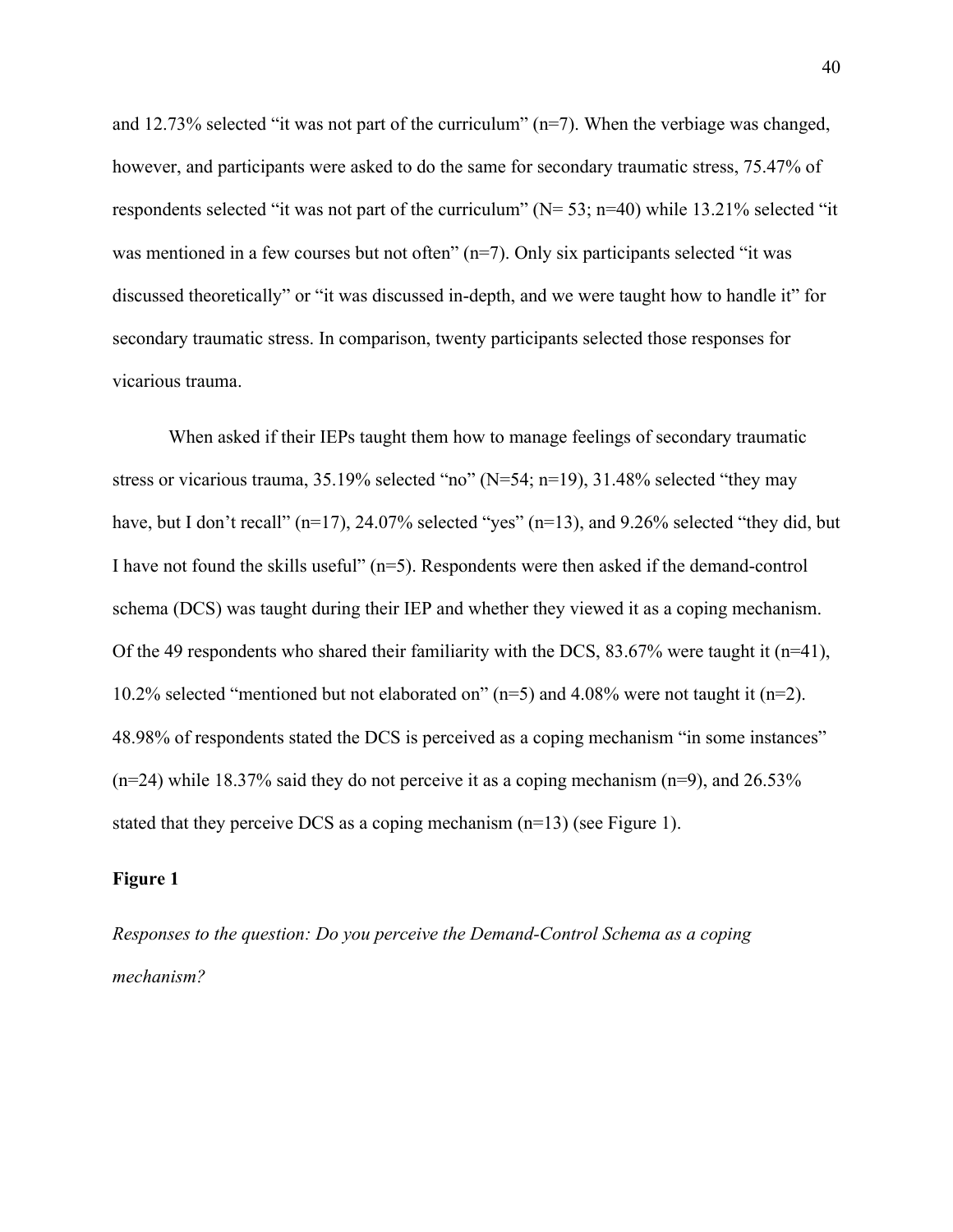

When asked if they had experienced feelings of secondary traumatic stress or vicarious trauma related to work since becoming an interpreter, 75.51% of respondents selected "yes"  $(N=49; n=37)$  while 24.49% selected "no"  $(n=9)$  or "I wish not to answer"  $(n=3)$  (Figure 2).

## **Figure 2**

*Responses to the question: Have you experienced these feelings of secondary traumatic stress or vicarious trauma in relation to an interaction you interpreted since becoming an interpreter?*



Participants were asked to share the coping strategies they use to manage negative feelings that arise from their work. Only 5.21% of respondents selected "I have not had negative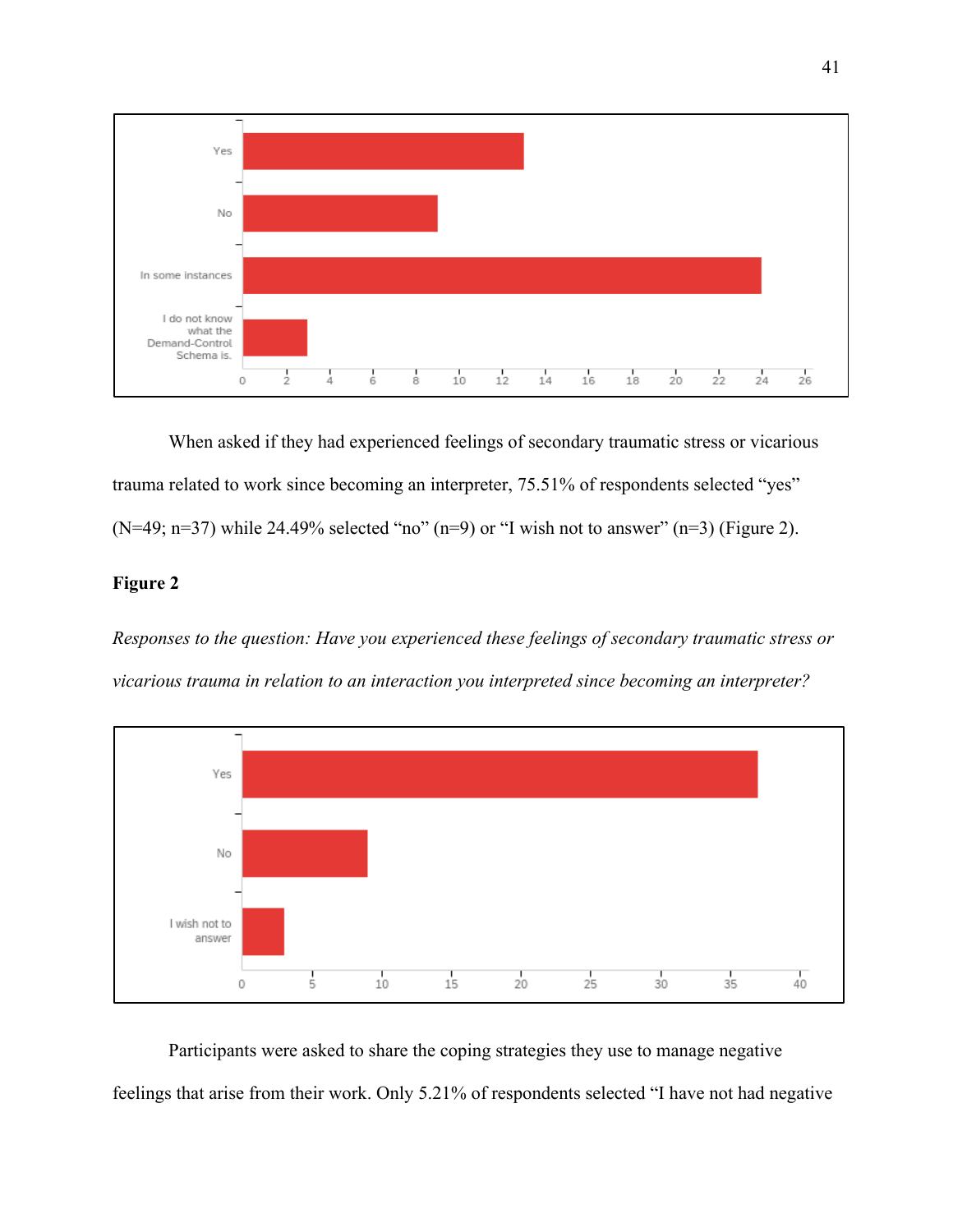feelings arise from my work" (n=5) while the other 94.79% used various coping methods such as therapy (29.17%, n=28), medication (13.54%, n=13), alcohol (16.67%, n=16), drugs (4.17%, n=4), consulting or debriefing with peers, colleagues, or friends, exercise, journaling, meditation, yoga, and time away from work (all of these made up the "other" selection, accounting for  $31.25\%, n=30$ <sup>3</sup>.

## *The Proactive Coping Inventory*

The researcher opted to include select questions from some subscales of The Proactive Coping Inventory developed by Greenglass et al. (1999). While the use of only some questions from the subscales eliminates their psychometric value, the phrasal pattern and response options were beneficial to this study and thus still used. The subscales the author opted to choose from are the Reflective Coping Scale (RCS), the Instrumental Support Seeking Scale (ISSS), and the Avoidance Coping Scale (ACS).

From the RCS, the author selected the following: "I tackle a problem by thinking about realistic alternatives," "I imagine myself solving a difficult problem before I actually have to face it," and "I address a problem from various angles until I find the appropriate action." Fortynine respondents answered those three questions. When responding to the first RCS question, most respondents selected "somewhat true" (n=28, 57.14%) closely followed by "completely true" with  $38.78\%$  (n=19) of responses. No one selected "not at all true," and only  $4.08\%$  (n=2) selected "barely true." When responding to the second RCS question, most respondents again selected "somewhat true" ( $n=26, 53.06\%$ ), followed by "completely true" with 28.57% ( $n=14$ ), and "barely true" with  $14.29\%$  (n=7) of respondents. Two respondents (4.08%) reported not ever

 $3$  For this question, respondents were asked to select all that applied. Thus, N=96.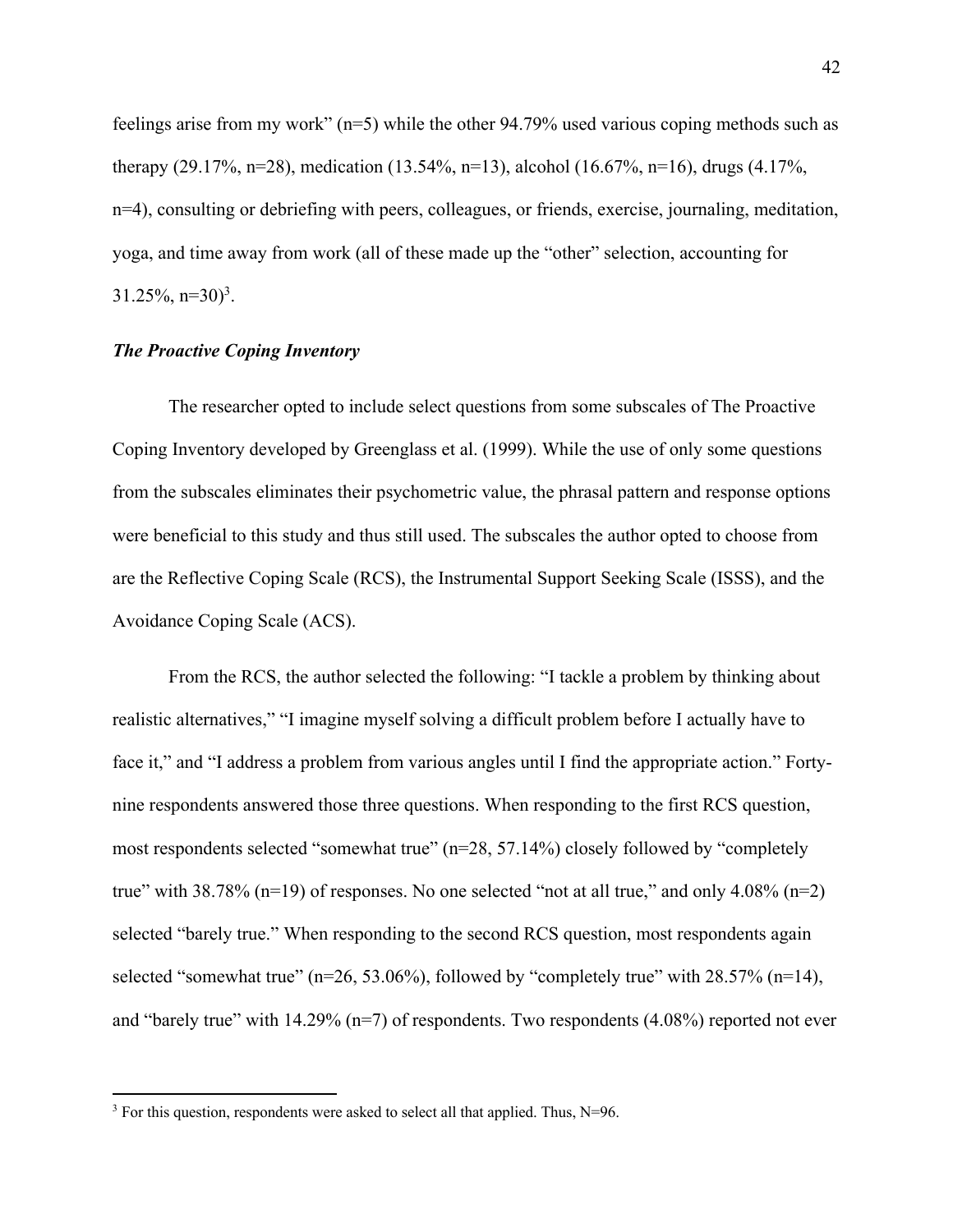imagining themselves solving a problem before facing it by selecting "not at all true" as their response. The final RCS question elicited no "not at all true" responses. It again had "somewhat true" as the most common response  $(n=27, 55.1\%)$ , followed by "completely true"  $(n=15,$ 30.61%) and "barely true" (n=7, 14.29%).

From the ISSS, the author selected: "I try to talk and explain my stress in order to get feedback from my friends" (ISSS 1), "I ask others what they would do in my situation" (ISSS 2), "Talking to others can be really useful because it provides another perspective on the problem" (ISSS 3), "When I am in trouble I can usually work out something with the help of others" (ISSS 4), and "Information I get from others has often helped me deal with my problems" (ISSS 5). From participants' responses to these five questions, it is clear seeking support from others is a frequently used coping strategy for interpreters. Three of the five questions (ISSS 1, 2, and 3) had "completely true" as the most common answer  $(48.98\%$  [n=24], 44.9% [n=22], and 75.51% [n=37], respectively). The same three had "somewhat true" as a close second, representing 42.86% (n=21), 40.82% (n=20), and 24.49% (n=12) of respondents, respectively. For question ISSS 3, no respondents selected "not at all true" or "barely true" as their answers. For ISSS 4 and ISSS 5, "somewhat true" was the most common answer representing 53.06% (n=26) and 63.27% (n=31) of respondents, respectively. For both four and five, no one selected "not at all true," though there was a higher percentage of "barely true" responses  $(10.2\%$  [n=5] and  $2.04\%$  [n=1], respectively). Respondents who selected "completely true" made up 36.73% (n=18) of ISSS 4 responses and 34.69% (n=17) of ISSS 5 responses.

The ACS is only made up of three questions, so the author did select all three for this study. The three ACS questions were: "When I have a problem, I like to sleep on it" (ACS 1), "If I find a problem too difficult sometimes, I put it aside until I'm ready to deal with it" (ACS 2),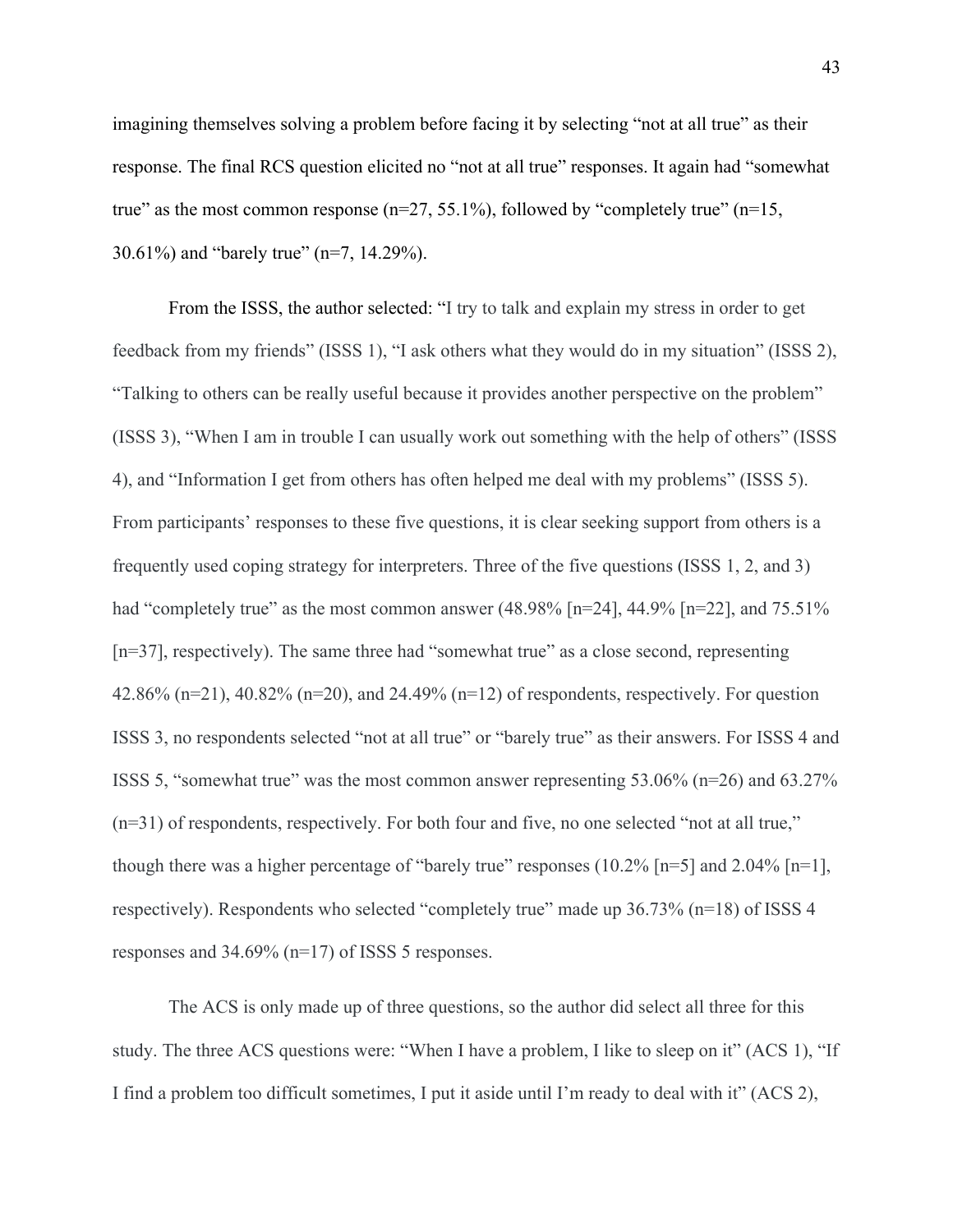"When I have a problem, I usually let it simmer on the back burner for a while" (ACS 3). For ACS 1, most respondents selected "somewhat true" (48.98%, n=24), followed by "barely true"  $(24.49\%, n=12)$ , "not at all true"  $(14.29\%, n=7)$ , and "completely true"  $(12.24\%, n=6)$ .

## **Figure 3**

*Responses to ACS 1.*



ACS 2 had a similar response pattern, with 40.82% of respondents choosing "somewhat true" (n=20), followed by "barely true" and "completely true," each with 24.49% (n=12) and concluding with "not at all true"  $(10.2\%, n=5)$ .

# **Figure 4**

*Responses to ACS 2.*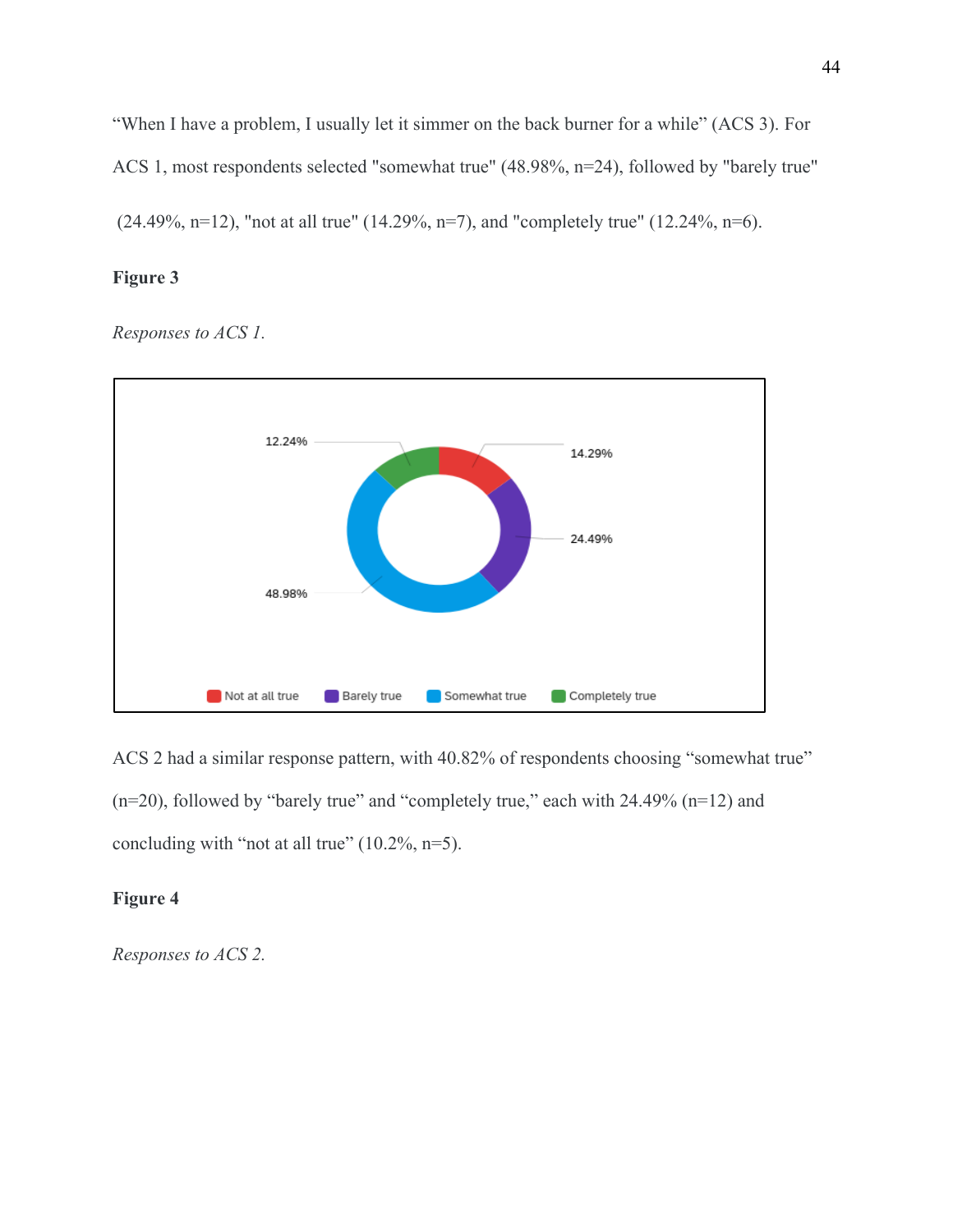

ACS 3 had a different response pattern, however, with 36.73% (n=18) of respondents selecting "barely true" followed by "somewhat true" with 30.61% (n=15), "not at all true" with 24.49%  $(n=12)$  and concluding with "completely true" at 8.16%  $(n=4)$ .

## **Figure 5**

*Responses to ACS 3.*

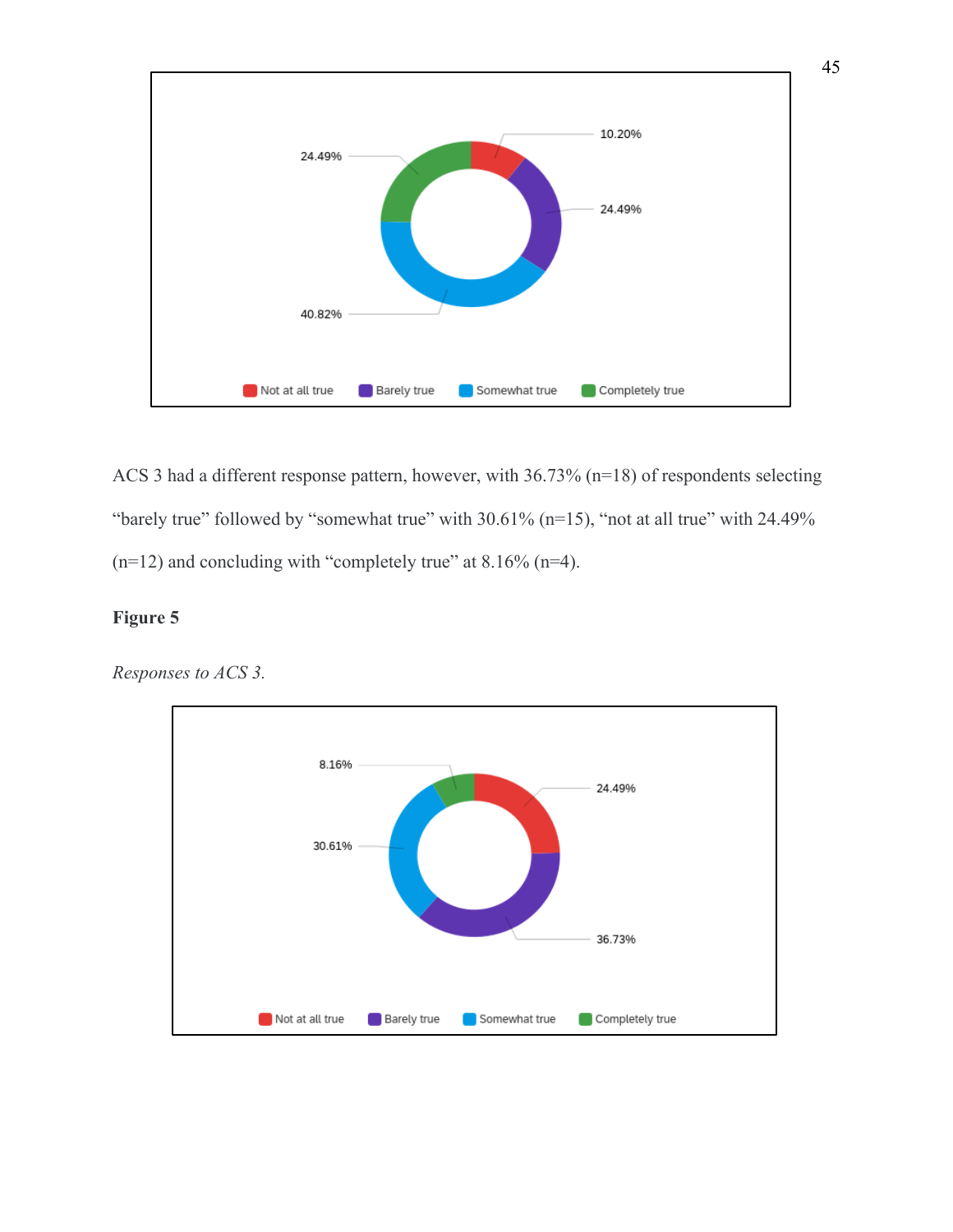Given these responses, it does not seem that avoidance is as common a coping strategy for interpreters as seeking support is.

### *The Brief COPE Inventory*

Upon data analysis, the author noted that eight questions from the Brief COPE Inventory (Carver, 1997) had been omitted in error. Thus, while the instrument could not be scored in its traditional way, the author proceeded with a qualitative analysis of the data. The labels for various groups of questions will also be used when applicable to describe the behavior or concept described in the respective questions. Overall, the responses contained a combination of positive and maladaptive coping strategies. Most participants sought support – both emotional and instrumental – and distraction. Simultaneously, however, they blamed themselves for things that had gone poorly during assignments. According to SAMHSA (2014), cognitive shifts such as a "heightened sense of vulnerability" and an "extreme sense of helplessness or exaggerated sense of control over others or situations" are common signs of secondary traumatic stress (p. 199). When an interpreter starts blaming themselves for the consumers' or their own trauma it can create a sense of vulnerability or an exaggerated sense of control over the consumers' lives. Thus, self-blame and its implications are a sign of STS.

For questions 34 (number four on the Brief COPE) and 39 (number eleven on the Brief COPE), which both fall under the *substance use* category, approximately 86% of respondents selected "I haven't been doing this at all" or "I've been doing this a little bit" as their response. Comparatively, roughly 64% of respondents selected "I've been doing this a lot" or "I've been doing this a medium amount" for questions 35 and 42 (numbers five and fifteen on the Brief COPE), constituting the *use of emotional support* category and 62% selected the same choices for questions 38 and 48 (ten and twenty-three on the Brief COPE) for the *use of instrumental*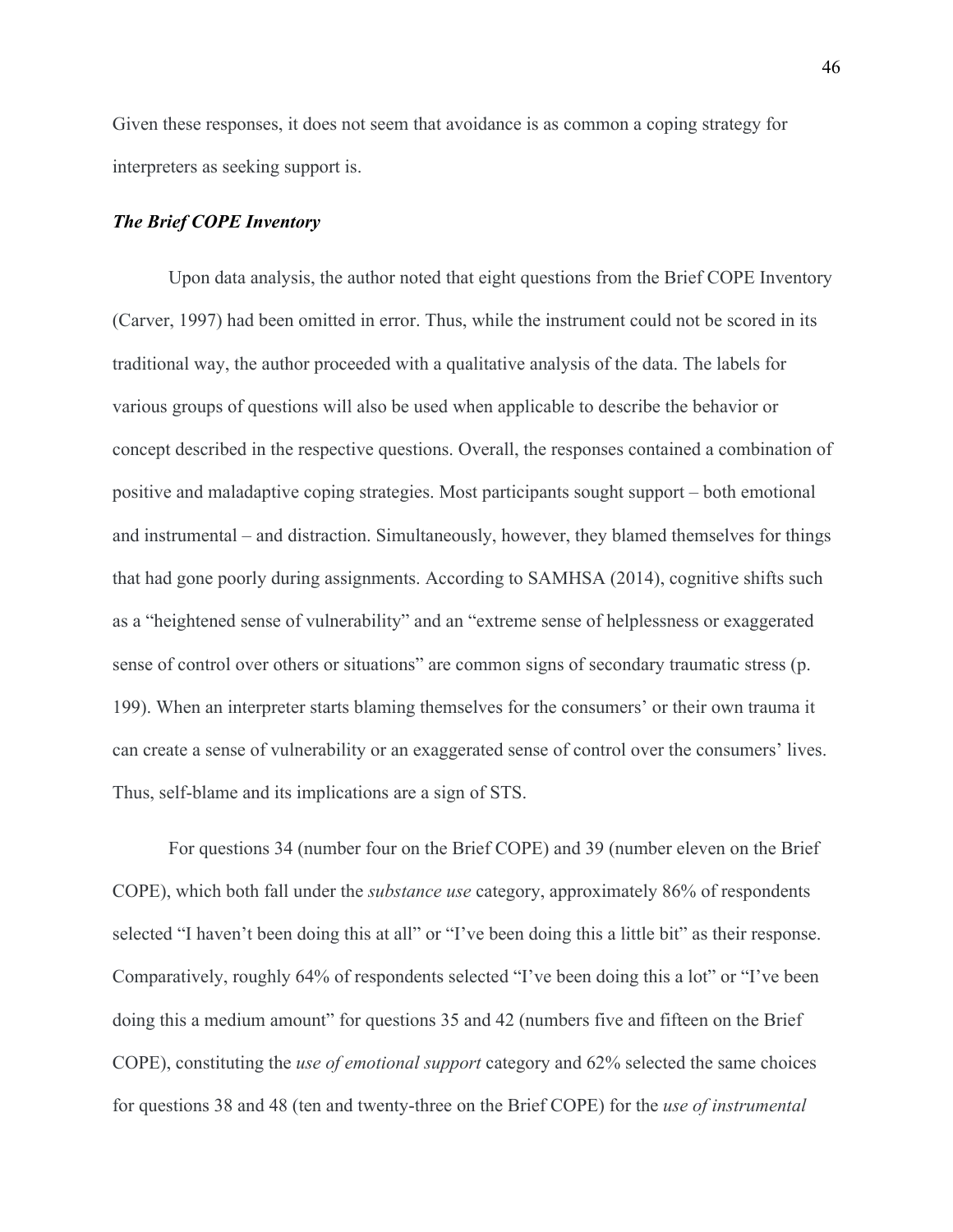*support* category. The most common coping strategies outside of these categories included distraction with 64.58% doing it a medium amount or a lot, self-blame with 95.83% doing it at all, positive reframing with 50% doing it a medium amount or a lot, and acceptance with 91.67% of respondents doing it at all (nineteen, thirteen, twelve, and twenty-four on the Brief COPE respectively). The uncommon coping strategies included categories of *religion, humor, venting,*  and *behavioral disengagement.*

From these results, most participants seek support and distraction while blaming themselves for negative or traumatic events that occur while working. The support is emotional and instrumental, meaning they seek help and advice from others such as peers, colleagues, friends, and family members. The distraction is often self-distraction, including retail therapy, sleeping, reading, daydreaming, or watching television or movies. The combination of supportseeking behaviors, distractions, and self-blame indicates a mixture of both positive and maladaptive coping strategies. The results also suggest that few interpreters engage in substance use or behavioral disengagement to cope. Only some seek religious support, reframe positively, vent, or use humor to cope with STS or VT.

### **Interviews**

Throughout the interviews, the researcher identified several themes that answered or related to the research questions posed at the start of the study. The themes drawn from the evidence in the interviews and the research questions were: how STS is mitigated or lessened by coping strategies learned in the IEPs; how coping strategies learned in IEPs prevent or fail to prevent STS; coping strategies IEP graduates are currently using; and where graduates learned current coping strategies. The themes drawn exclusively from the data provided by the interviewees included: what maladaptive coping strategies are presently being used by IEP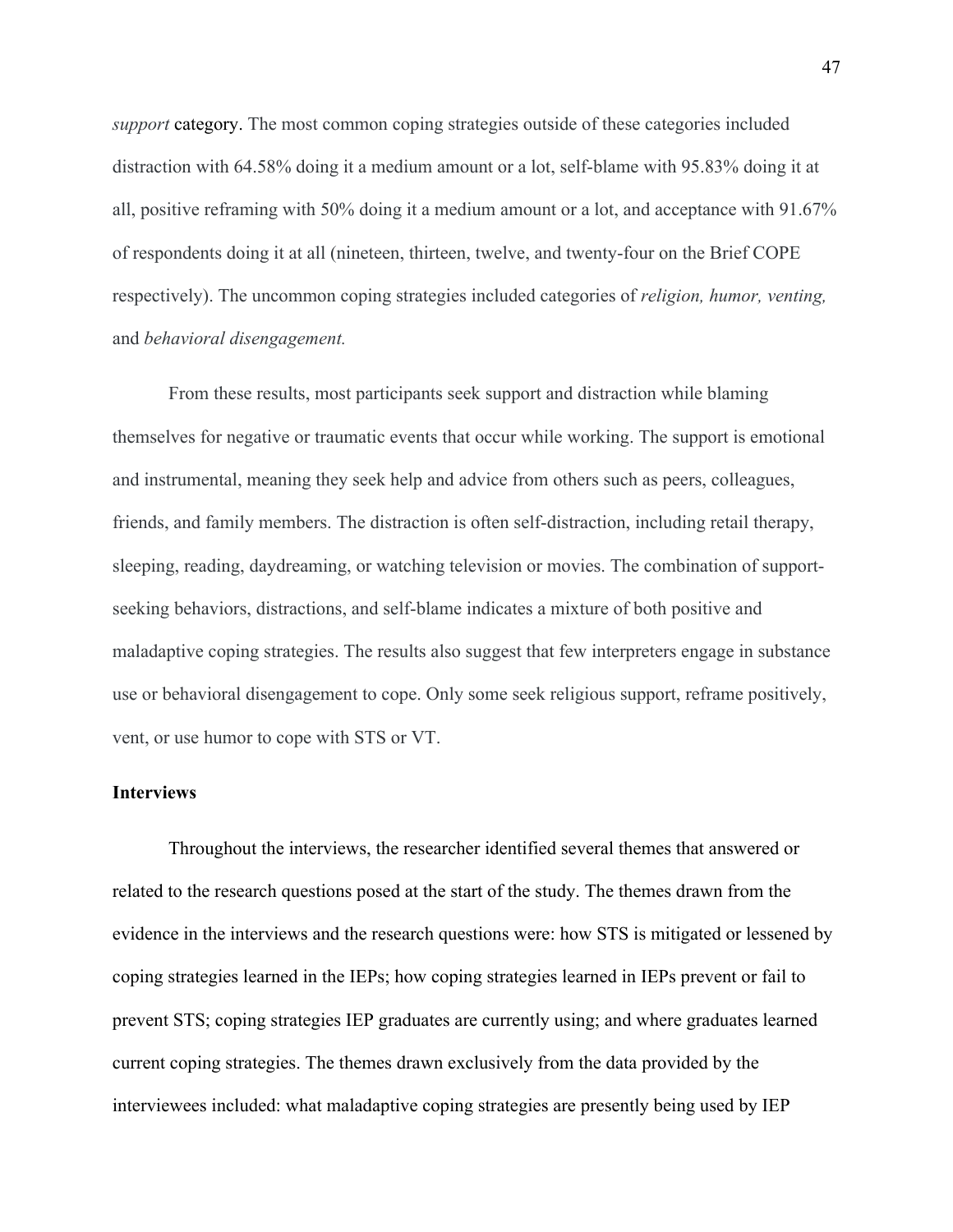graduates, why they believe the skills are maladaptive, how those maladaptive strategies are impacting their lives; and what recommendations can be made for IEPs and interpreter educators to aid future and emerging interpreters in mitigating, lessening, or preventing STS. Outlined in this section are the most common responses as well as less common responses the researcher felt necessitated mentioning.

### *How STS is Mitigated, Lessened, or Prevented*

The first theme was a deductive theme based on the research question: How are interpreters' experiences of secondary traumatic stress mitigated, lessened, or prevented by the coping mechanisms provided by their interpreter education programs? Several participants provided a list of coping strategies they learned during their IEPs  $(N=10)$ . Most often, those coping strategies were talking or debriefing with another interpreter (within the bounds of confidentiality), counseling or therapy, self-care, stretching or yoga, and the demand control schema (DCS). Other, less commonly mentioned strategies included baths, mentoring, meditation, and time with family, friends, peers, or pets. Participant 3 noted that a professor in their IEP emphasized the concept of the interpreter's humanity outside of their work, frequently epitomized in the phrase "your work is not your worth." Interestingly, only one participant stated that most of their coping strategies came from their IEP program. That participant is also the most recent graduate, thus potentially limiting their experience and time removed from the IEP to learn other coping strategies elsewhere.

The second theme identified in the data was deductive, based on the same research question as the first, but focused solely on the prevention aspect of coping strategies learned during a graduate's IEP. It was found that coping strategies taught during an IEP could prevent STS but sometimes failed to do so. Participants shared several ways coping strategies prevented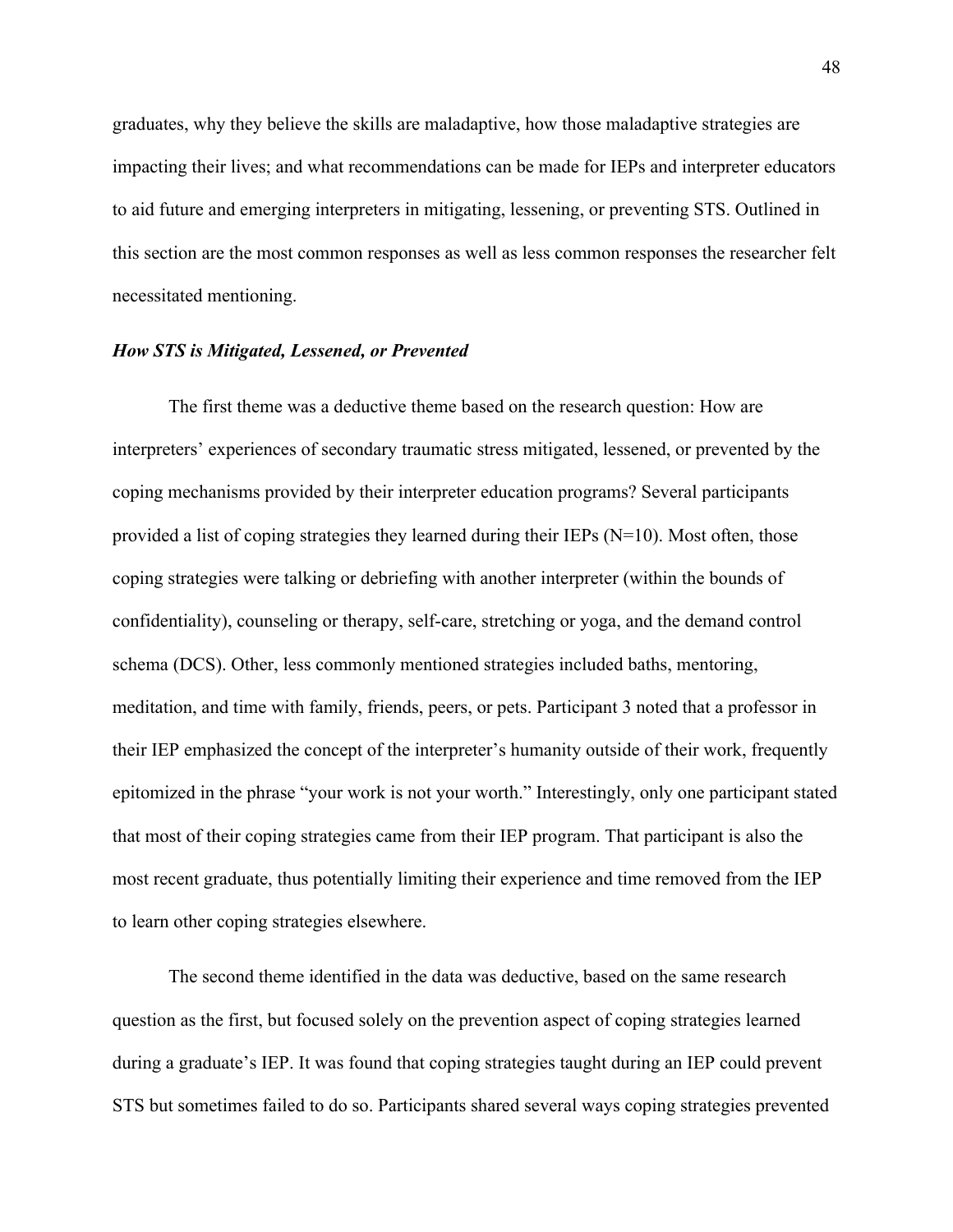them from experiencing STS. Two participants shared that working in an educational setting limits their exposure to client trauma in the workplace, thus preventing them from experiencing STS ( $N=10$ ,  $n=2$ ). Contrarily, another participant shared that working in education was especially traumatizing due to the injustices they witnessed daily  $(n=1)$ . Witnessing the unfairness toward the deaf students in the school impacted this participant in such a way that their perception of their role and duty was shifted as a result.

Other preventative coping strategies participants mentioned were not interpreting someone else's trauma from ASL to English - meaning they did not have to interpret trauma verbally in the first person (Participant 1) - and lacking empathy for consumers, both deaf and hearing (Participant 5). The absence of interpreting traumatic material from ASL to English for Participant 1 is not an adequate preventative coping strategy, as they may be faced with similar situations at any time in the future. That a situation requiring Participant 1 to interpret trauma into English has not arisen thus far can be attributed to chance (of the ten participants, Participant 1 is the only one to have said this). Participant 5, who mentioned they were able to resist empathetic feelings toward consumers, stated that not expressing empathy is a learned behavior that has become a personality trait. The participant indicated that while their IEP recommended boundaries, the participant's ability to turn off their empathetic response to consumers' trauma is not a learned coping strategy. Participant 3 reported the opposite; they reported having frequent empathetic responses toward consumers, allowing them to develop relationships with their consumers, increasing their risk for STS. Participant 3 is likely to cry when others cry or become upset when others are upset. Given the variety of viewpoints related to IEP-taught coping strategies preventing STS, more research is necessary to determine if preventative coping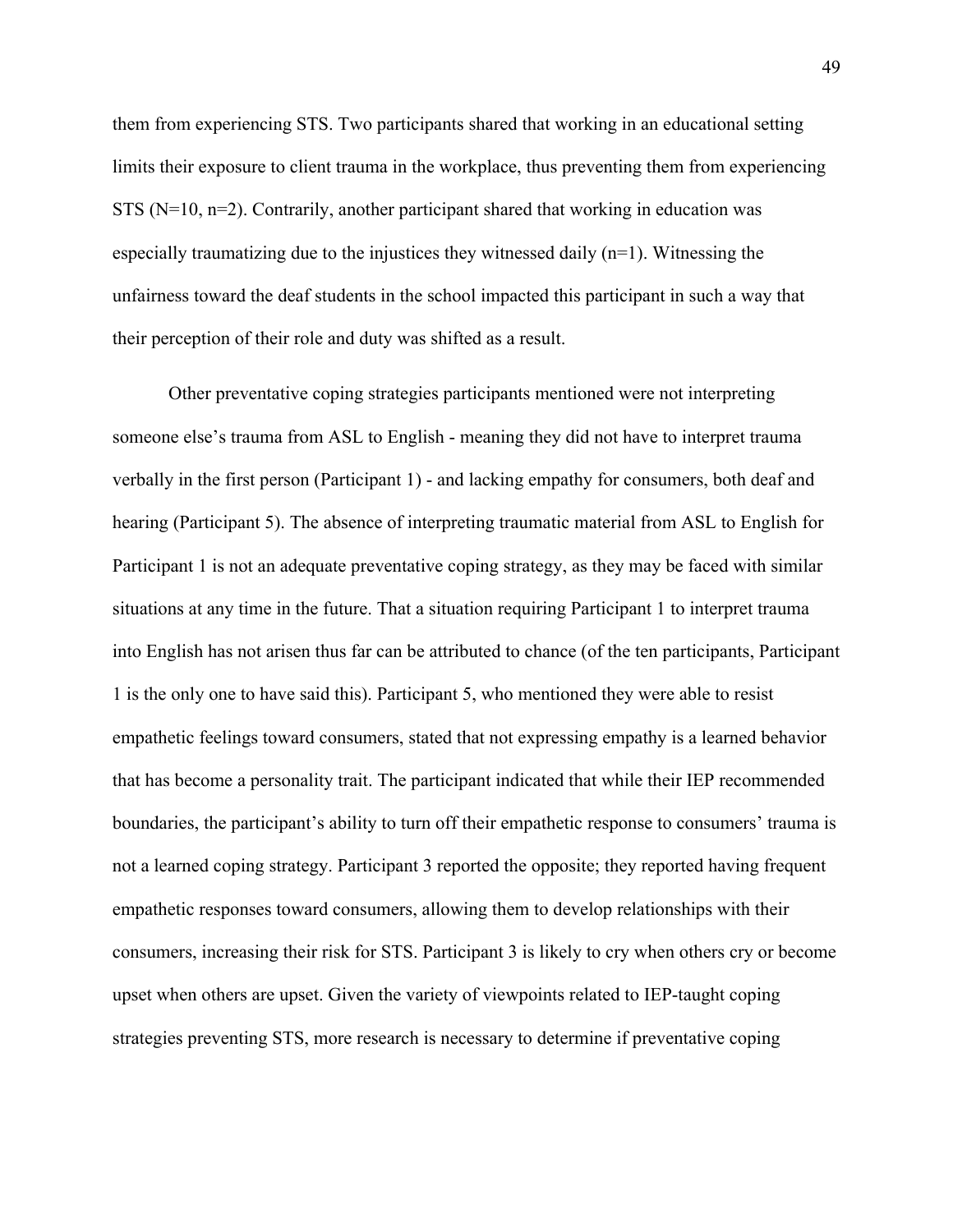strategies are being taught in IEPs or if they are being learned outside of the IEP, including the presence of empathy or lack thereof as a preventative measure.

## *Current Coping Strategies Used*

The third theme identified by the researcher was deductive, based on the research question: What coping mechanisms are interpreter education program graduates currently using to prevent or mitigate secondary traumatic stress, and where did they learn them? The ten participants (N=10) identified approximately 28 different coping strategies they currently use. The most common included talking to other interpreters, talking to family, friends, spouses, or pets, exercise, therapy or counseling, redirecting the self with sensory input, and reading for pleasure. Of the half of the participants  $(n=5)$  who stated they used therapy or counseling as a current coping strategy, 30% were currently attending or believed it was an effective tool for coping (n=3). In comparison, 20% thought it was ineffective or had stopped going (n=2). Other less common strategies such as baths, social media, boundaries, games (video or board), journaling, food, hobbies outside of interpreting, preventative self-care, and doing things they know work for them were also reported amongst the participants. Interestingly, two participants reported not believing they have any current coping strategies for themselves, only coping strategies to address the consumers in a situation such as redirecting the offender or bystanders and making sure the deaf consumer feels seen and heard.

Participant 8 mentioned that their favorite current coping strategy was to create their own resolution to a situation. To avoid obsessing and spiraling into a rut over traumatic situations, they create scenarios in their mind that close at the end of their interaction with the consumers, even if their leaving is not the end of the real-life scenario. They reported using this strategy at the conclusion of VRS calls, as the interpreter only sees a blip in the grand situation they may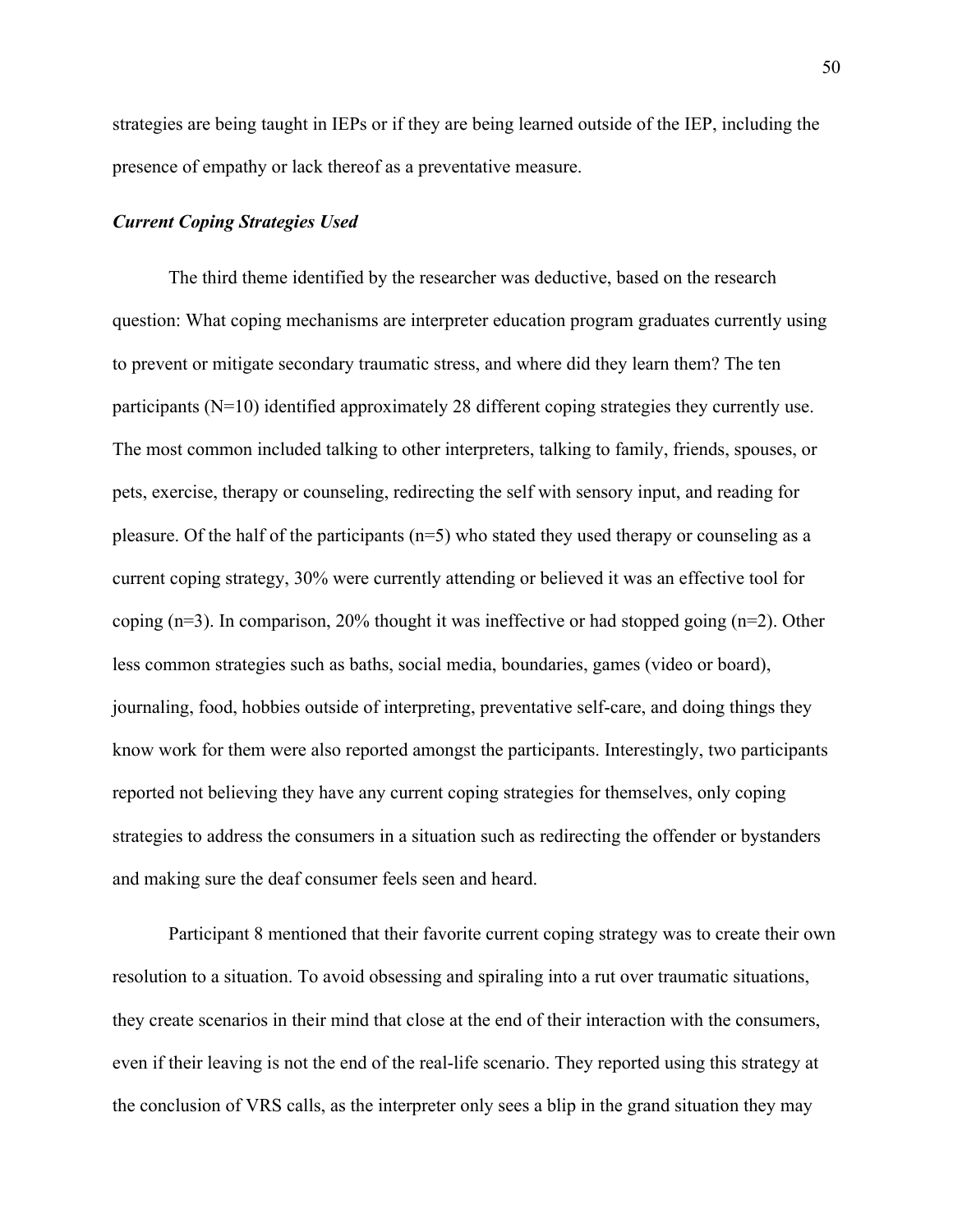have interpreted. Additionally, as someone who frequently works in environments related to respite care for deaf consumers, participant 8 does not always see a situation to its conclusion. The participant reported creating happy endings where the situation requiring respite care is resolved or a positive outcome results from a difficult VRS call. By creating their own conclusion, participant 8 is practicing radical acceptance – the idea that they have done all they can in a situation and their best is satisfactory.

It was essential to the research that participants share where most of the current coping strategies were learned. Knowing where coping strategies are being learned could provide conclusions and inferences regarding coping education and IEPs. Most participants (n=7) stated they were unsure if things were learned from their IEP or elsewhere but were able to report where they have learned coping strategies. The themes that surfaced regarding where coping strategies were learned included life experiences as an adult  $(n=3)$ , experiences or training from previous employment (n=3), therapists of their own (n=2), Facebook groups or other social media ( $n=3$ ), friends both in and outside the field ( $n=4$ ), and workshops ( $n=2$ ). Two unique responses were reported once each; however, they are important to note, nonetheless. Participant 1 reported learning their coping strategies via research on their own, born of a need or desire to model healthy coping for their children, including being a dry family, meaning no alcohol is consumed or kept by those living in the home. The participant and their spouse ask that any visitors who bring alcohol to the house either finish it or take it with them, thus not leaving any leftover alcohol in their family's home.

The second unique response regarding where coping strategies were learned was reported by participant 9. They reported that while working with an intern, they have become attuned to the revelation of how hardened they have become to semi-traumatic situations. Participant 9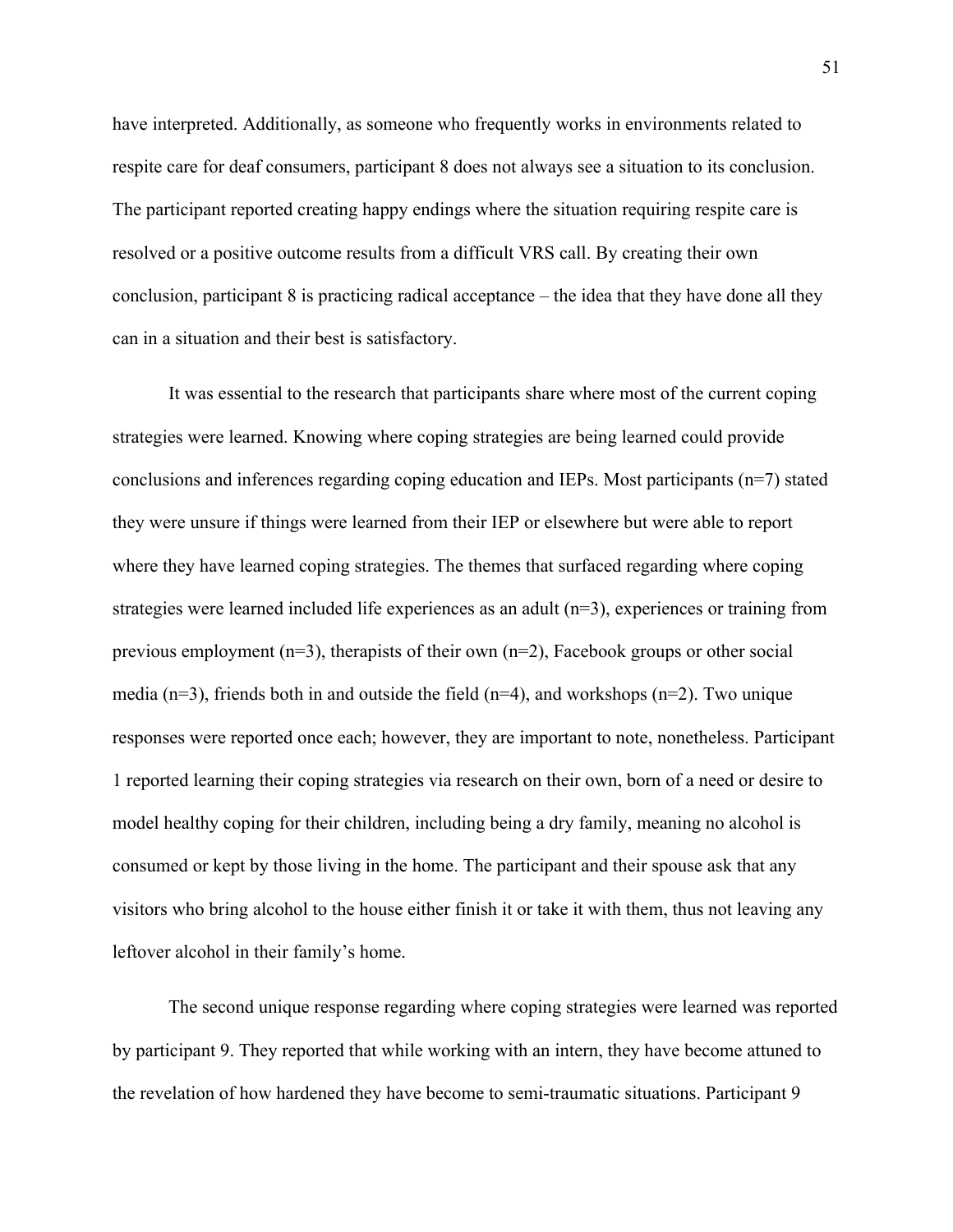reported being unphased by semi-traumatic conditions that have caused a visceral reaction in their intern, indicating that participant 9 has developed an avoidance or coldness toward some semi-traumatic situations. It can be inferred that participant 9's indifference toward semitraumatic events potentially has been developed due to life and work experience the intern has not yet had, conceivably validating the benefit of life experience as a coping strategy.

## *Maladaptive Coping and Interpreters*

The researcher identified approximately ten maladaptive coping strategies listed by the participants. According to the participants, these coping strategies are maladaptive; there was no influence from the researcher when identifying what qualified as maladaptive during the interviews. More than one participant mentioned four of the ten maladaptive strategies; however, all ten will be listed here. Additionally, there are caveats to some participants' responses which will be noted. Several participants  $(n=4)$  also mentioned their reasoning for turning to maladaptive coping strategies and the results or impact of these maladaptive coping strategies on their lives.

Supporting the survey data, substance use was not a common coping strategy among interview participants. Out of ten, only three participants mentioned alcohol consumption as a maladaptive coping strategy  $(n=3)$ . All three emphasized that it was not to the extent of binge drinking, one identified that it was primarily unrelated to work stress. Still, there are occasions when their inclination is to drink after a shift. Another mentioned that alcohol is abundant in their home yet reported they do not partake themselves even though it is an option. Two participants4 mentioned drugs (not including alcohol) as maladaptive coping strategies, but both

<sup>&</sup>lt;sup>4</sup> The two participants who mentioned caveats for their alcohol use are the participants who mentioned drugs. In an abundance of caution, they will not be identified for these responses in this publication.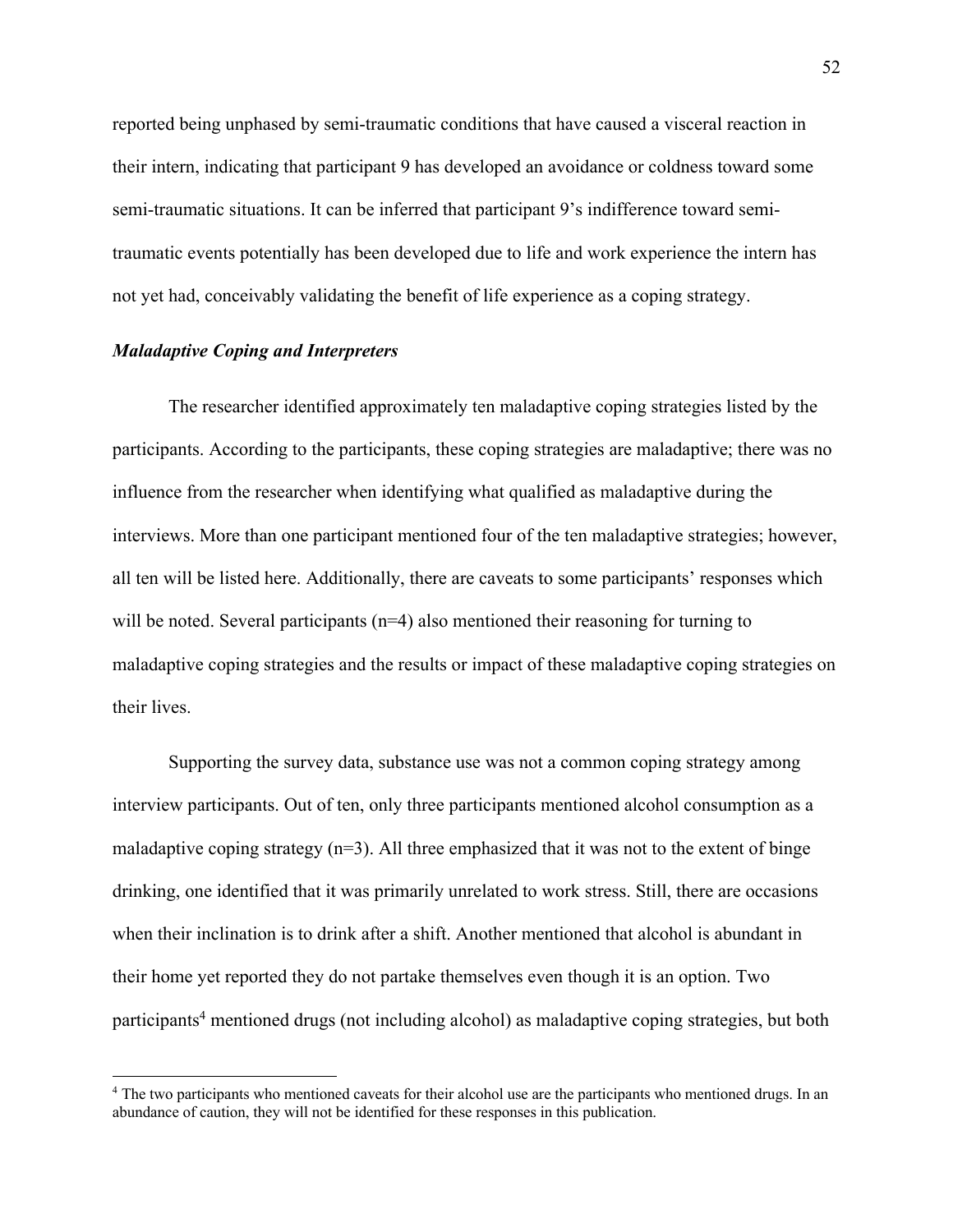came with caveats. One participant noted that they **would**<sup>5</sup> use drugs as a coping strategy, but it is too expensive for them, and thus they do not use them. Another participant reported that marijuana is legal in their state, and therefore their use is for recreational purposes and not primarily as a coping strategy for work stress. Participant 8 and participant 10 both said that they are unsure if their coping strategies are maladaptive, indicating a gap in awareness and education for graduates of IEPs. The most mentioned maladaptive coping strategy was food  $(n=4)$ . Participants 6, 8, 9, and 10 all said treating oneself to food was a maladaptive coping strategy due to its ability to ruin budgets, weight management, and disruption to family mealtime.

The maladaptive coping strategies mentioned once by various participants included dissociation, avoidance, compartmentalizing, accepting one's limited control in a situation, not using coping strategies at all, and the binging of useless things other than alcohol and food. Participant 6 described unproductive strategies such as Netflix, Tik Tok, video games, board games, and reading in excess. In moderation, these things can be appropriate ways to disconnect from a workday; however, when one becomes lost in them and spends hours on them, participants are prevented from accomplishing necessary tasks (e.g., chores), therefore becoming a maladaptive coping strategy. The same could be applied to reports related to avoidance, compartmentalizing, and accepting limited control. If one avoids processing a traumatic interpreting scenario forever, the potential resulting STS cannot be appropriately handled. This is also true if one compartmentalizes and does not revisit the compartmentalized thoughts or feelings. The lack of follow-up or reconciliation is when avoidance and compartmentalizing become maladaptive. Accepting one's limited control in a situation can lead to instances of acceptance where it is inappropriate. Tolerating a situation for an extended period may create an

<sup>&</sup>lt;sup>5</sup> All bolded terms in this piece are bolded for emphasis.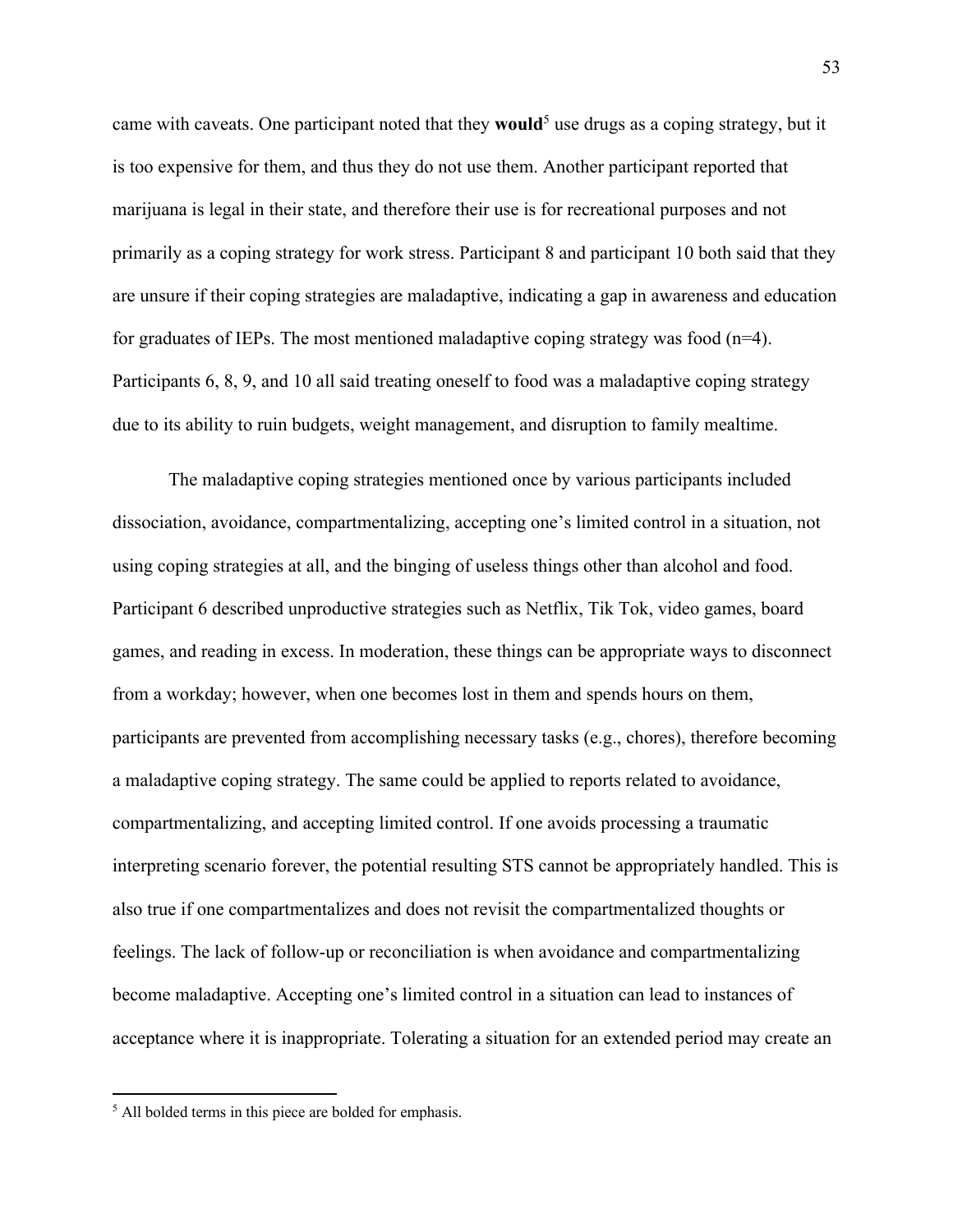inability to acknowledge healthy opportunities to challenge or express resistance to an environment where they have limited control. Finally, not using any coping strategies is maladaptive for self-explanatory reasons. Not having coping strategies is one thing, but not using them is a different form of avoidance, as it allows the affected person to remain in the STS state. Though some responses were only mentioned once, the researcher opted to include all responses to demonstrate the wide range of maladaptive coping strategies available. The participants felt it was important enough to mention unprompted during their interviews, thus making it valuable data for the research.

Participants 8 and 9 both reported that having better access to healthy coping strategies would make it easier to avoid maladaptive coping strategies. Participant 9 indicated that they felt their lack of access to healthy coping strategies was due to limited general knowledge of them. This results in their opting for maladaptive coping strategies more frequently. Those same two participants reported easily falling into maladaptive coping habits when one falters in the continuous effort and steps required to maintain positive, healthy coping strategies. Participant 8 emphasized the importance of a support system, having people around you that can support you when necessary and can be leaned on when needed. They also mention that maladaptive coping becomes cyclical and can be very difficult to escape once maladaptive strategies have become ingrained.

Maladaptive coping strategies have adverse effects on the lives of those who use them and their loved ones. Participants 4 and 9 mention feeling overwhelmed or irritable when using maladaptive coping strategies. Both reported mental exhaustion and a lack of a sense of being rested when awaking. Participant 9 reported feeling more stressed and increased headaches when opting for maladaptive coping strategies. Finally, participant 6 reported feeling a separation of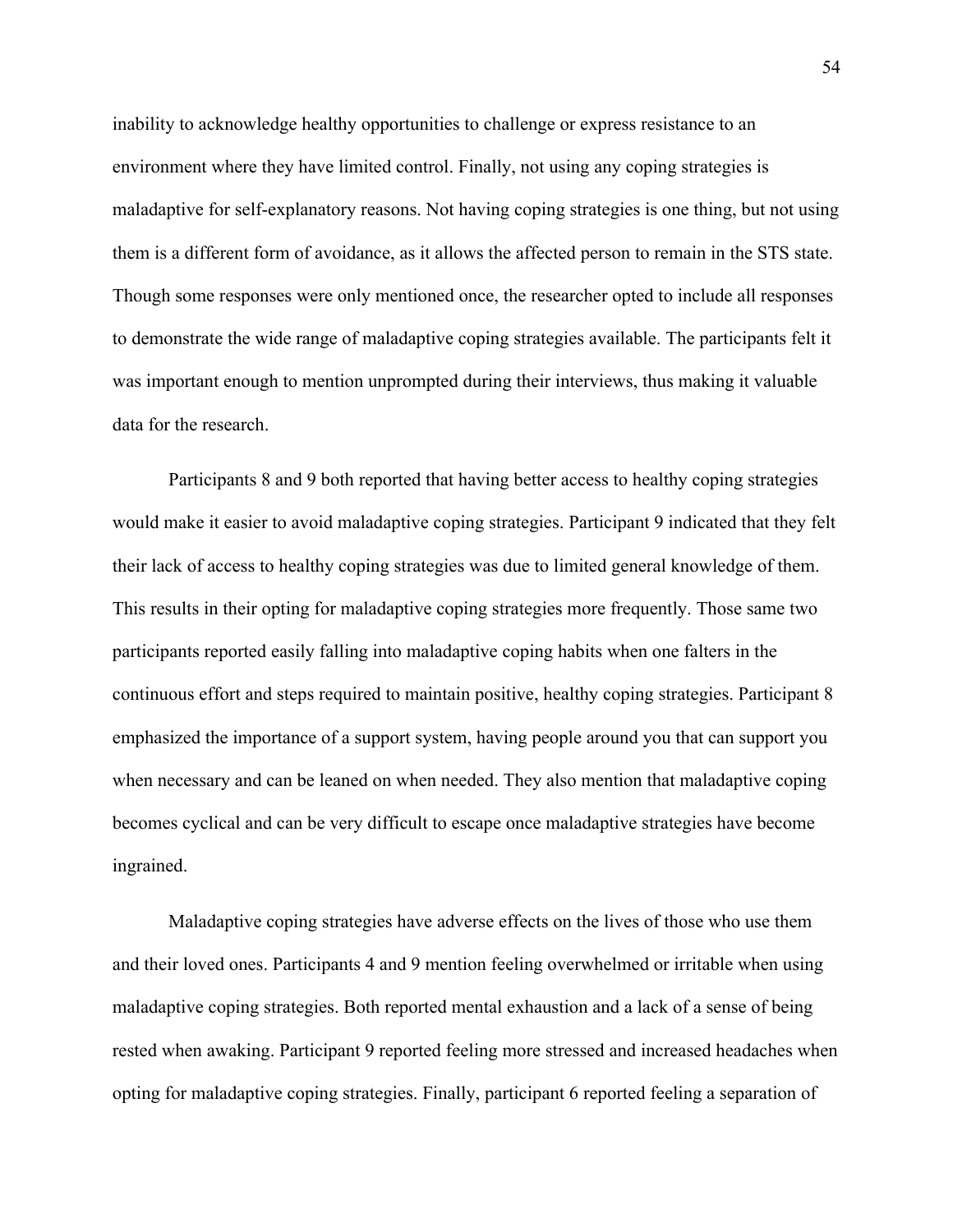self. According to participant 9, the higher self is the ideal self, the goal one is working toward. When experiencing STS, it is harder to attain the ideal self; therefore, one falls into their lower self, resulting in gravitation toward maladaptive coping strategies.

### *Recommendations for Interpreter Education*

During each interview, the researcher asked participants to share what they wished they had learned during their IEPs. The results were varied, with some responses being repeated and others being unique to the sole participant who shared them. There were no repeated IEPs; all ten interview participants listed different colleges as hosts for their IEPs. The researcher identified the most common and relevant reported recommendations for interpreter educators. Ideally, these responses would be incorporated into the curriculum of IEPs; however, the author recognizes that may not be possible and instead hopes that individual interpreter educators begin including these points.

The most shared recommendations included four requests for IEP curriculums. Participants expressed a desire for more discussion of STS and coping strategies (n=4) in general as one of their chief wants. These participants felt that they were unprepared for the possibility of STS due to a lack of discussion and awareness of the concept. Five participants shared a desire that IEPs educate students that any setting has a chance of STS because it is dependent on the interpreter and their mind or body more than the situation they're interpreting. Several of the five participants (n=3) worked in the k-12 education setting and reported feeling unprepared for exposure to trauma in the educational environment. One of the five reported an expectation that all the trauma they would be exposed to would be deafness or sign language related, such as language deprivation and the oppression of the deaf community. When that was not the case, they reported feeling taken aback and struggling to reconcile their feelings.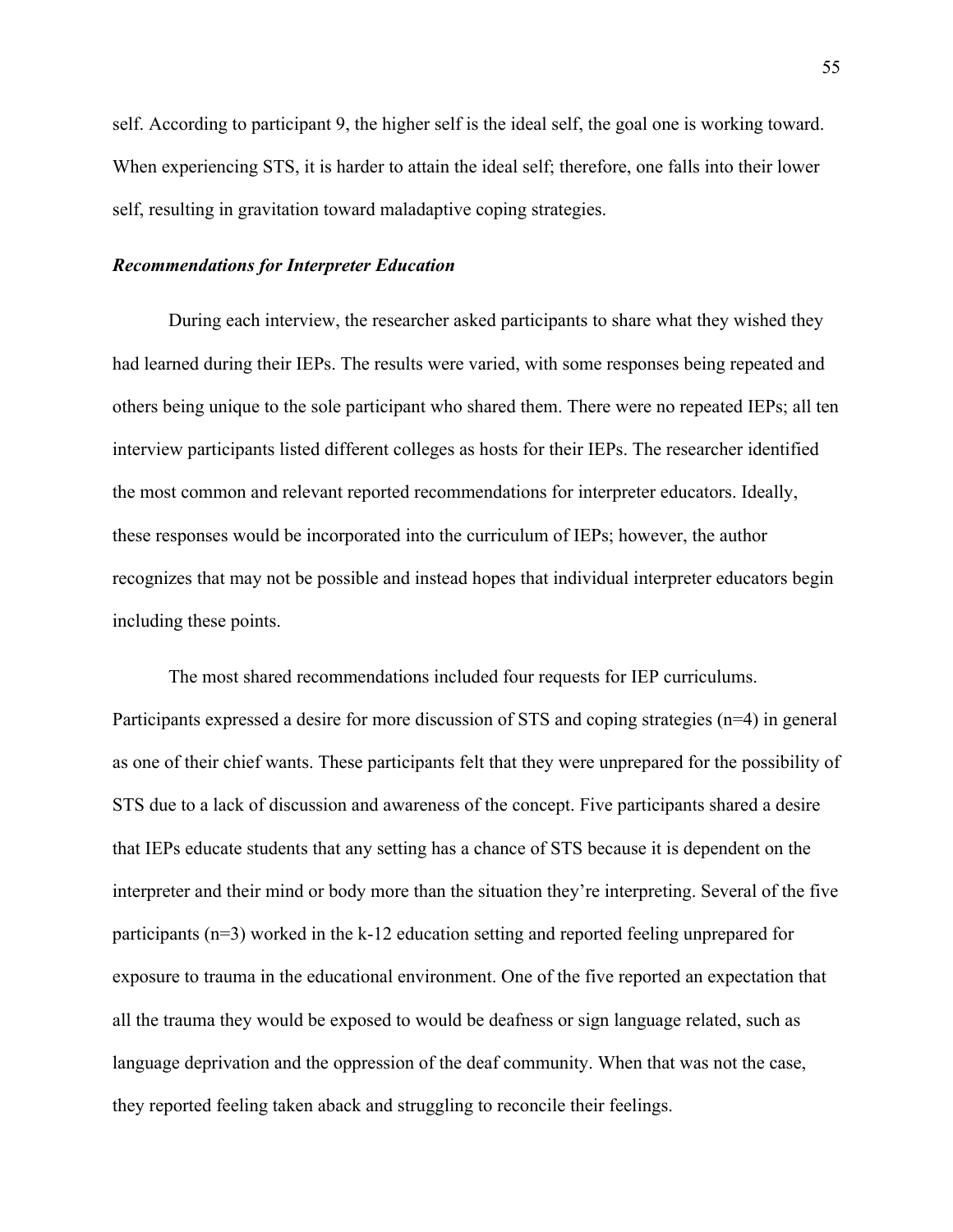Participants 1, 2, 4, and 7 reported that when using the DCS, they find a need for more during assignment controls as there was a heavy focus on pre- and post-assignment controls during their IEPs  $(n=4)$ . They reported feeling content with the amount of pre- and postassignment controls their IEPs provided them with but struggling to identify during assignment controls in the moment. Finally, participants 2, 3, and 4 reported they wish their IEPs had included more of the instances STS may come up, especially the more subtle examples  $(n=3)$ . They reported noticing feelings related to STS during or after instances of subtle trauma exposure, such as subtle acts of exclusion or passing mentions of traumatic experiences. Other important recommendations included: warning students that having **too** strict of boundaries can be harmful to them **and** the consumers; self-care as a proactive practice rather than a reactive practice; implementation of role-playing about STS later in the curriculum to better prepare students to use coping strategies; emphasizing what to do for themselves as the interpreter and not just what to do to support the consumers; letting students know that tapping out is **okay** and a better service to the clients than if you stay and allow yourself to be distracted during the interpreting process; and finally, discuss the maladaptive coping strategies that students could turn to as a way of monitoring their degrees of STS.

Additionally, as mentioned in chapter two, there are organizational interventions that would also benefit IEPs and interpreter educators. Incorporating trauma-informed practice into the curriculum of IEPs is recommended based on Sprang et al.'s (2021) findings. The increased understanding of STS and coping for national organizations such as CIT, RID, NAOBI, Mano a Mano, and CCIE would aid IEP graduate ASL interpreters in increasing their understanding of STS, its risks, and the coping mechanisms they may need to combat or prevent it. Sprang et al. (2021) provided a workshop for training institutions on becoming trauma-informed; workshops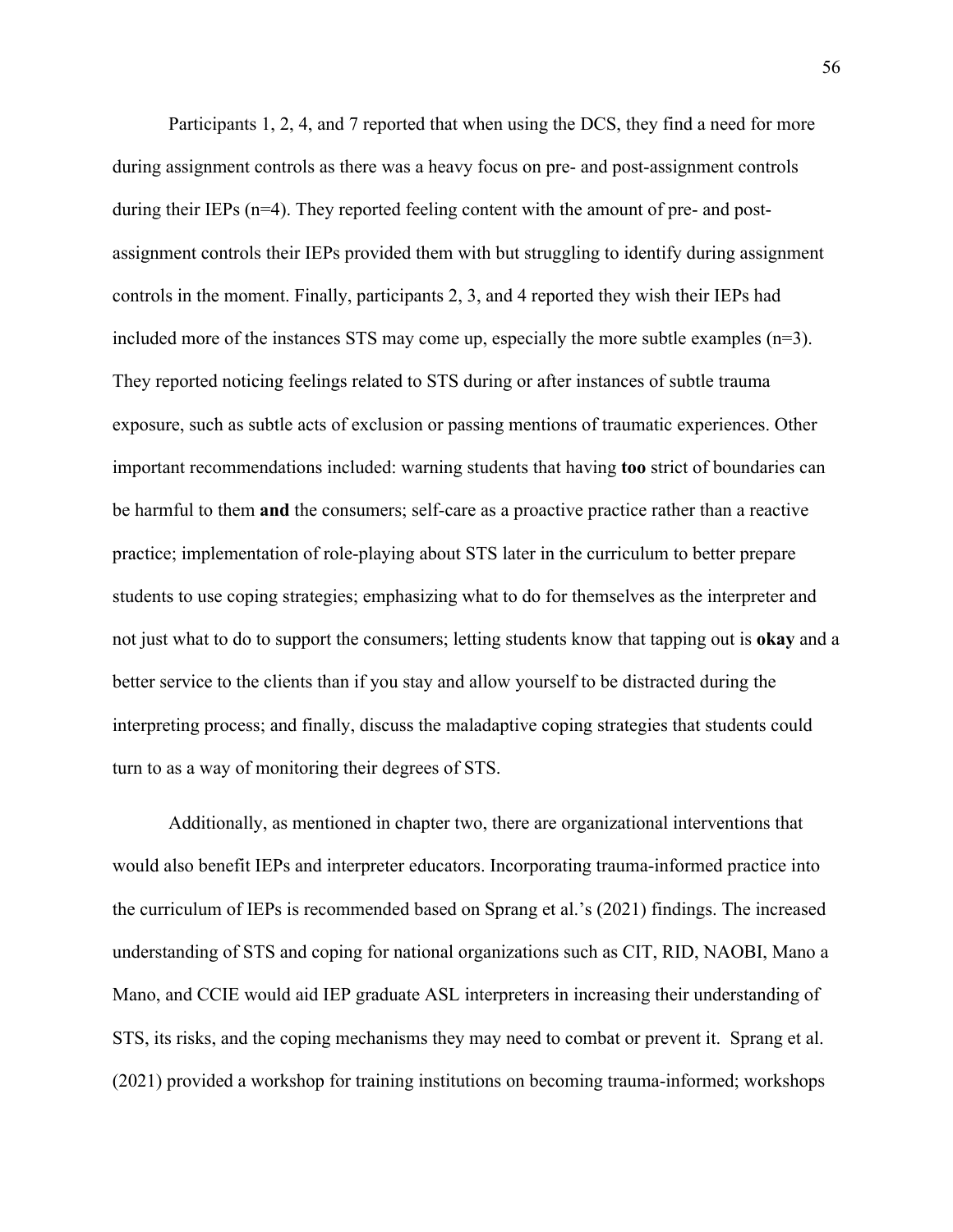would also benefit the interpreting community since representatives from each IEP, CIT, RID, NAOBI, Mano a Mano, CCIE, and local RID chapters could attend and return to educate their respective institutions. It is also recommended that the CCIE board consider continuing education related to trauma-informed organizational practices and additions or revisions to the standards for IEPs to reflect the continued study.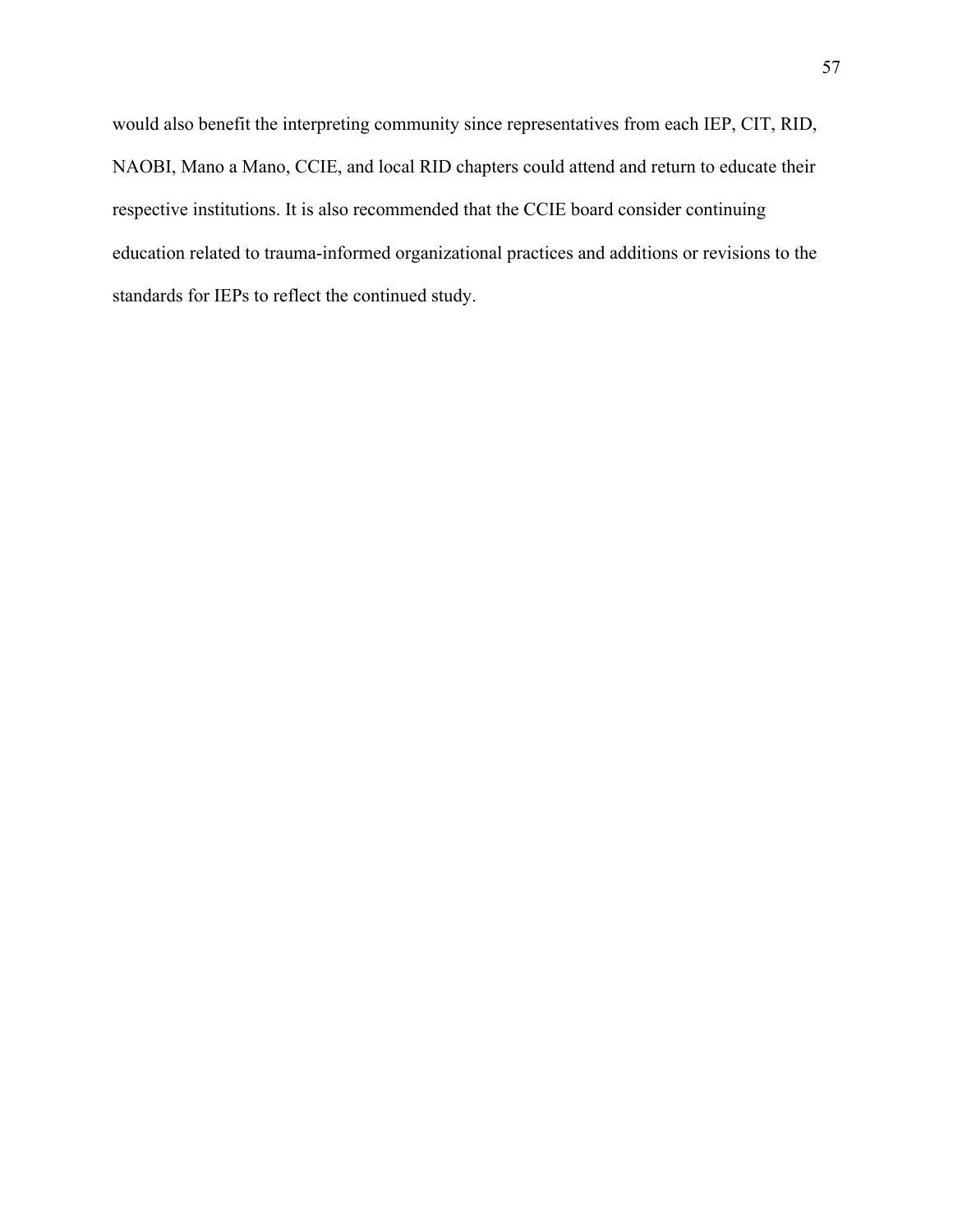#### **Chapter 5: Discussion**

From all of the data, it is clear that research regarding the presence of coping education in IEPs is still necessary, and there are improvements to be made. In both the survey and interview data, participants noted that they wished STS and VT had been discussed more, especially because they felt unprepared for STS to occur in some settings (Participants 3 and 4). Many interpreters who responded to the survey worked in video relay service (VRS) interpreting. Upon deeper discussion with interview participants working in the same environment, VRS is a traumatic setting in which to work. There is any number of situations that may arise – 911 calls, domestic violence reports, child abuse reports, dangerous driving situations – that are likely to stick with the interpreter and may cause STS or VT due to a lack of awareness and coping strategies. Another setting participants frequently worked in was education. Participants of both the survey and interviews reported feeling unprepared to experience STS or VT in the educational setting and thus wished their IEPs had better informed them about the risks and how to cope with those traumatic experiences. Finally, participants reported an abundance of pre- and post-assignment controls that were provided to them by their IEPs but a lack of during assignment controls.

### **Limitations**

This study was not without its limitations. Because of the requirement that graduates be no more than five years removed from their IEP, several participants had limited interpreting experience, limiting their potential exposure to traumatic situations that could cause STS or VT. Some participants also had limited life experience due to youth which limits the traumatic experiences they have been exposed to that could be triggered in an STS situation. However, if the researcher had allowed for participants who were further removed from their IEPs, there is a

58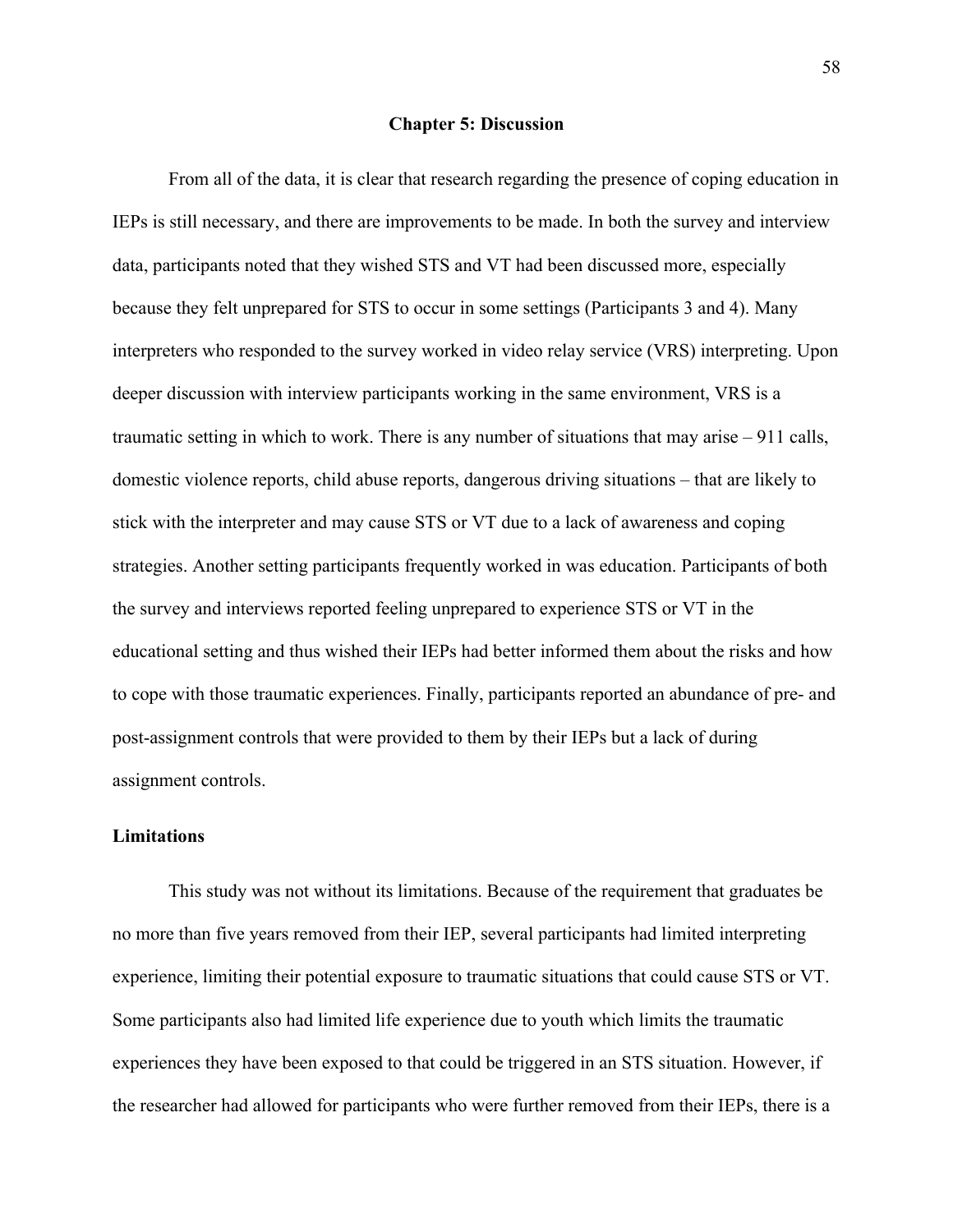risk that participants may have just forgotten what coping skills they learned from their IEPs or whether STS and VT had been discussed. The author suggests that curriculum studies may repair this limitation and provide more insight into the coping education of various IEPs.

Time was an additional limitation for this study. Due to the nature of this research as a thesis project in partial fulfillment of a master's degree program, the author was limited in the length of recruitment, how long the survey could remain open, and how much time was spent on data analysis to complete the research by the due date. In future research endeavors, the author recommends it be grant-funded and thus not constrained by a degree program's time or due date requirements.

It is mentioned in chapter two that there is a lack of literature regarding the presence of coping education for members of global majority populations including BIPOC people. This study reflects that disparity, as the number of BIPOC respondents to the survey was low, and there were no visibly non-white interview participants. This is a limitation that should be noted despite its reflection of the ASL interpreting field. In future research, BIPOC interpreters should be recruited via their professional organizations such as NAOBI and Mano a Mano, as well as direct recruitment where appropriate. In future curriculum studies, BIPOC graduates should be contacted to elicit their responses and perspectives on coping education in IEPs.

Finally, the author chose to limit the questions selected from The Proactive Coping Scale and inadvertently limited the questions selected from The Brief COPE Inventory. The use of the complete PCS may enhance the results of the study. The author had intended to use the entire Brief COPE Inventory (BCOPEI), and it was only upon data analysis that they realized eight questions had been omitted. The questions likely would not have been overlooked had the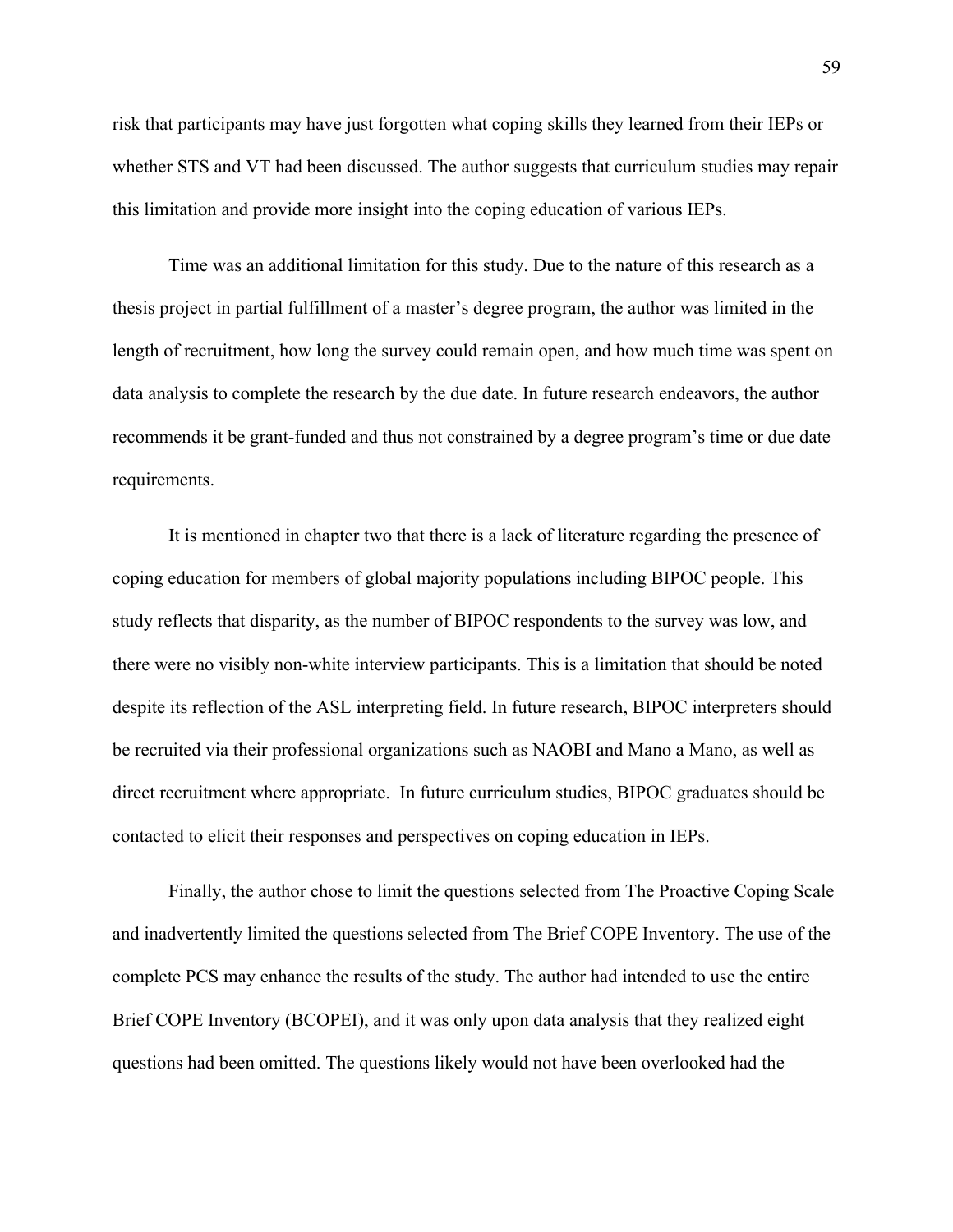researcher not needed to transcribe them into Qualtrics. In the future, the quantitative analysis would benefit significantly from the use of the complete BCOPEI.

#### **Need for Further Research**

As stated above, there were several limitations to this study. In future iterations of this research, the author recommends the following. Completing curriculum reviews or curriculum studies would remove the risks and limitations of the recency requirements, thus providing more accurate and explicit representations of the presence of coping education in IEPs. This research occurred on a broader scale due to its nature as the foundational research on this topic. The author additionally recommends that future research be undertaken with a less restrictive timeframe for completion to avoid the constraints of degree-seeking thesis projects and action research.

Furthermore, the author recommends more research on graduates' perceptions of the DCS as a coping strategy and its success as such. The perception of the DCS as a coping strategy could not and was not examined to the fullest extent possible in this research, and the author believes it would benefit the field greatly to have such a study. Finally, more research is necessary regarding the effects of working in K-12 educational environments as a mitigating or preventative measure against STS or VT. Participants 3 and 9 mentioned working in education to avoid STS or VT but reported experiencing more STS or VT than their freelancer peers. On the contrary, Participants 1, 5, and 10 reported that education was, in fact, a preventative or mitigating factor in their lack of STS or VT. Given the conflicting reports in this study, the field would benefit from a more in-depth, specific examination of such phenomena.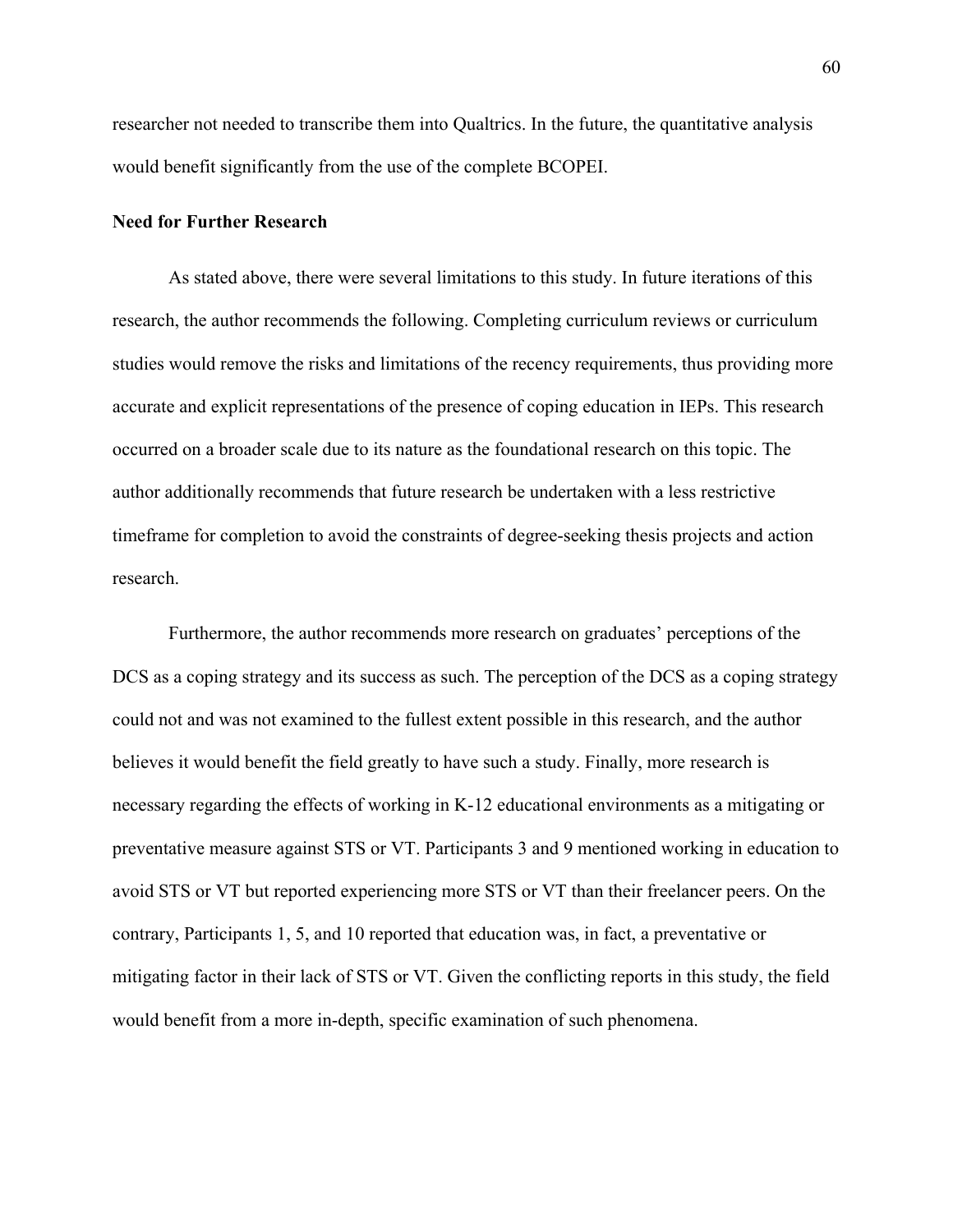#### **Chapter 6: Conclusion**

The overwhelming theme in both the survey and interview responses is a lack of general awareness about STS and VT for graduates of IEPs. This lack of awareness has led to a lack of coping strategies for working interpreters, leading to self-blame and a heavy reliance on distraction and support from others to get through the days, weeks, months, and years of working. Educational interpreters largely felt unprepared for the possibility of STS in the educational setting. It is widely known among the ASL interpreting community that K-12 education has a high turnover rate, often because interpreters become overwhelmed or disheartened by the things they witness. This leads to high rates of burnout in the K-12 sector. Video relay service has also proven to have a risk of STS and VT that was shared by participants of this study. As stated at the start of this publication, STS and VT can occur in any setting, and thus more research should be done about the risks and implications of STS and VT on interpreters working in those settings.

The most common coping strategies are entirely neither positive nor maladaptive; they are a mix of both. Thus, broader education in IEPs regarding healthy coping and the risks of maladaptive coping would benefit graduates according to their reported feelings from this investigation. Participants in the interviews reported several recommendations for IEPs to implement in their curriculums for upcoming and prospective students. These recommendations included making sure students know to make plans for themselves to cope with traumatic content or incidents, increasing the during assignment controls offered to students when learning about the DCS, and generally more discussion about STS and VT during the programs.

While this study provided valuable insights into the coping strategies used and learned by IEP graduates, it did have limitations. Future research should be conducted with a demographic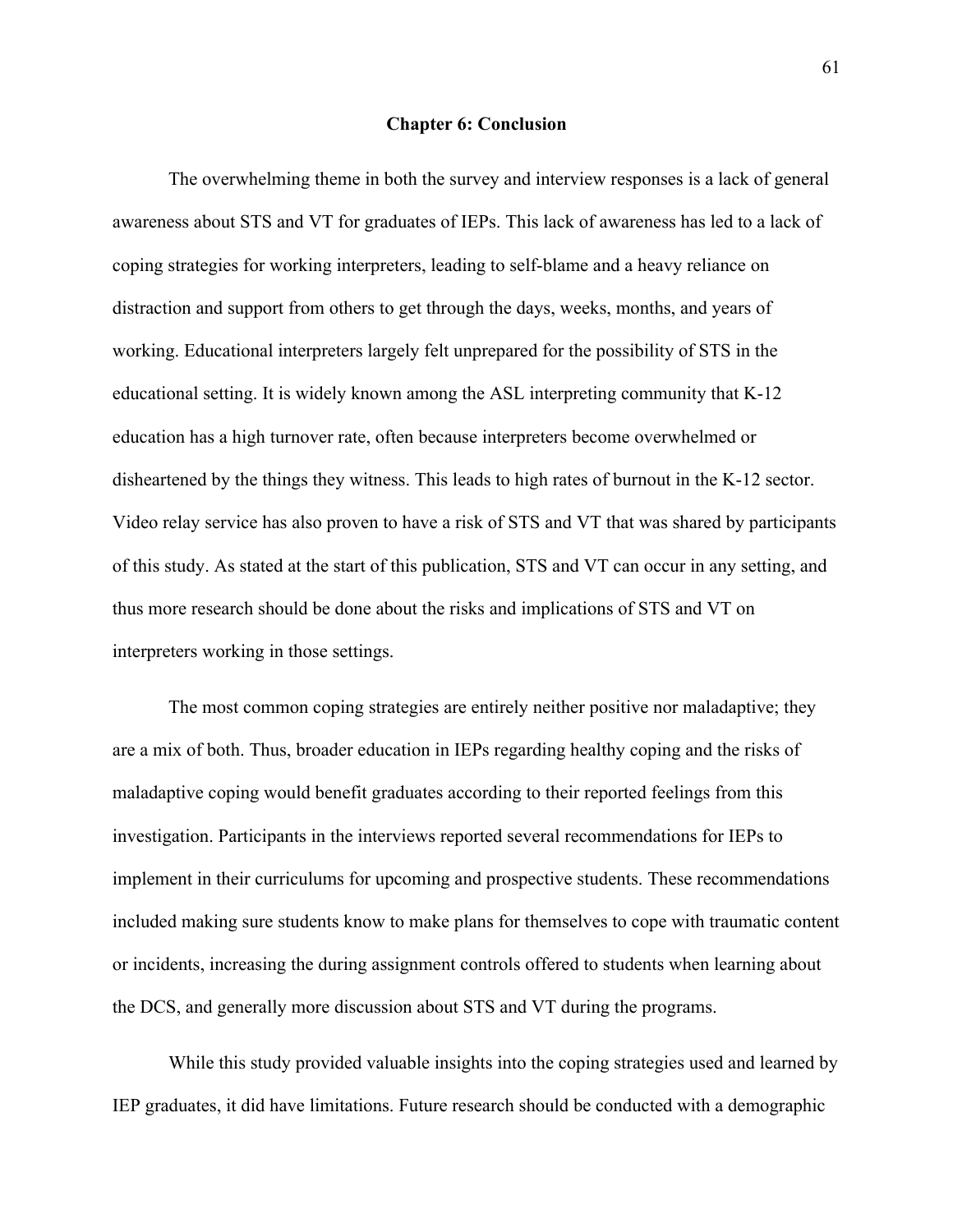of interpreters further removed from their IEPs than just five years, and a more concentrated effort to recruit BIPOC or other global majority interpreters. The author hopes to see future research conducted regarding the effects of working in K-12 education as it relates to STS or VT and whether that can be a mitigating or preventative measure against STS or VT. Finally, curriculum studies of the various IEPs throughout the United States could provide more precise insight into the coping strategies taught during IEPs from the IEP's perspective and allow for BIPOC graduates of the IEPs to be contacted directly for recruitment. Those perspectives are lacking here but would benefit the body of research on the topic. The author notes the breadth of such an undertaking but is hopeful that teams of researchers may work together to provide those insights.

The COVID-19 pandemic surely heightened the presence of burnout, secondary traumatic stress, and vicarious trauma in ASL interpreters, but COVID-19 is not the sole trigger of such phenomena in ASL interpreters. The perception of interpreter education programs graduates is that secondary traumatic stress, vicarious trauma, and coping strategies to mitigate, prevent, and manage those feelings are not discussed enough. Graduates are struggling to cope in the aftermath of traumatic interpreting scenarios and would benefit significantly from broader coping education in interpreter education.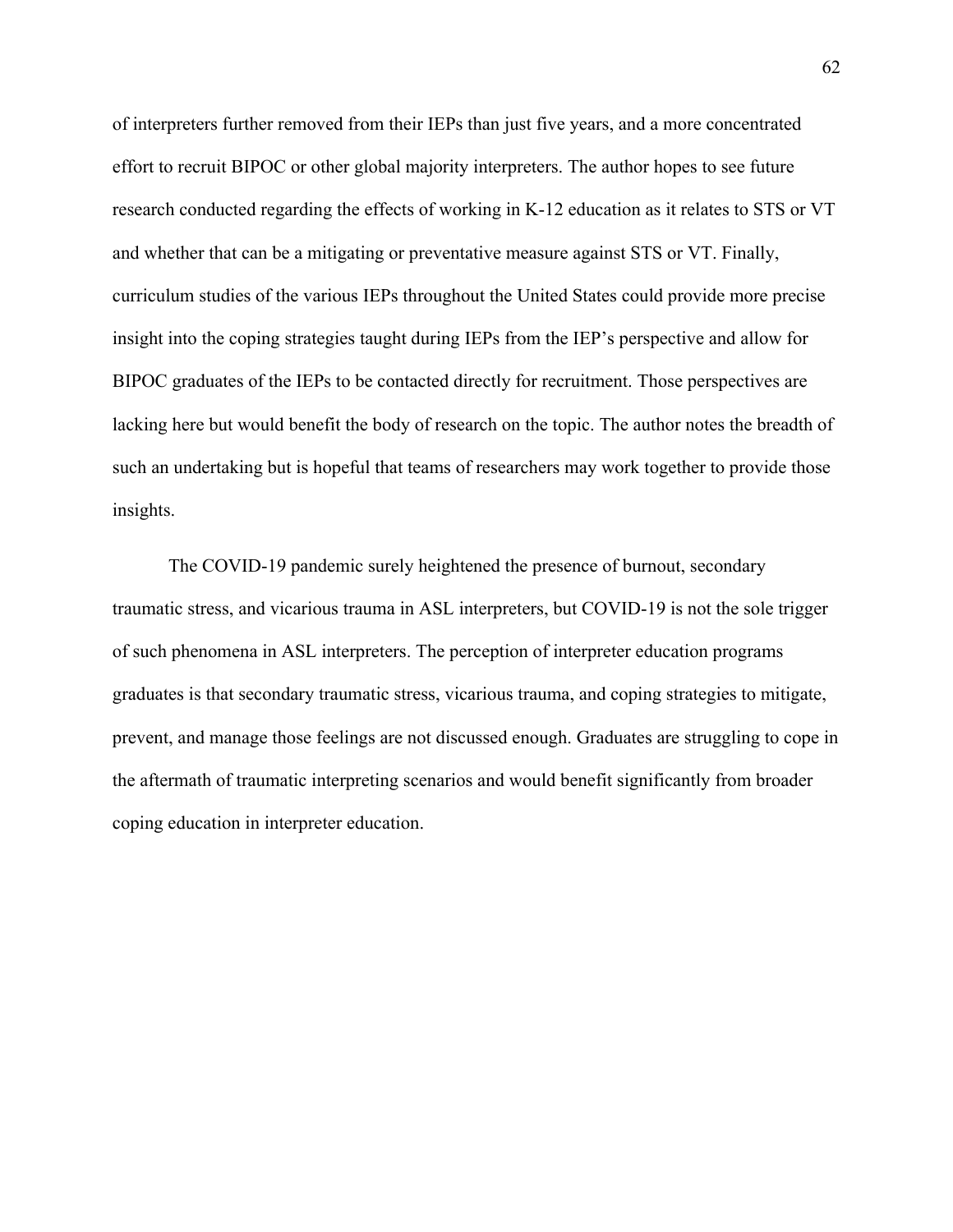### **References**

- American Psychological Association. (n.d.). *APA dictionary of psychology: Coping strategy.* Retrieved August 19, 2021, from https://dictionary.apa.org/coping-strategy
- Bauman, D. & Murray, J. J. (2014, November 13). An introduction to deaf gain. *Psychology Today*. Retrieved from https://www.psychologytoday.com/us/blog/deafgain/201411/introduction-deaf-gain
- Bercier, M. L. & Maynard, B. R. (2015). Interventions for secondary traumatic stress with mental health workers: A systematic review. *Research on Social Work Practice 25*(1) 81- 89. https://doi.org/10.1177/1049731513517142
- Bontempo, K. & Malcolm, K. (2012). An ounce of prevention is worth a pound of cure: Educating interpreters about the risk of vicarious trauma in healthcare settings. In K. Malcolm & L. Swabey (Eds.), *In our hands: Educating healthcare interpreters* (pp. 105- 130). Gallaudet University Press.
- Carver, C. S. (1997). You want to measure coping but your protocol's too long: Consider the brief COPE. *International Journal of Behavioral Medicine, 4*(1), 92-100. https://doi.org/10.1207/s15327558ijbm0401\_6
- Carver, C. S., Scheier, M. F., & Weintraub, J. K. (1989). Assessing coping strategies: A theoretically based approach. *Journal of Personality and Social Psychology, 56*, 267-283. https://doi.org/10.1037/0022-3514.56.2.267
- Commission on Collegiate Interpreter Education. (2019). Commission on collegiate interpreter education accreditation standards 2019. http://www.ccie-accreditation.org/standards.html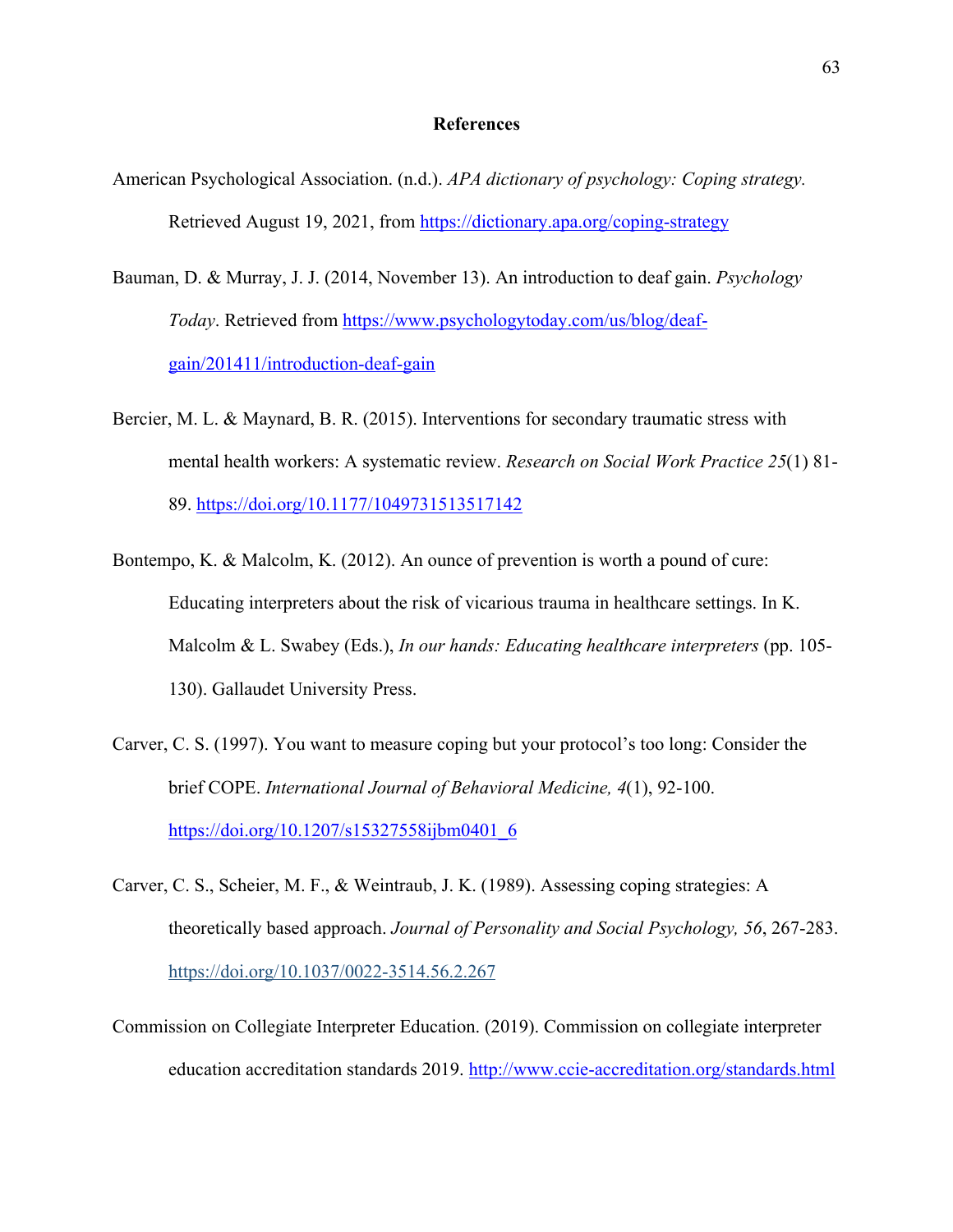- Cordes, C. L. & Dougherty, T. W. (1993). A review and an integration of research on job burnout. *The Academy of Management Review 18*(4), 621-656. https://doi.org/10.2307/258593
- Crezee, I., Atkinson, D., Pask, R., Au, P., & Wong, S. (2015). Teaching interpreters about selfcare. *International Journal of Interpreter Education 7*(1), 74-83. https://tigerprints.clemson.edu/cgi/viewcontent.cgi?article=1106&context=ijie
- Daly, B. & Chovaz, C. J. (2020). Secondary traumatic stress: Effects on the professional quality of life of sign language interpreters. *American Annals of the Deaf 165*(3) 353-367. https://doi.org/10.1353/aad.2020.0023
- Darroch, E. & Dempsey, R. (2016). Interpreters' experiences of transferential dynamics, vicarious traumatization, and their need for support and supervision: A systematic literature review. *The European Journal of Counselling Psychology 4*(2), 166-190. https://www.researchgate.net/publication/306266613 Interpreters' Experiences of Tran sferential Dynamics Vicarious Traumatisation and Their Need for Support and Sup ervision\_A\_Systematic\_Literature\_Review
- Dean, R. K. & Pollard, R. Q. (2001). Application of demand-control theory to sign language interpreting: Implications for stress and interpreter training. *Journal of Deaf Studies and Deaf Education, 6*(1), 1-14. https://doi.org/10.1093/deafed/6.1.1
- Dean, R. K. & Pollard, R. Q. (2013). *The demand control schema: Interpreting as a practice profession.* CreateSpace.
- Greenglass, E., Schwarzer, R., Jakubiec, D., Fiksenbaum, L., & Taubert, S. (1999, July 12-14). The proactive coping inventory (PCI): A multidimensional research instrument [Paper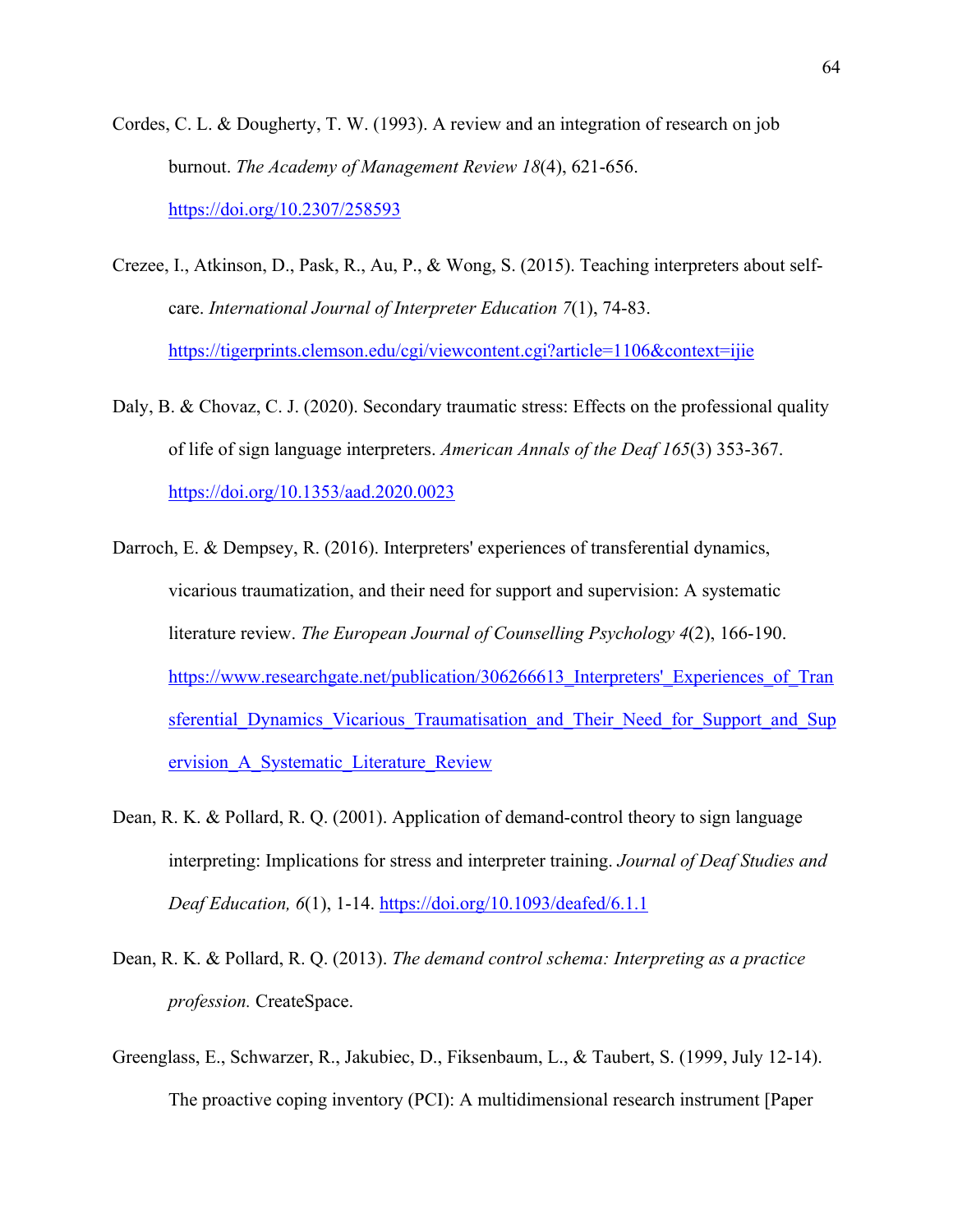Presentation]. 20<sup>th</sup> International Conference of the Stress and Anxiety Research Society [STAR], Cracow, Poland. https://estherg.info.yorku.ca/files/2014/09/pci.pdf

- Harvey, M. A. (2003). Shielding yourself from the perils of empathy: The case of sign language interpreters. *Journal of Deaf Studies and Deaf Education, 8*(2) 207-213. https://doi.org/10.1093/deafed/eng004
- Karasek, R. & Theorell, T. (1990). *Healthy work: Stress, productivity, and the reconstructing of work life.* Basic Books.
- Knodel, R. K. (2018). Coping with vicarious trauma in mental health interpreting. *Journal of Interpretation 26*(1) Article 2. https://digitalcommons.unf.edu/joi/vol26/iss1/2
- Lai, M. & Costello, S. (2021). Professional interpreters and vicarious trauma: An Australian perspective. *Qualitative Health Research, 31*(1), 70-85. https://doi.org/10.1177%2F1049732320951962
- Lai, M., Heydon, G., & Mulayim, S. (2015). Vicarious trauma among interpreters. *International Journal of Interpreter Education 7*(1) 3-22. https://tigerprints.clemson.edu/cgi/viewcontent.cgi?article=1107&context=ijie
- Lapiak, J. (n. d.). How long does it take to learn ASL?. HandSpeak. Retrieved from https://www.handspeak.com/learn/index.php?id=61 on April 28, 2022.
- Leonard, J. (2018, October 24). *How to recognize and cope with emotional exhaustion.* Medical News Today. Retrieved December 17, 2021, from https://www.medicalnewstoday.com/articles/323441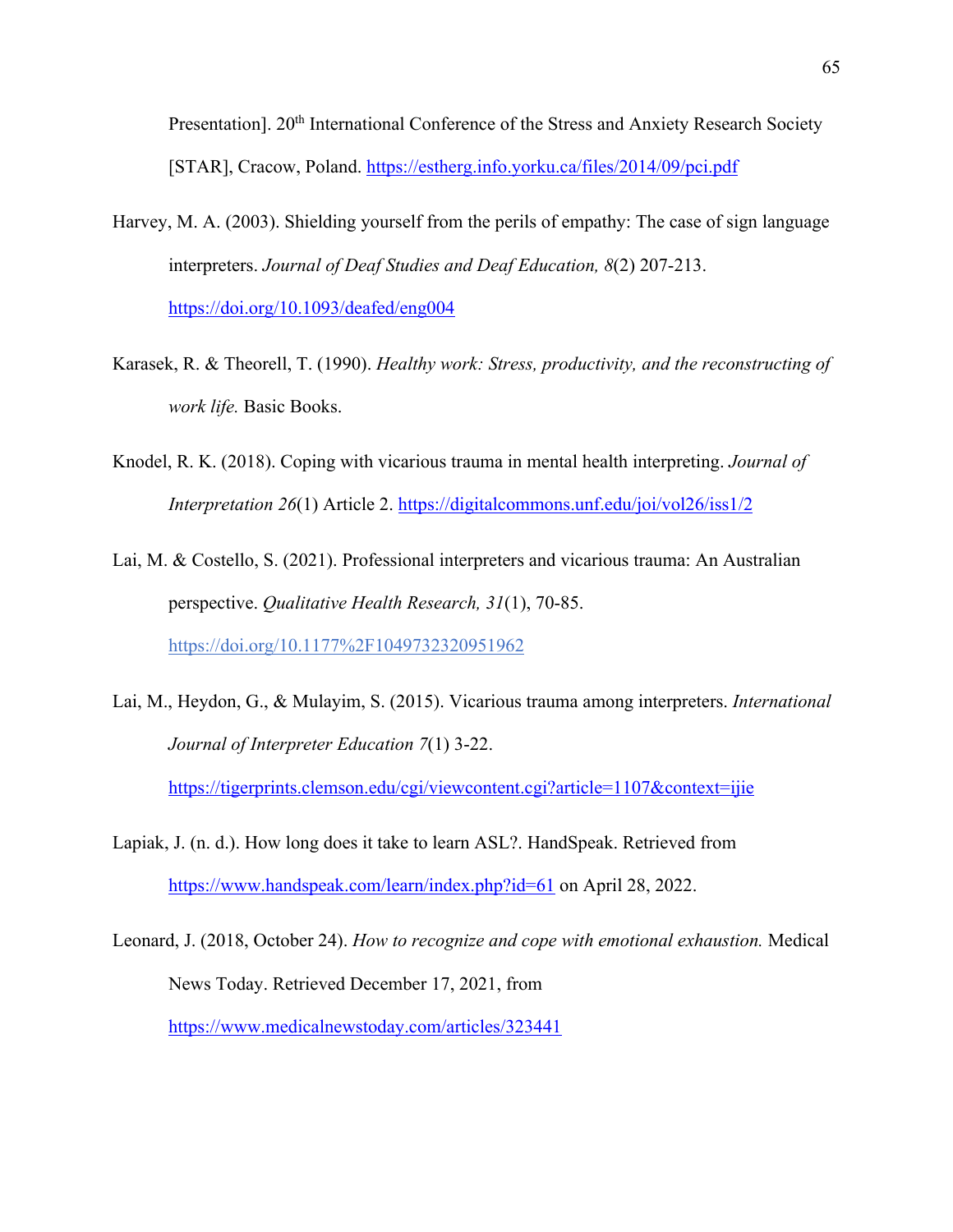- Maslach, C., & Jackson, S. E. (1981). The measure of experienced burnout. *Journal of Organizational Behavior 2*(2), 99-113. https://doi.org/10.1002/job.4030020205
- Mehus, C. J. & Becher, E. H. (2016). Secondary traumatic stress, burnout, and compassion satisfaction in a sample of spoken-language interpreters. *Traumatology 22*(4) 249-254. https://dx.doi.org/10.1037/trm0000023
- Moody, K. (2021, December 10-12). *An introduction: Empathetic frameworks and their applications in interpreting* [Conference session]. Potomac Chapter Registry of Interpreters for the Deaf Conference, Washington, D.C., United States.
- National Deaf Center on Postsecondary Outcomes. (2019). *Sign language interpreters: An introduction* [Tip Sheet]. https://www.nationaldeafcenter.org/sites/default/files/Sign%20Language%20Interpreters \_%20An%20Introduction.pdf
- National Institute of Mental Health. (2018). *Anxiety disorders.* Retrieved December 17, 2021, from https://www.nimh.nih.gov/health/topics/anxiety-disorders
- Owens-King, A. P. (2019). Secondary traumatic stress and self-care inextricably linked. *Journal of Human Behavior in the Social Environment 29*(1) 37-47. https://doi.org/10.1080/10911359.2018.1472703
- Padden, C. A. & Humphries, T. L. (1988). *Deaf in America: Voices from a culture*. Harvard University Press.
- Pearlman, L. A., & Saakvitne, K. (1995). *Trauma and the therapist: Countertransference and vicarious traumatization in psychotherapy with incest survivors.* W. W. Norton.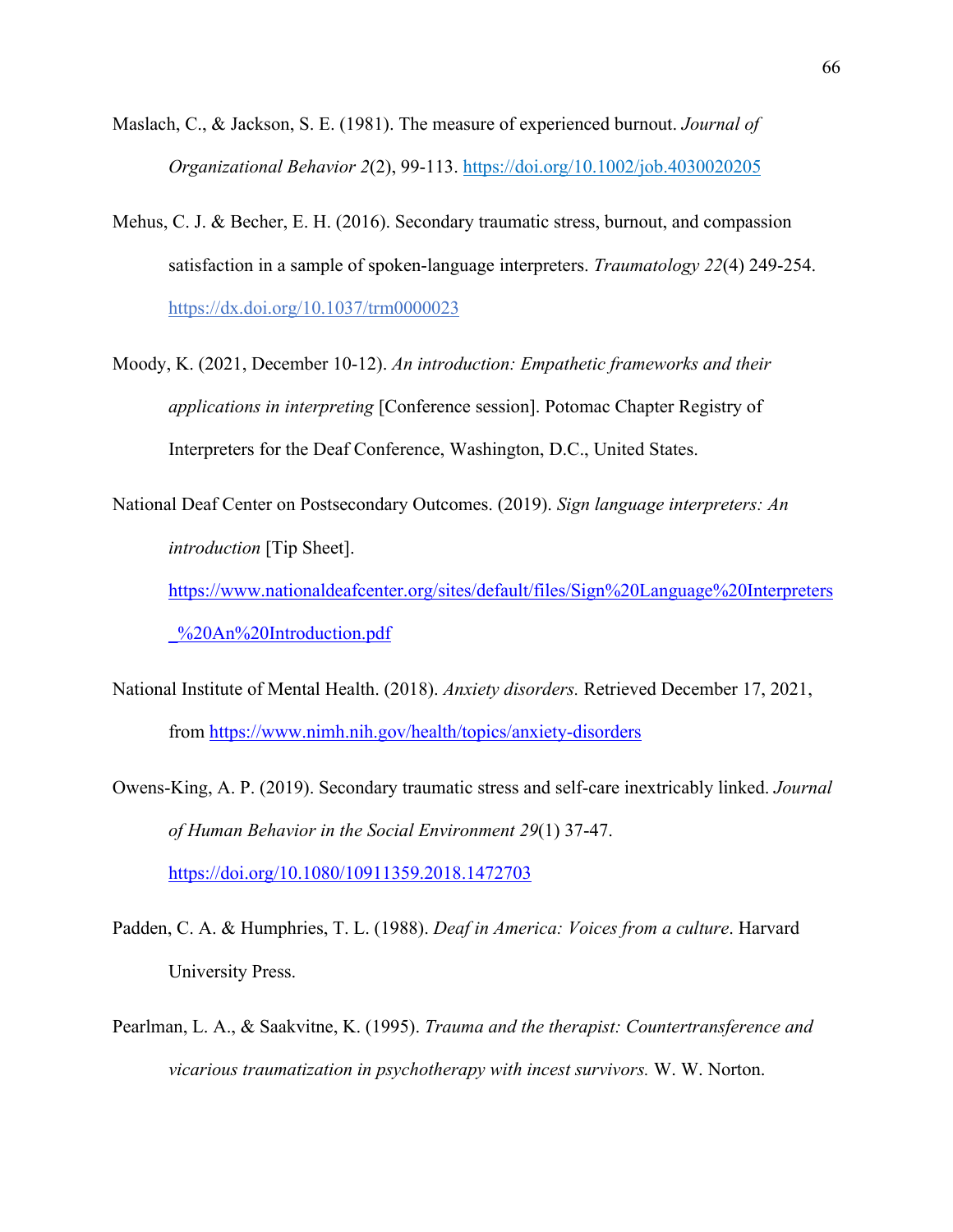- Registry of Interpreters for the Deaf, Inc. (2019). *RID FY19 annual report: On the road to success.* https://rid.org/2019-annual-report/
- Sprang, G., Lei, F., & Bush, H. (2021). Can organizational efforts lead to less secondary traumatic stress? A longitudinal investigation of change. *American Journal of Orthopsychiatry.* Advance online publication. http://dx.doi.org/10.1037/ort0000546
- Substance Abuse and Mental Health Services Administration [SAMHSA]. (2014). *Trauma informed care in behavioral health services.* Treatment Improvement Protocol (TIP) Series 57. HHS Publication No. (SMA) 13-4801.
- Thompson, I. A., Amatea, E. S., & Thompson, E. S. (2014). Personal and contextual predictors of mental health counselors' compassion fatigue and burnout. *Journal of Mental Health Counseling, 36*(1), 58-77. https://doi.org/10.17744/mehc.36.1.p61m73373m4617r3
- Zafirah, N. K., Dyer, A., & Hamshaw, R. J. T. (2020). The impact of compassion fatigue on mental health sign language interpreters working with children: A thematic analysis. *Journal of Interpretation 28*(2) Article 7. https://digitalcommons.unf.edu/joi/vol28/iss2/7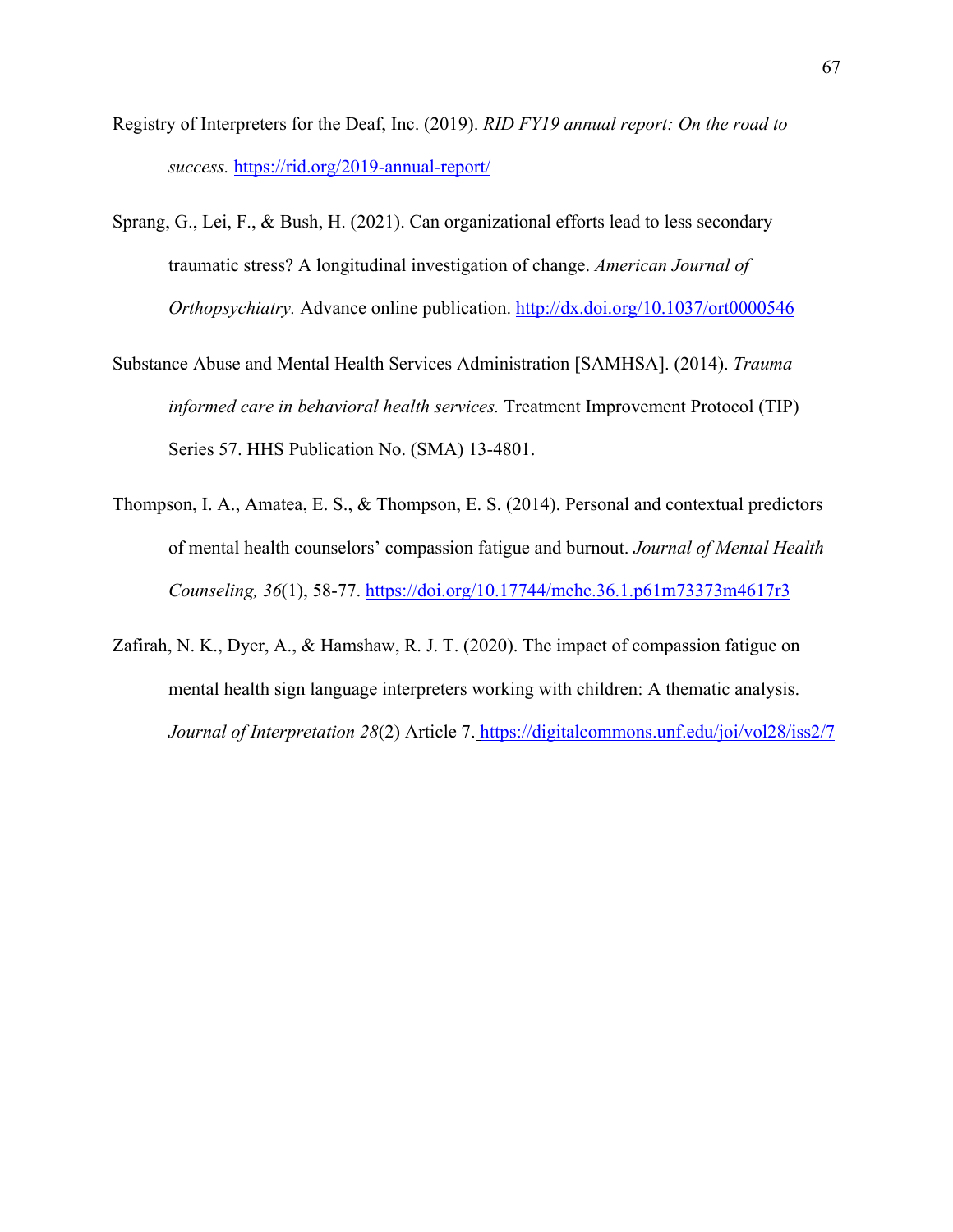## **Appendix A**

# **Survey Informed Consent – The Presence of Coping Education in American Sign Language Interpreter Education Programs as Perceived by Graduates**

You are invited to participate in this research project because you have self-identified as a sign language interpreter in the United States who completed the coursework of an interpreter education program, is now working in the field, and wishes to aid in the increased awareness of secondary traumatic stress and vicarious trauma in the field. This project is being conducted by Anna N. Teitt, NIC a master's candidate in the Master of Arts Interpreting Studies and Communication Equity program at St. Catherine University in St. Paul, MN. The purpose of this study is to investigate the coping skills that interpreter training programs provide their students in preparation for possible experiences with secondary traumatic stress or vicarious trauma after interpreting for clients who have experienced traumatic events. The survey includes items about secondary traumatic stress/vicarious trauma and coping mechanisms. The data that we collect from this survey will be used for broad analysis of the degree to which interpreter education programs are educating their students about how to handle secondary traumatic stress and vicarious trauma. It will take approximately 30 minutes to complete. Your responses to this survey will be confidential and results will be presented in a way that no one will be identifiable. Confidentiality will be maintained to the degree permitted by the survey technology used, Qualtrics. Specifically, no guarantees can be made regarding the interception of data sent via the internet by any third parties.

Your participation is voluntary and your decision whether or not to participate will not affect your relationships with the researcher, your instructors, your interpreter education program, or St. Catherine University. If you decided to stop at any time, you may do so until you have submitted your survey, at which time it will be indistinguishable from other respondents' surveys. You may also skip any item that you do not wish to answer. If you have any questions about this project, please contact Anna N. Teitt, NIC at (443) 212-8685 and/or anteitt184@stkate.edu, the faculty advisor Justin Small, PhD, jmsmall508@stkate.edu, or 952-388-2158, or the Institutional Review Board Chair: John Schmitt, PT, PhD, 651.690.7739; jsschmitt@stkate.edu. By responding to items on this survey you are giving us your consent to allow us to use your responses for research and educational purposes. Additionally, should you choose to participate in the interview portion of this research, you are providing your consent to be taken to a new window by clicking the link at the end of this survey.

- 1. By checking yes you confirm that you have read the consent paragraphs and agree to participate in this study with the understanding that you may withdraw at any time or omit responses for any question(s) you do not wish to answer.
- 2. What is your age?
- 3. What is your ethnicity?
	- a. Black
	- b. African
	- c. African American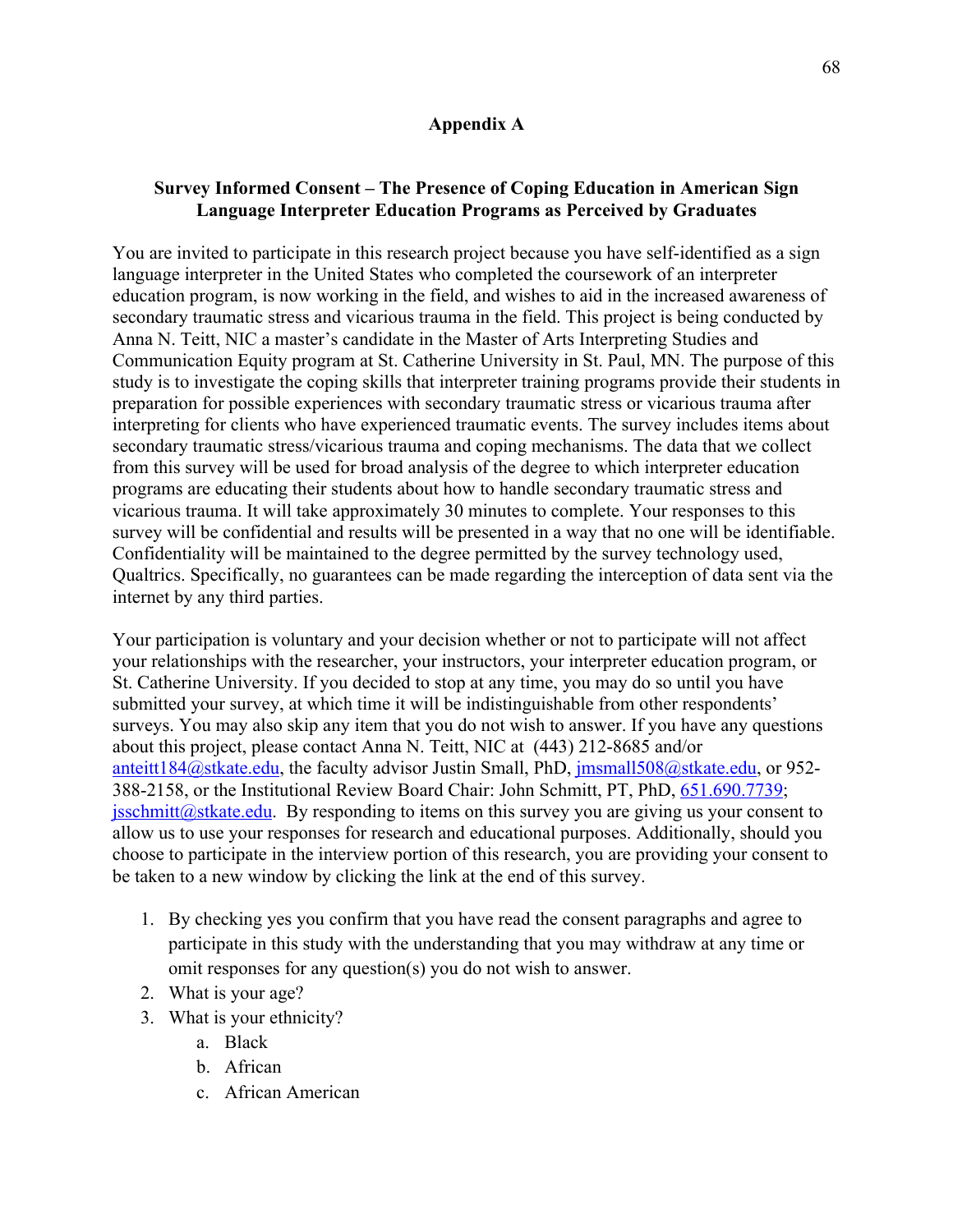- d. Latinx, Hispanic, Spanish
- e. Mexican
- f. Mexican American
- g. Puerto Rican
- h. Cuban
- i. Dominican
- j. Haitian
- k. Caucasian (White)
- l. Asian Indian
- m. American Indian or Alaska Native (Please Specify Tribe) (Qualtrics will populate a line for them to input their Tribe if they select this answer)
- n. Native Hawaiian
- o. Guamanian or Chamorro
- p. Filipino
- q. Chinese
- r. Japanese
- s. Korean
- t. Vietnamese
- u. Samoan
- v. Other Asian
- w. Other Pacific Islander
- x. Other Ethnicity or Race (Please specify)
- 4. What gender identity most accurately describes you?
	- a. Transgender
	- b. Transgender Man/Trans Masculine
	- c. Transgender Woman/Trans Feminine
	- d. Non-Binary
	- e. Genderqueer
	- f. Gender Fluid
	- g. Two-Spirit
	- h. Intersex
	- i. Gender Non-Conforming
	- j. Woman
	- k. Man
	- 1. Gender Identity not listed here
- 5. Did you attend and complete an interpreter education program?
	- a. Yes
	- b. No (if no, the candidate will be exited from the survey)
- 6. Where was your program?
	- a. east coast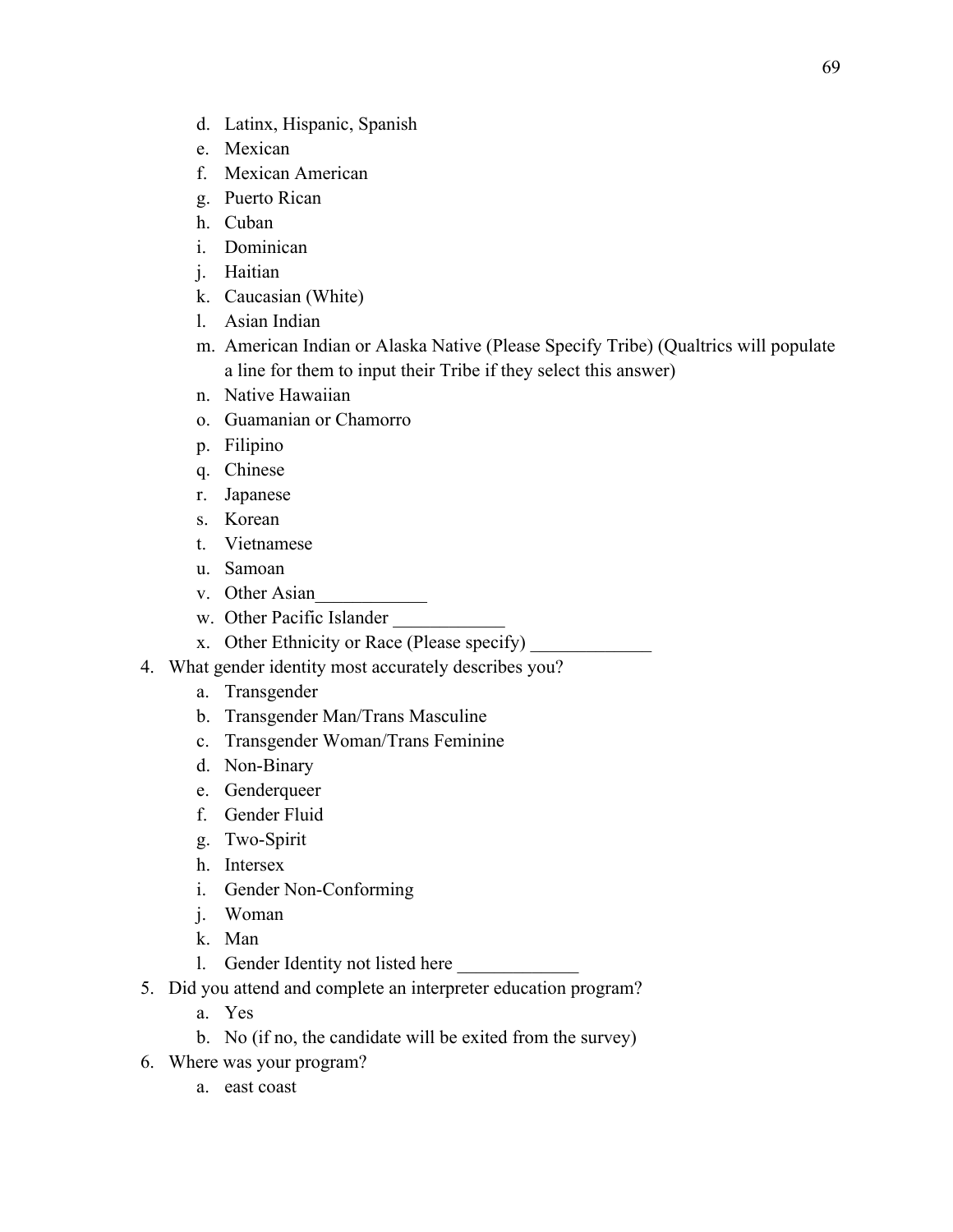- b. west coast
- c. midwest
- d. South
- e. Pacific northwest
- f. Central United States

# 7. How many years did your IEP coursework require to receive a degree in interpreting?

- a. 4 years
- b. 2 years
- c. 3 years
- d. 2 years of general education and 2 years of specialized training
- e. Other
- 8. What year did you graduate?
	- a. 2021
	- b. 2020
	- c. 2019
	- d. 2018
	- e. 2017
	- f. Other  $\qquad$  (if other is not within 5 years, the candidate will be exited from the survey)
- 9. In what setting do you do most of your work? Please choose all that apply
	- a. Medical
	- b. Legal
	- c. K-12 Education
	- d. Post-Secondary Education
	- e. Business/Workforce
	- f. Designated Interpreter
	- g. Other:
- 10. What is your definition of vicarious trauma (VT)? If you do not know what VT is, please write N/A.
- 11. What is your definition of secondary traumatic stress (STS)? If you do not know what STS is, please write N/A.
- 12. Tell me more about what your interpreter education program taught you about vicarious trauma (VT).
	- a. It was not part of the curriculum.
	- b. It was discussed theoretically.
	- c. It was mentioned in a few courses but not often.
	- d. It was discussed in depth, and we were taught how to handle it.
- 13. Tell me more about what your interpreter education program taught you about secondary traumatic stress (STS).
	- a. It was not part of the curriculum.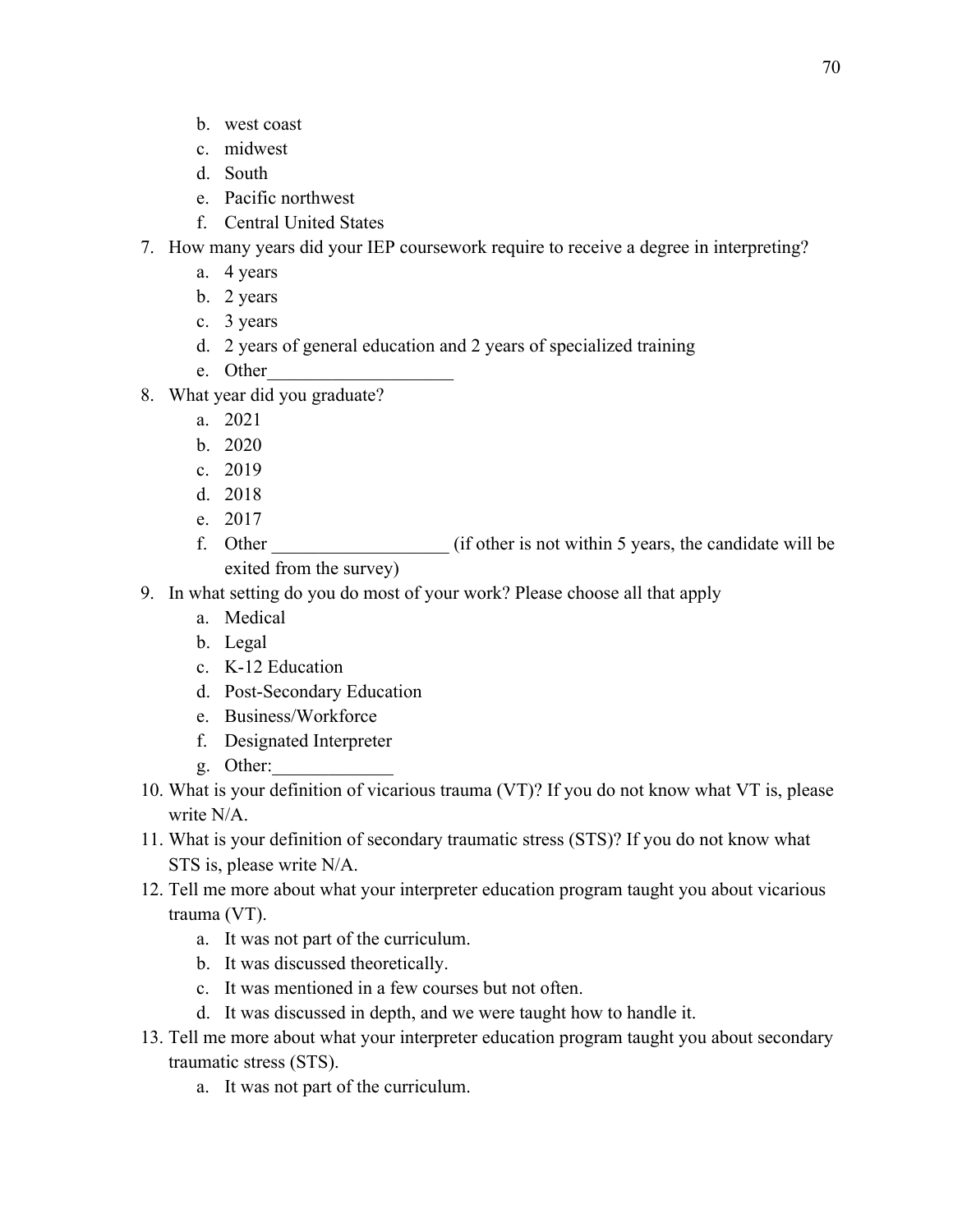- b. It was discussed theoretically.
- c. It was mentioned in a few courses but not often.
- d. It was discussed in depth, and we were taught how to handle it.
- 14. If you were taught about STS and VT, how did the program do so? (Ex. readings, activities, role-playing, etc.) (This question will be populated in Qualtrics, only if the participant does not answer no to the above question.)
- 15. Did your interpreter training program teach you how to manage feelings of secondary traumatic stress or vicarious trauma?
	- a. Yes
	- b. No
	- c. They may have but I don't recall
	- d. They did but I have not found the skills useful
- 16. What methods did your ITP teach you to manage these feelings?
- 17. What methods do you use to manage negative feelings that arise from your work?
	- a. Therapy
	- b. Medication
	- c. Alcohol
	- d. Drugs
	- e. I have not had negative feelings arise from my work
	- f. Other \_\_\_\_\_\_\_\_\_\_\_\_\_\_\_\_
- 18. Do you know about the Demand-Control Schema? If so, please explain your understanding of it.
	- a. Yes (Will populate a short answer box for the participant to explain their understanding)
	- b. No
	- c. I don't recall
- 19. Is the Demand-Control Schema taught during your interpreter training program?
	- a. Yes
	- b. No
	- c. I don't recall
	- d. Mentioned but not elaborated on
- 20. Do you perceive the Demand-Control Schema as a coping mechanism?
	- a. Yes
	- b. No
	- c. In some instances
	- d. I do not know what the Demand-Control Schema is
- 21. Have you experienced these feelings of secondary traumatic stress or vicarious trauma in relation to an interaction you interpreted since becoming an interpreter?
	- a. Yes
	- b. No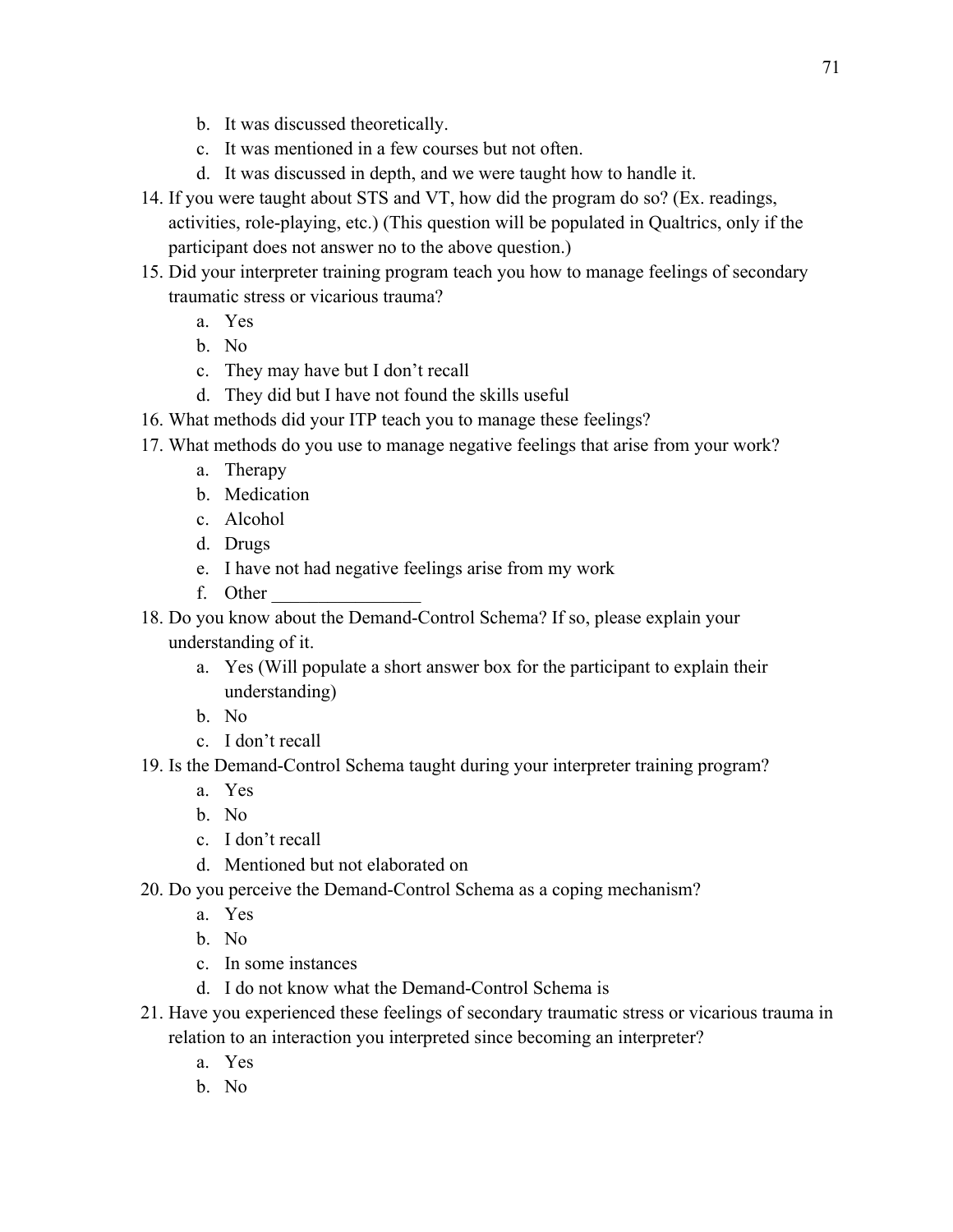- c. I wish not to answer (If the participant answers B. or C., they will skip questions 22-51 and taken straight to question 52. If they answer A., they will continue with the following questions 22-51.)
- 22. I tackle a problem by thinking about realistic alternatives. (REFLECTIVE COPING SCALE)
	- a. Not at all true
	- b. Barely true
	- c. Somewhat true
	- d. Completely true
- 23. I imagine myself solving a difficult problem before I actually have to face it. (RCS)
	- a. Not at all true
	- b. Barely true
	- c. Somewhat true
	- d. Completely true
- 24. I address a problem from various angles until I find the appropriate action. (RCS)
	- a. Not at all true
	- b. Barely true
	- c. Somewhat true
	- d. Completely true
- 25. I try to talk and explain my stress in order to get feedback from my friends. (INSTRUMENTAL SUPPORT SEEKING SCALE)
	- a. Not at all true
	- b. Barely true
	- c. Somewhat true
	- d. Completely true
- 26. I ask others what they would do in my situation. (ISSS)
	- a. Not at all true
	- b. Barely true
	- c. Somewhat true
	- d. Completely true
- 27. Talking to others can be really useful because it provides another perspective on the problem. (ISSS)
	- a. Not at all true
	- b. Barely true
	- c. Somewhat true
	- d. Completely true
- 28. When I am in trouble I can usually work out something with the help of others. (ISSS)
	- a. Not at all true
	- b. Barely true
	- c. Somewhat true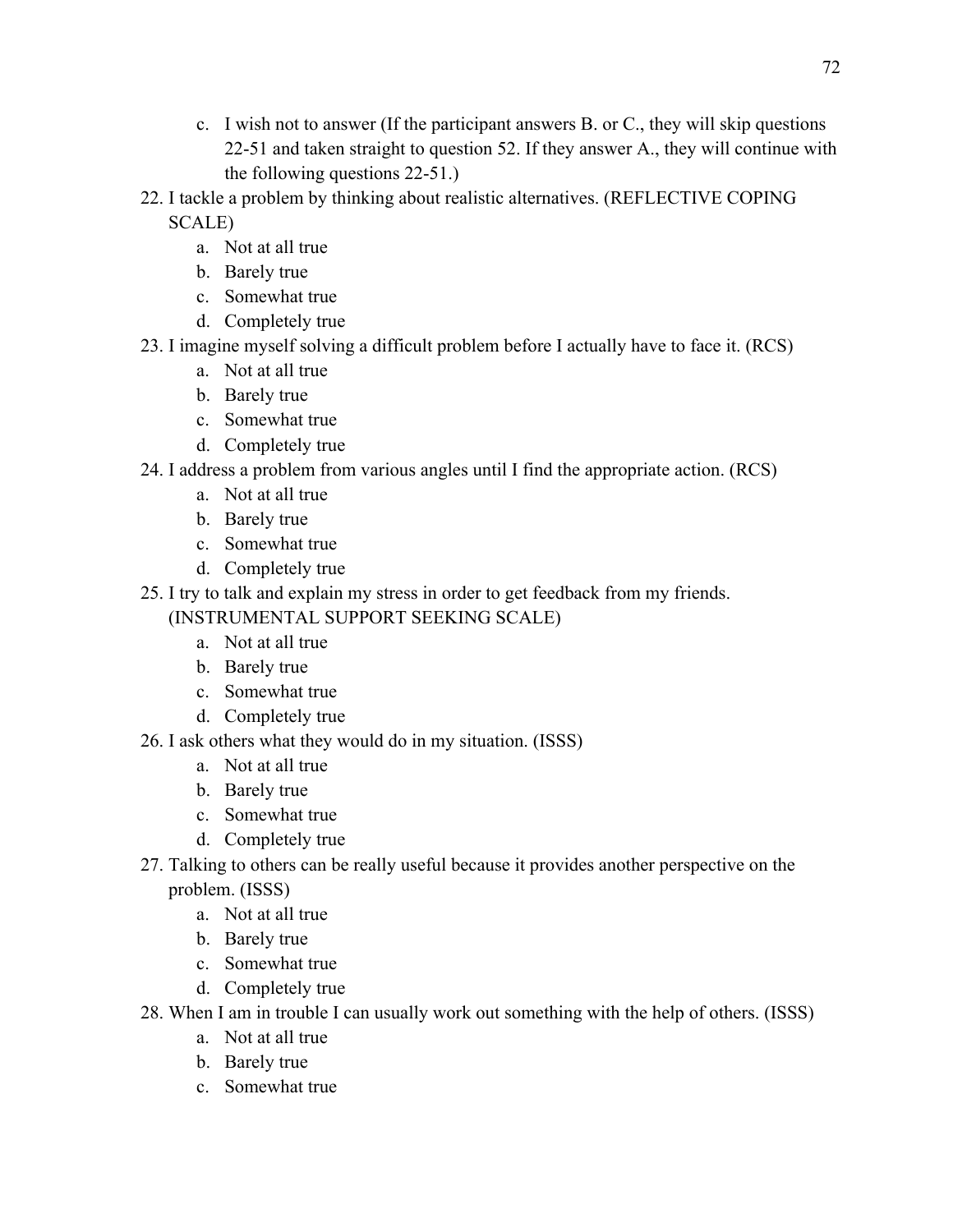- d. Completely true
- 29. Information I get from others has often helped me deal with my problems. (ISSS)
	- a. Not at all true
	- b. Barely true
	- c. Somewhat true
	- d. Completely true
- 30. When I have a problem I like to sleep on it. (AVOIDANCE COPING SCALE)
	- a. Not at all true
	- b. Barely true
	- c. Somewhat true
	- d. Completely true
- 31. If I find a problem too difficult sometimes I put it aside until I'm ready to deal with it. (ACS)
	- a. Not at all true
	- b. Barely true
	- c. Somewhat true
	- d. Completely true
- 32. When I have a problem I usually let it simmer on the back burner for a while. (ACS)
	- a. Not at all true
	- b. Barely true
	- c. Somewhat true
	- d. Completely true

## **Please answer the following questions in the context of a response to feelings of STS or VT**: (The Brief COPE from the Science of Behavior Change)

- 33. I've been saying to myself "this isn't real"
	- a. I haven't been doing this at all
	- b. I've been doing this a little bit
	- c. I've been doing this a medium amount
	- d. I've been doing this a lot
- 34. I've been using alcohol or other drugs to make myself feel better
	- a. I haven't been doing this at all
	- b. I've been doing this a little bit
	- c. I've been doing this a medium amount
	- d. I've been doing this a lot
- 35. I've been getting emotional support from others
	- a. I haven't been doing this at all
	- b. I've been doing this a little bit
	- c. I've been doing this a medium amount
	- d. I've been doing this a lot
- 36. I've been giving up trying to deal with it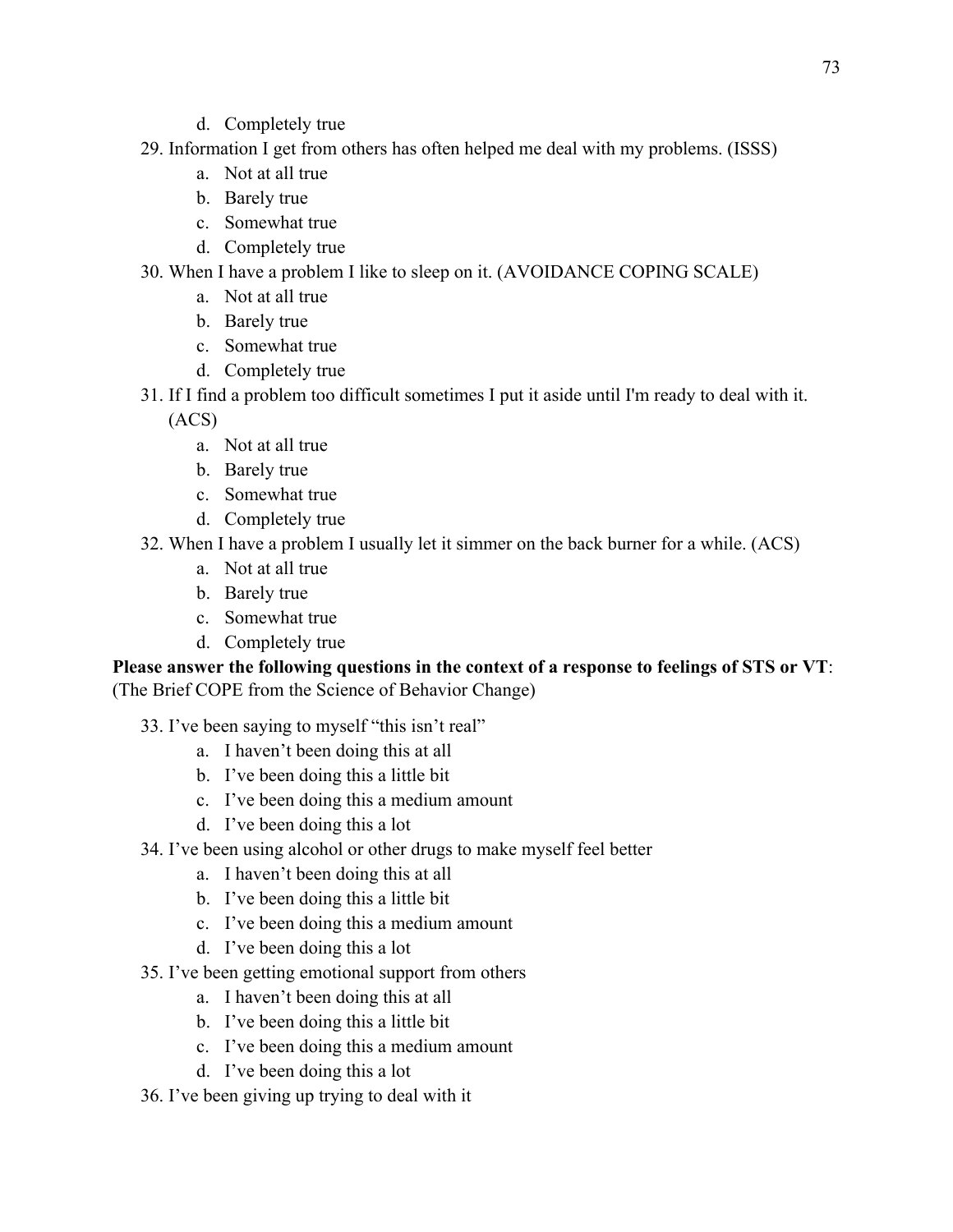- a. I haven't been doing this at all
- b. I've been doing this a little bit
- c. I've been doing this a medium amount
- d. I've been doing this a lot
- 37. I've been saying things to let my unpleasant feeling escape
	- a. I haven't been doing this at all
	- b. I've been doing this a little bit
	- c. I've been doing this a medium amount
	- d. I've been doing this a lot
- 38. I've been getting help and advice from other people
	- a. I haven't been doing this at all
	- b. I've been doing this a little bit
	- c. I've been doing this a medium amount
	- d. I've been doing this a lot
- 39. I've been using alcohol or other drugs to help me get through it
	- a. I haven't been doing this at all
	- b. I've been doing this a little bit
	- c. I've been doing this a medium amount
	- d. I've been doing this a lot
- 40. I've been trying to see it in a different light, to make it seem more positive
	- a. I haven't been doing this at all
	- b. I've been doing this a little bit
	- c. I've been doing this a medium amount
	- d. I've been doing this a lot
- 41. I've been criticizing myself
	- a. I haven't been doing this at all
	- b. I've been doing this a little bit
	- c. I've been doing this a medium amount
	- d. I've been doing this a lot
- 42. I've been getting comfort and understanding from someone
	- a. I haven't been doing this at all
	- b. I've been doing this a little bit
	- c. I've been doing this a medium amount
	- d. I've been doing this a lot
- 43. I've been giving up the attempt to cope
	- a. I haven't been doing this at all
	- b. I've been doing this a little bit
	- c. I've been doing this a medium amount
	- d. I've been doing this a lot
- 44. I've been making jokes about it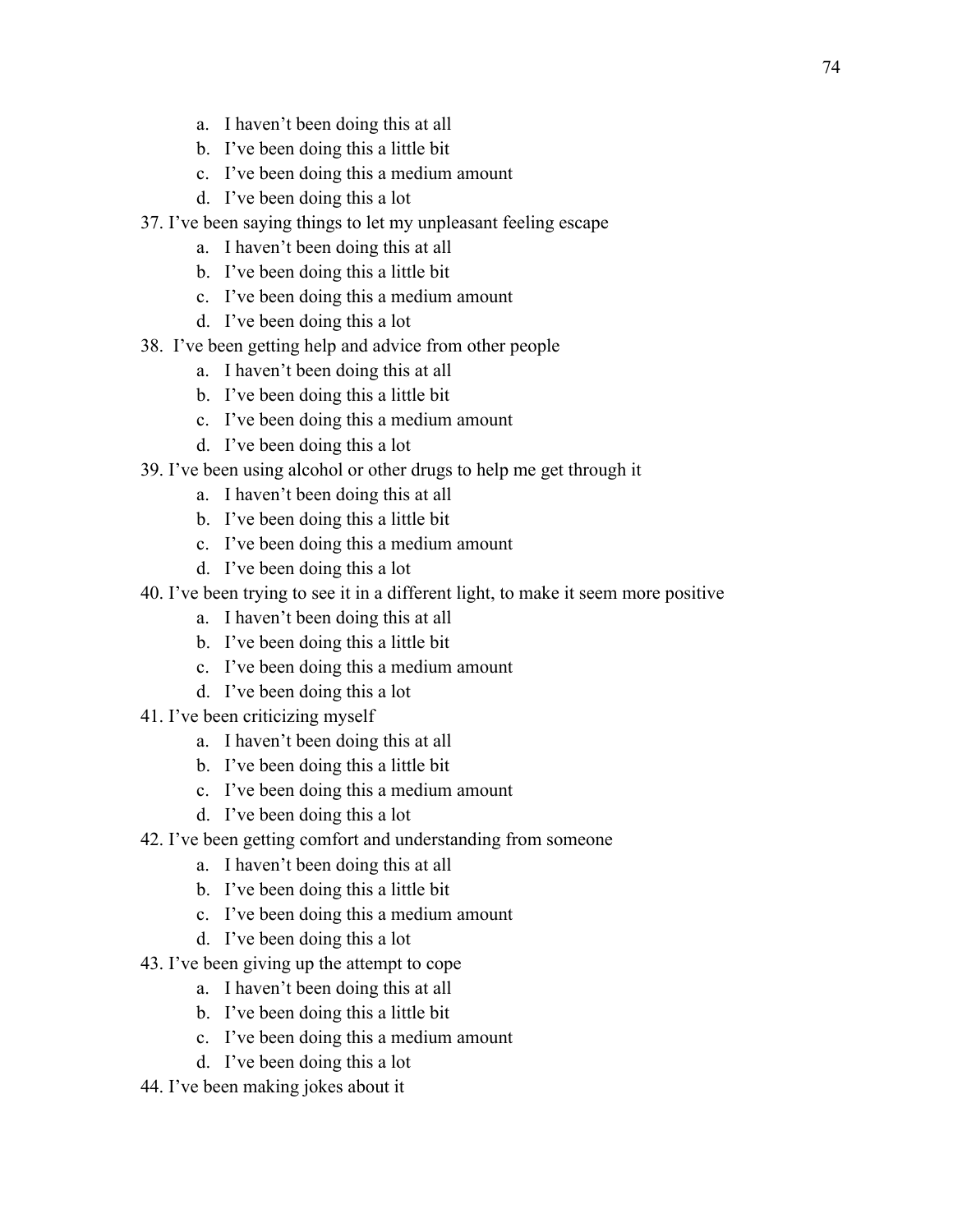- a. I haven't been doing this at all
- b. I've been doing this a little bit
- c. I've been doing this a medium amount
- d. I've been doing this a lot
- 45. I've been doing something to think about it less, such as going to movies, watching TV, reading, daydreaming, sleeping, or shopping
	- a. I haven't been doing this at all
	- b. I've been doing this a little bit
	- c. I've been doing this a medium amount
	- d. I've been doing this a lot
- 46. I've been expressing my negative feelings
	- a. I haven't been doing this at all
	- b. I've been doing this a little bit
	- c. I've been doing this a medium amount
	- d. I've been doing this a lot
- 47. I've been trying to find comfort in my religion or spiritual beliefs
	- a. I haven't been doing this at all
	- b. I've been doing this a little bit
	- c. I've been doing this a medium amount
	- d. I've been doing this a lot
- 48. I've been trying to get advice or help from other people about what to do
	- a. I haven't been doing this at all
	- b. I've been doing this a little bit
	- c. I've been doing this a medium amount
	- d. I've been doing this a lot
- 49. I've been learning to live with it
	- a. I haven't been doing this at all
	- b. I've been doing this a little bit
	- c. I've been doing this a medium amount
	- d. I've been doing this a lot
- 50. I've been praying or meditating
	- a. I haven't been doing this at all
	- b. I've been doing this a little bit
	- c. I've been doing this a medium amount
	- d. I've been doing this a lot
- 51. I've been making fun of the situation
	- a. I haven't been doing this at all
	- b. I've been doing this a little bit
	- c. I've been doing this a medium amount
	- d. I've been doing this a lot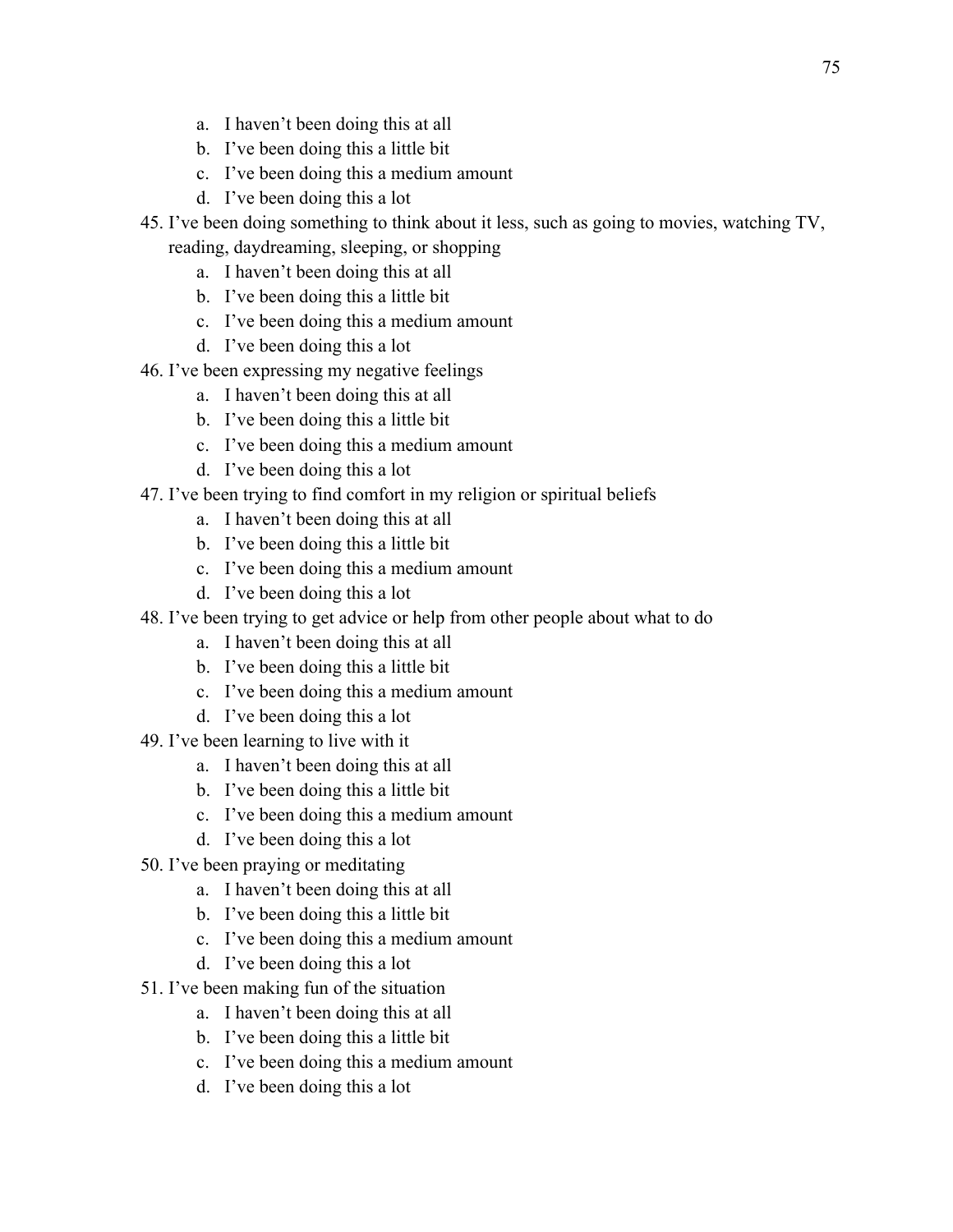- 52. Are you willing to participate in the interview portion of this study?
	- a. Yes
	- b. No
- 53. (IF YES) Name and Pronouns?
- 54. Contact information
	- a. Phone
	- b. Email
	- c. Text friendly?
- 55. Which ITP did you attend?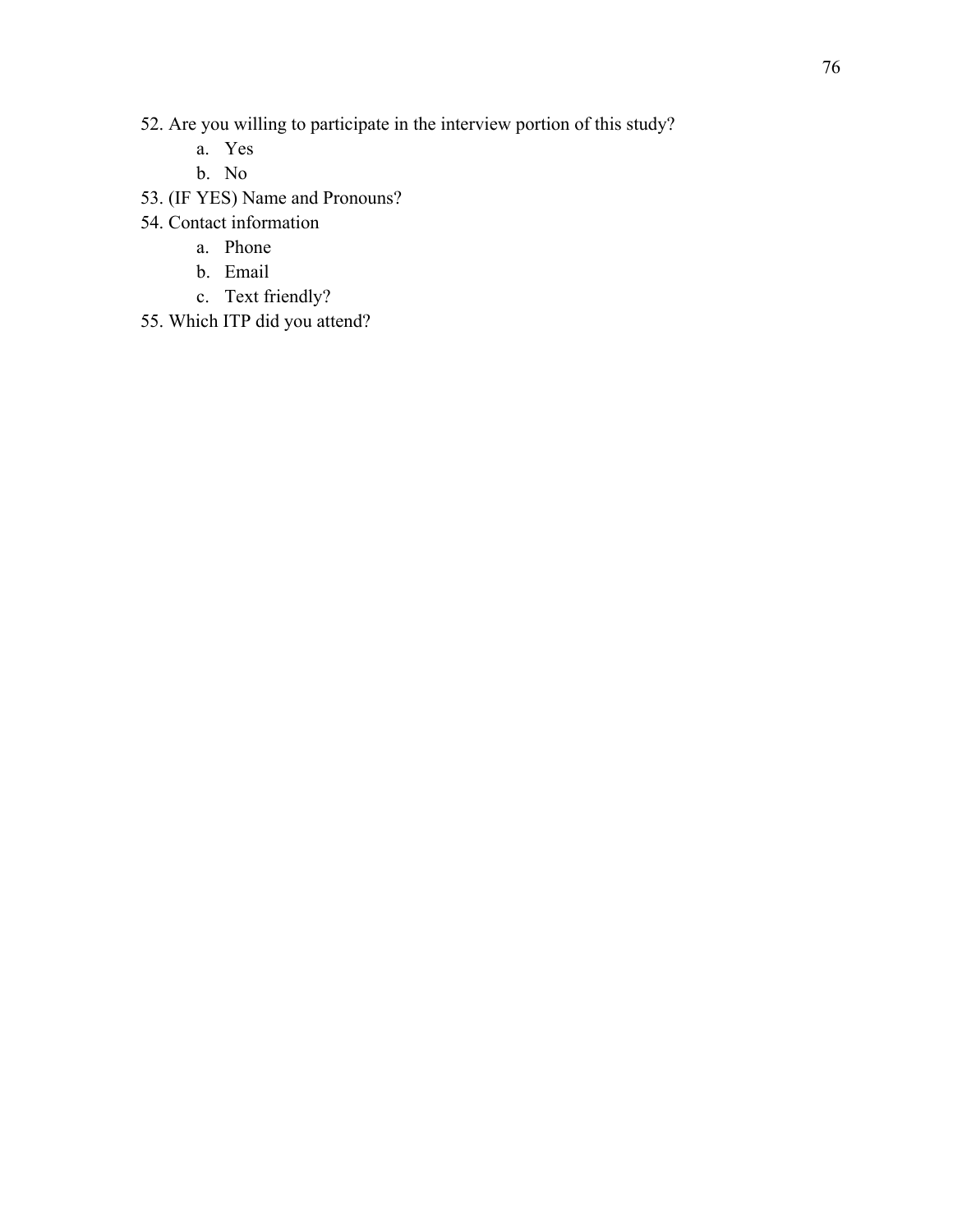#### **Appendix B**

Hello, my name is Anna N. Teitt, and I am a master's degree candidate at St. Catherine University in St. Paul, Minnesota in the Master of Arts Interpreting Studies and Communication Equity program. I am currently completing research on the presence of coping skills and strategies in interpreter training program graduates. I am posting here in hopes that you will participate in my study. The study consists of two parts, a survey, and an interview. Please read the summary at the start of the survey regarding informed consent and consider completing the survey. To qualify for inclusion in this study, you must have completed an interpreter training program at either a two-year or four-year degree-granting institution within the last five (5) years and be currently working as an American Sign Language interpreter in any setting. If, upon completion of the survey, you find that you wish to share more about your experience, please consider participating in the interview portion as well.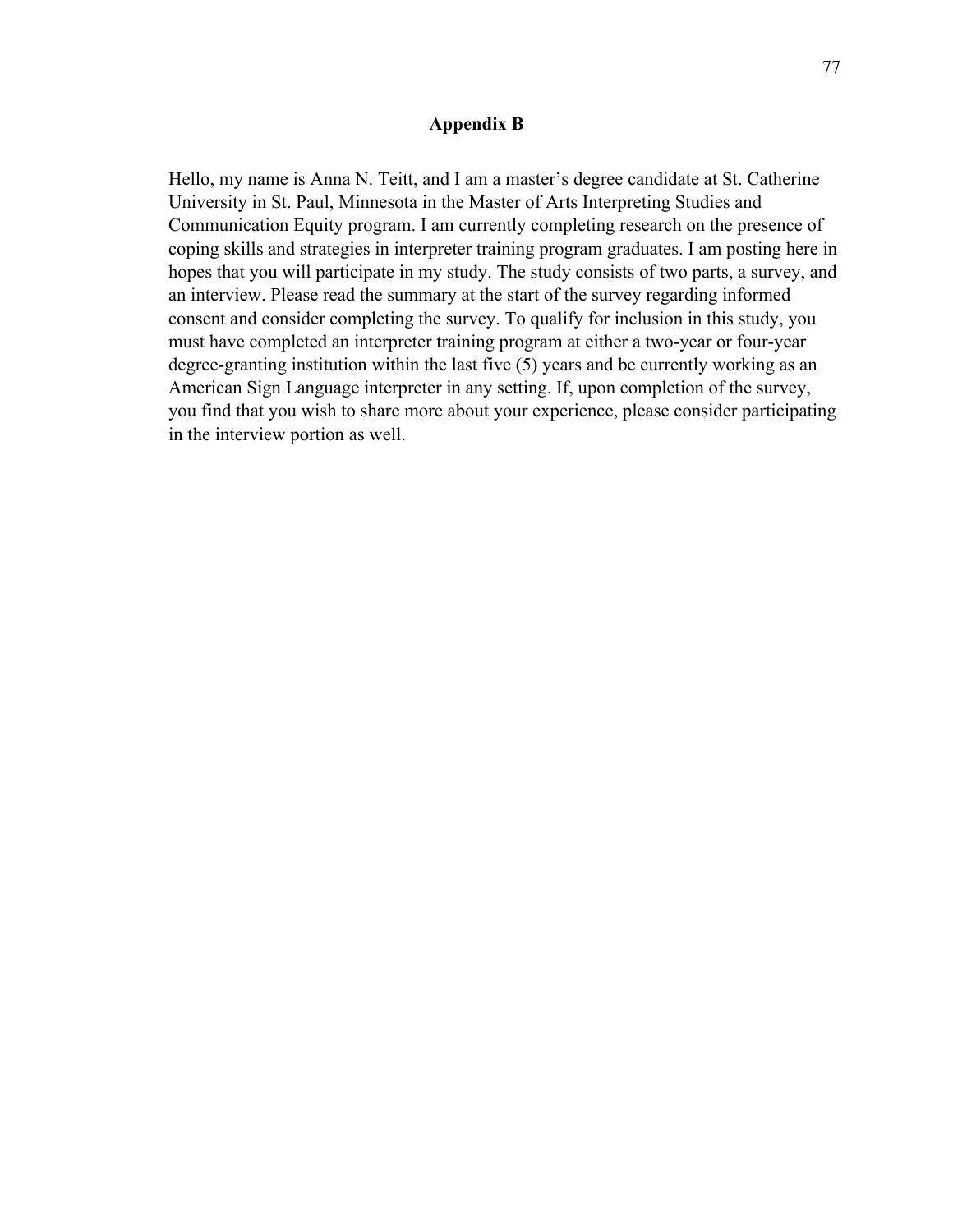# **Appendix C**

## **Figure 6**

*The graphic that accompanied recruitment posts in the four Facebook groups.*

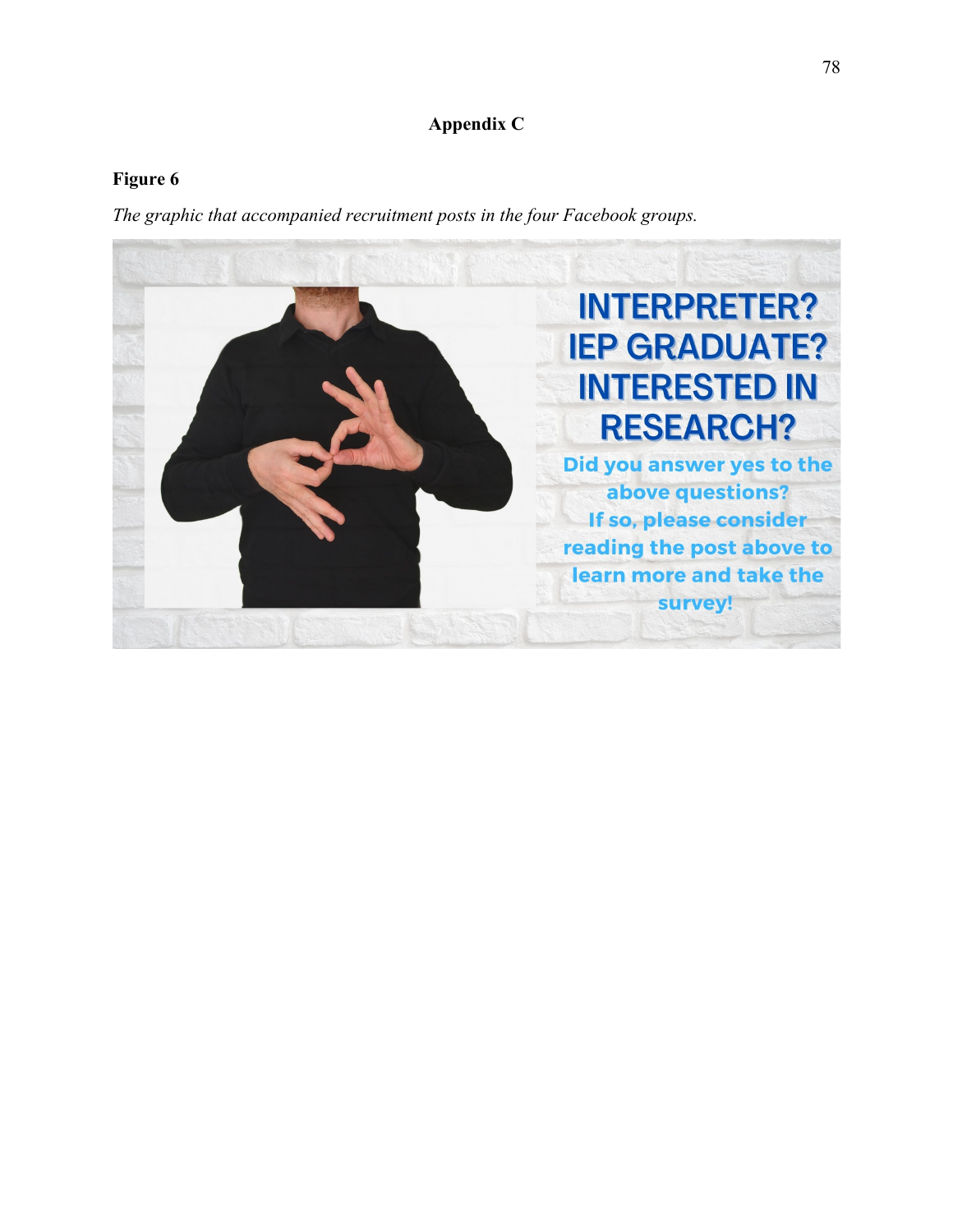## **Appendix D**

## **ST CATHERINE UNIVERSITY**

## **Informed Consent for the Interview Portion of a Research Study**

**Study Title:** The Presence of Coping Education in American Sign Language Interpreter Education Programs as Perceived by Graduates

## **Researcher:** Anna N. Teitt, NIC

You are invited to participate in a research study. This study is called The Presence of Coping Education in American Sign Language Interpreter Education Programs (IRB #1666). The study is being done by Anna N. Teitt, NIC, a masters' candidate in the Master of Arts Interpreting Studies and Communication Equity (MAISCE) program at St. Catherine University in St. Paul, MN. The faculty advisor for this study is Justin Small, EdD, Director, MAISCE Program at St. Catherine University. Below, you will find answers to the most commonly asked questions about participating in a research study. Please read this entire document and ask questions you have before you agree to be in the study.

## **Why are the researchers doing this study?**

The purpose of this study is to investigate the coping skills that interpreter education programs provide their students in preparation for possible experiences with secondary traumatic stress or vicarious trauma after interpreting for clients who have experienced traumatic events. For the purposes of this study, secondary traumatic stress and vicarious trauma are synonymous, and will be defined as post-traumatic stress signs or symptoms in interpreters who were indirectly exposed to traumatic experiences. This study is important because evidence of the success or failure of interpreter education programs in adequately preparing their students for these experiences may aid in the development of a more comprehensive curriculum regarding these subjects. Up to 250 people are expected to participate in the survey, while 5-8 people are expected to participate in the interview portion of this research.

## **Why have I been asked to be in this study?**

You are being invited to participate in this study because you have self-identified as a sign language interpreter in the United States who completed the coursework of an interpreter education program, is now working in the field, and wishes to aid in the increased awareness of secondary traumatic stress and vicarious trauma in the field. The survey portion collected data regarding the interpreter education program you attended. The interview will serve as a means of elaborating on the data collected in the survey to further benefit the stakeholders of this research.

## **If I decide to participate, what will I be asked to do?**

If you meet the criteria and agree to be in this study, you will be asked to do these things:

- Complete a survey containing questions related to your interpreter education program and coping skills (which you have already completed).
- If selected, participate in an interview with Anna Teitt, NIC via Zoom lasting approximately one (1) hour during which you will discuss the following: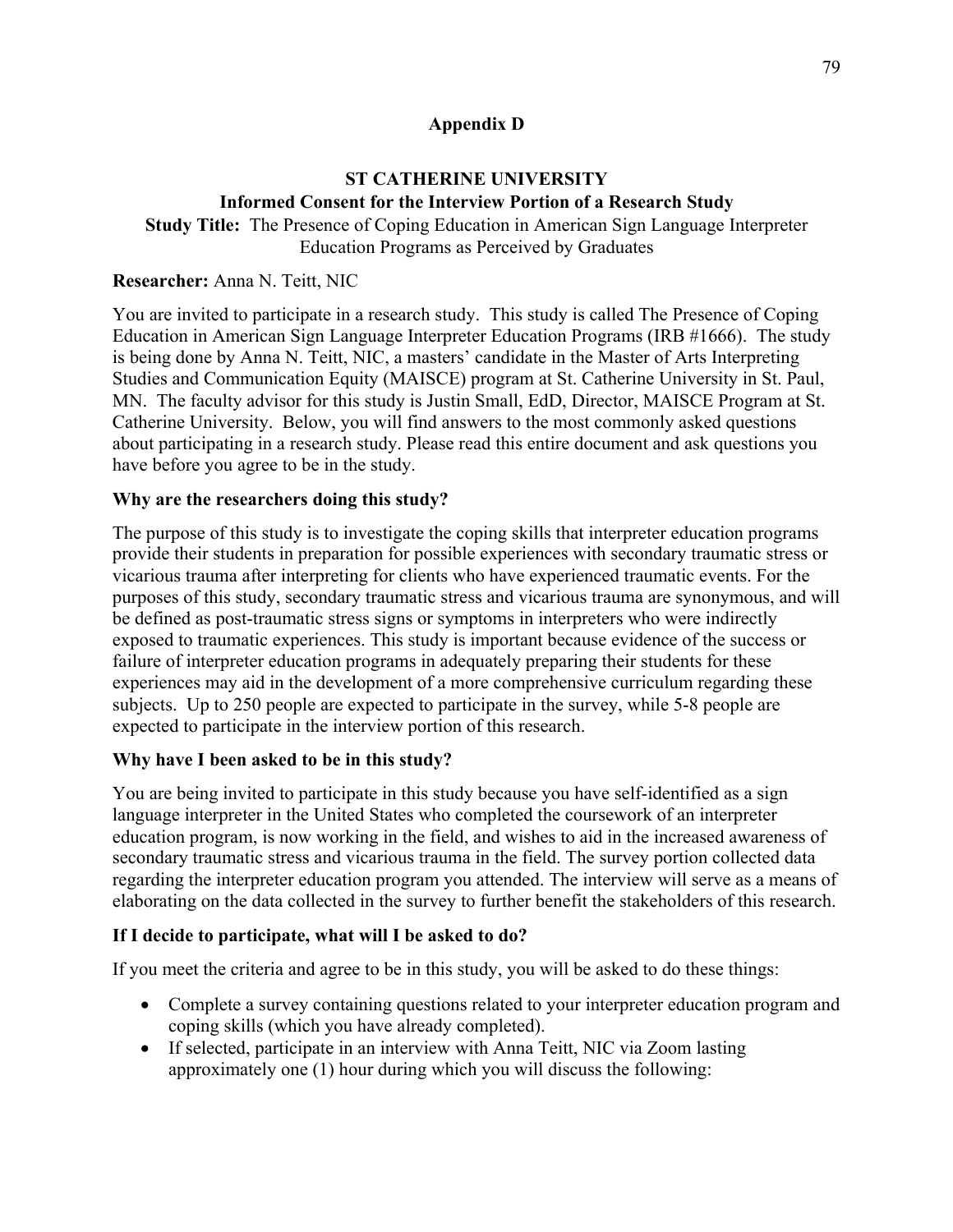- o Answer questions about your experience with education related to secondary traumatic stress and vicarious trauma in your interpreter education program.
- o Answer questions regarding the coping methods you currently use.
- o During the survey portion participants were asked if they were willing to be interviewed, and the researcher selected interviewees from those who responded affirmatively based on a first come-first serve basis. Should a Deaf participant respond affirmatively, they will be interviewed in American Sign Language

In total, this study requires one (1) hour for the interview.

#### **What if I decide I don't want to be in this study?**

Participation in this study is completely voluntary. If you decide you do not want to participate in this interview, please feel free to say so, and do not sign this form. If you decide to participate in this interview, but later change your mind and want to withdraw, simply notify me, Anna Teitt, NIC in writing or via sign language video message and you will be removed immediately. Should you choose to withdraw during the interview, any data collected from the interview at that time will be destroyed and not included in the analysis. Your decision of whether or not to participate will have no negative or positive impact on your relationship with St. Catherine University, nor with any of the students or faculty involved in the research.

#### **What are the risks (dangers or harms) to me if I am in this study?**

The possible risks of this study are limited to the potential for negative emotions to surface during participants' reflection on their experiences coping with secondary traumatic stress or vicarious trauma. The interview questions will be focused on the coping mechanisms taught by your interpreter education program and not on your direct experiences with secondary or vicarious trauma. However, should the discussion of these coping skills become so upsetting that the participant experiences signs of distress (including feeling depressed, hopeless, or having flashbacks) the researcher will end the interview and the participant's interview data will not be included in the study. The researcher will also assist the participant in accessing the attached resources for follow-up support. The likelihood that this risk will occur is low, as interview questions will remain open-ended and focused on coping skills. The risk is low that you will experience signs of distress and to maintain that low level of risk, you may decline to answer any question or part of a question without an explanation, e.g., by stating "pass" or "I prefer not to answer."

#### **What are the benefits (good things) that may happen if I am in this study?**

Providing space for you to share your thoughts, express how you feel, and an increase in your awareness of coping skills are the direct benefits to you, the participants. Additionally, the field of sign language interpreter education will benefit from the results of this study. The broader Deaf community will also benefit from this study, as the results of this study may aid interpreter education programs in developing curriculum to prepare interpreters differently for secondary traumatic stress and vicarious trauma which may lead to less interpreters experiencing these phenomena, allowing them to better serve the Deaf community. While the published data and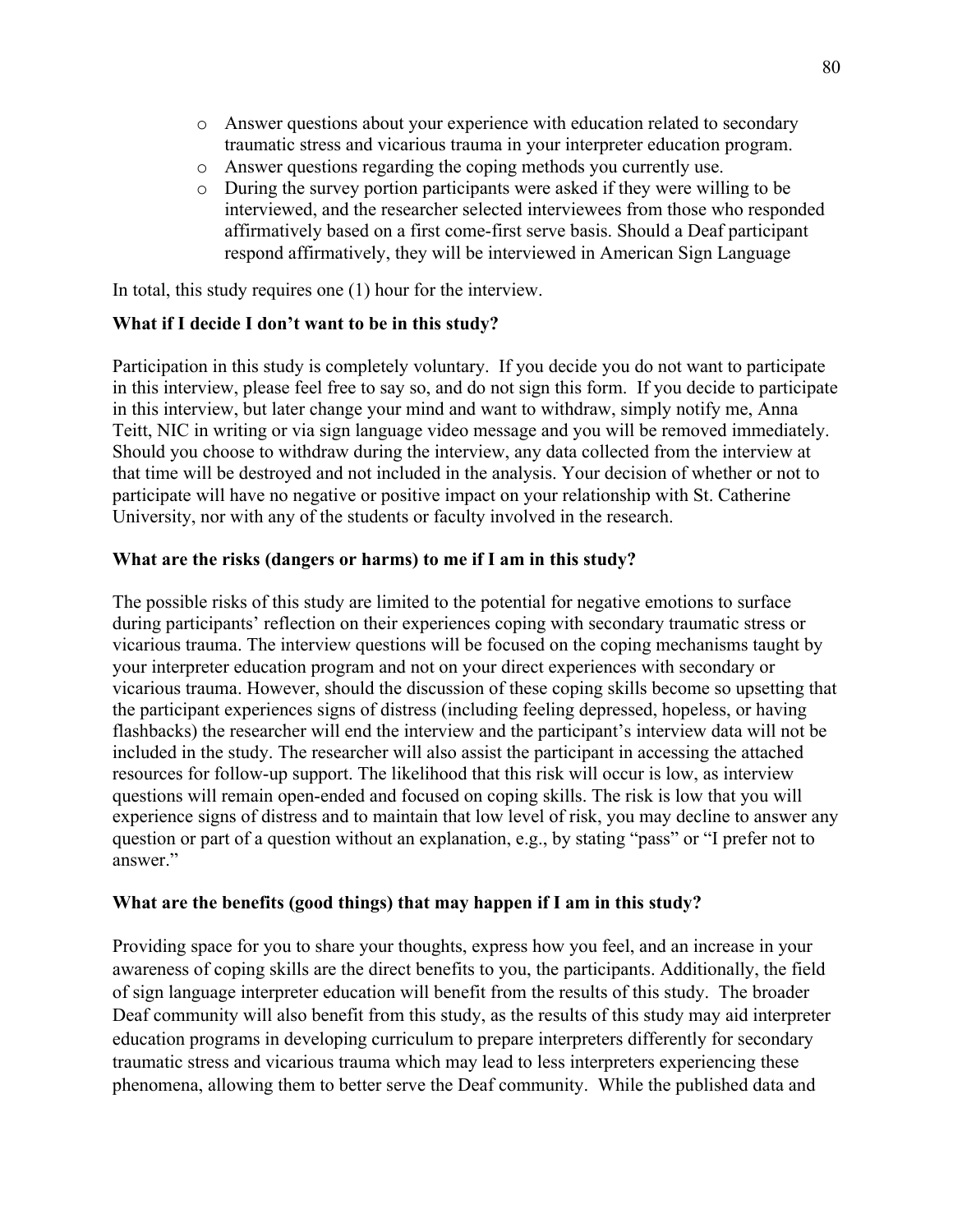results will remain anonymous, should you so choose, participants may include your participation in this study on your resume or curriculum vitae.

### **Will I receive any compensation for participating in this study?**

You will not be compensated for participation in this study.

### **What will you do with the information you get from me and how will you protect my privacy?**

The information that you provide in the interview will be transcribed, de-identified by assigning each interviewee's data with a number and combined with other interviewees' data to draw conclusions. The researcher will keep the research results in the form of password protected files on their personal computer and only the researcher and their advisor will have access to the records while they work on this project. The researcher will finish analyzing the data by June 1<sup>st</sup>, 2022, and will then destroy all original reports and identifying information that can be linked back to you within six (6) months of study completion or by December  $31<sup>st</sup>$ , 2022, whichever comes first. All audio or video recordings will be stored in the password protected Box Document Storage Cloud, available only to the researcher and their advisor for the purposes of this research. Any transcripts of the interview recordings and any read-outs from the analysis software will also be kept in the Box Document Storage Cloud. These recordings will be destroyed within six (6) months of the completion of the reporting and publication of this research or by December 31<sup>st</sup>, 2022, whichever comes first.

Any information that you provide will be kept confidential, which means that you will not be identified or identifiable in the any written reports or publications. If it becomes useful to disclose any of your information, the researcher will seek your permission and tell you the persons or agencies to whom the information will be furnished, the nature of the information to be furnished, and the purpose of the disclosure; you will have the right to grant or deny permission for this to happen. If you do not grant permission, the information will remain confidential and will not be released.

#### **Could my information be used for future research?**

Yes, it is possible that your data will be used for additional research. All collected data will be de-identified and may be used for future research by the same researcher without gaining additional informed consent.

#### **Are there possible changes to the study once it gets started?**

If during the course of this research study the researcher and/or their advisor learns about new findings that might influence your willingness to continue participating in the study, they will inform you of these findings.

## **How can I get more information?**

If you have any questions, you can ask them before you sign this form. You can also feel free to contact me, Anna Teitt, NIC at (443) 212-8685 or anteitt184@stkate.edu. If you have any additional questions later and would like to talk to the faculty advisor, please contact Justin Small, EdD at  $\frac{\text{imsmall508}}{a}$ stkate.edu or 952-388-2158. If you have other questions or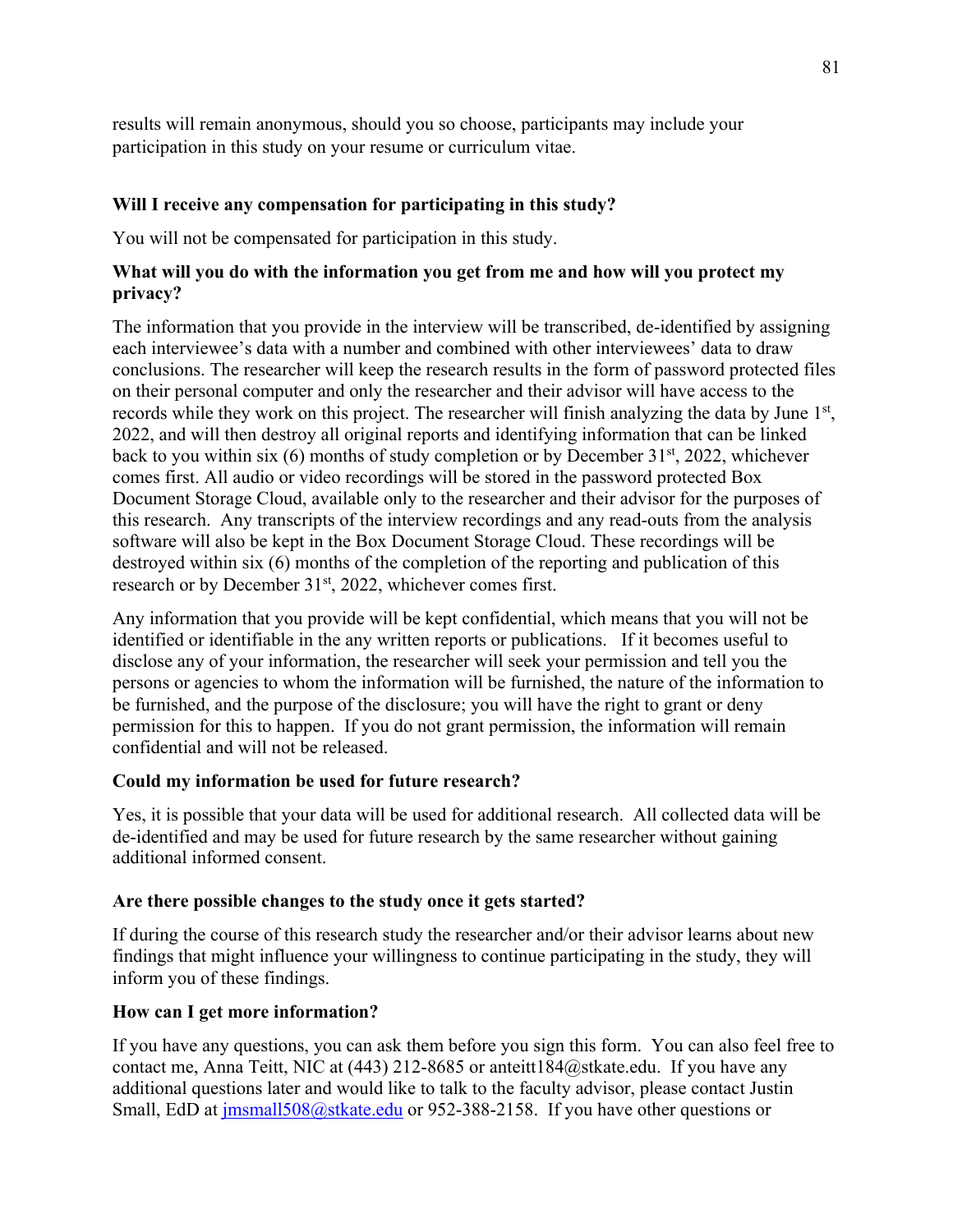concerns regarding the study and would like to talk to someone other than the researcher or advisor, you may also contact Dr. John Schmitt, Chair of the St. Catherine University Institutional Review Board, at (651) 690-7739 or jsschmitt@stkate.edu.

You may keep a copy of this form for your records.

### **Statement of Consent:**

I consent to participate in the study and agree to be videotaped/audiotaped.

My signature indicates that I have read this information, my questions have been answered and I am at least 18 years of age.

Signature of Participant Date

Printed Name of Participant

Signature of Researcher Date